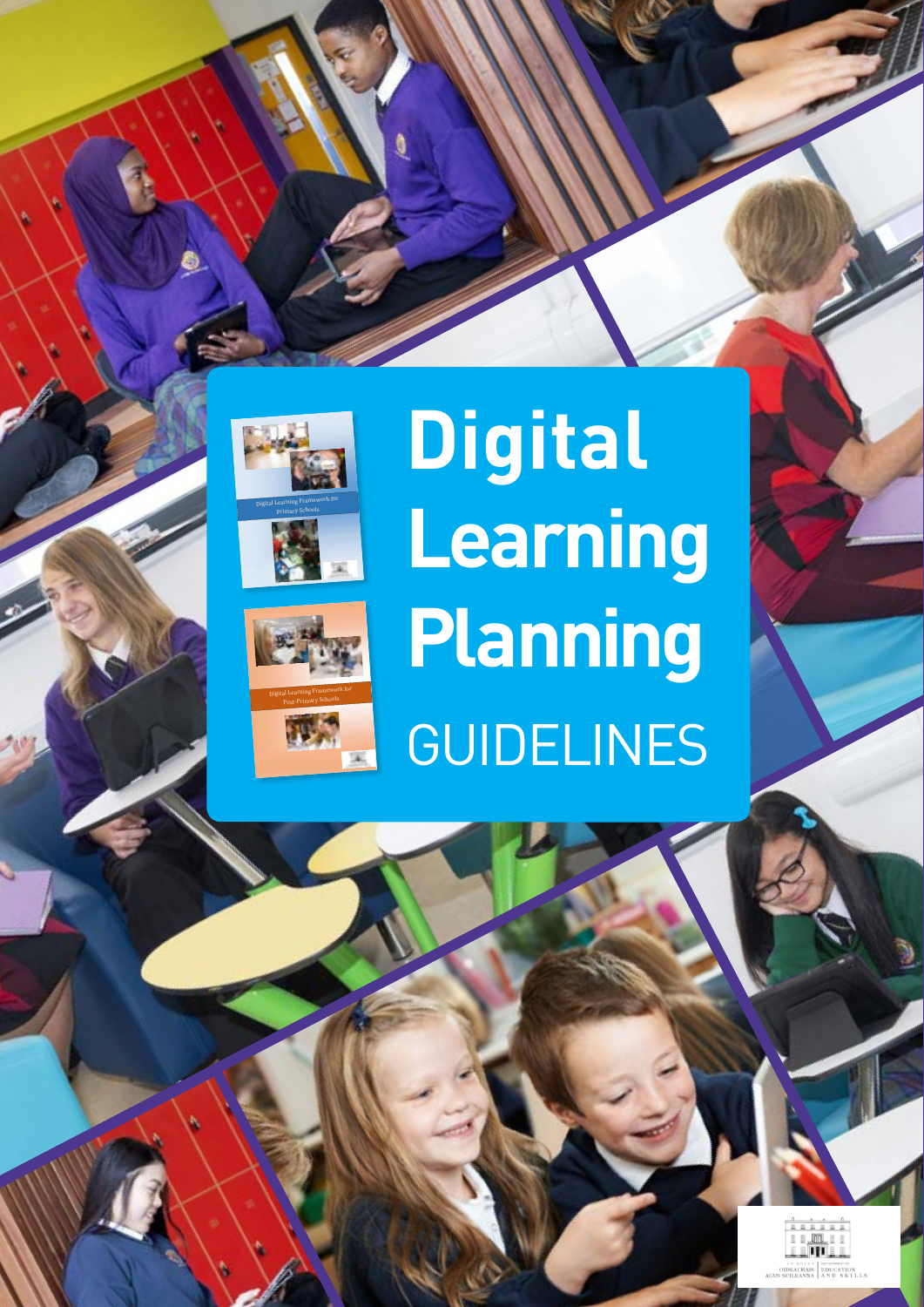# **Contents**

| <b>Introduction</b>                                      | $\overline{1}$ |
|----------------------------------------------------------|----------------|
| <b>Getting Started (Whole School Level)</b>              | 11             |
| <b>Getting Started (other planning contexts)</b>         | 13             |
| <b>Step 1: Identify Focus</b>                            | 14             |
| <b>Step 2: Gather Evidence</b>                           | 16             |
| <b>Step 3: Analyse and Make Judgements</b>               | 20             |
| <b>Step 4: Write and Share the Digital Learning Plan</b> | 23             |
| <b>Step 5: Putting the Plan into Action</b>              | 27             |
| <b>Step 6: Monitor Actions and Evaluate Impact</b>       | 33             |
| Appendix A - Resources and Supports                      | 35             |
| Appendix B - Template - Digital Learning Plan            | 48             |
| Appendix C - Development Group                           | 51             |

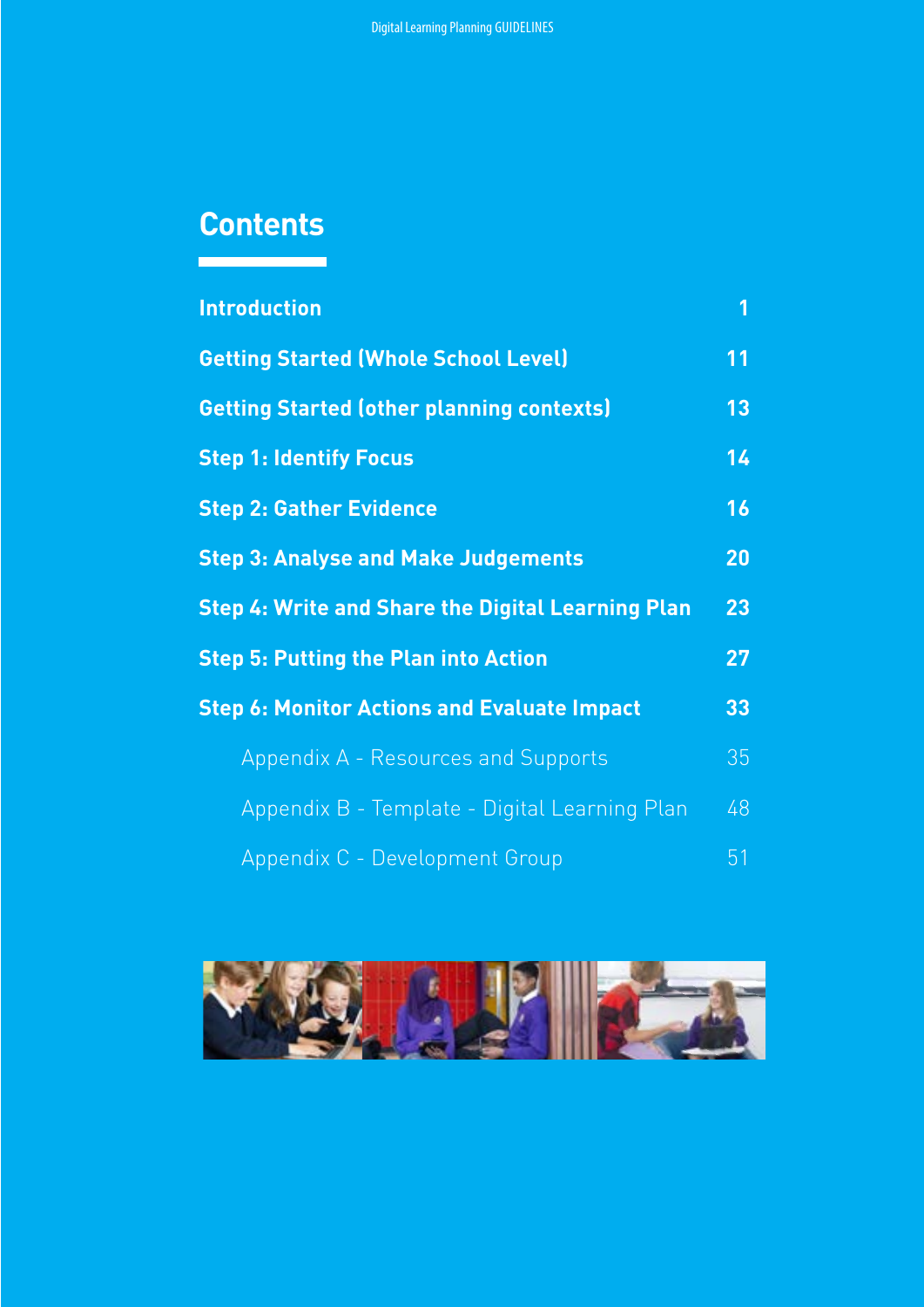# **Introduction**

## **The Context**

The *Digital Strategy for Schools 2015-2020, Enhancing Teaching, Learning and Assessment*<sup>1</sup> (Digital Strategy) recognises that digital technologies can play a central role in transforming learning, teaching and assessment practices for teachers and students in a high-quality 21<sup>st</sup> century education system. It was in this context that the Digital Learning Framework (DL Framework) was developed for schools. The DL Framework provides a roadmap to help schools manage the transformation of teaching and learning as a result of new digital technologies.

The Digital Learning Planning Guidelines (DL Planning Guidelines) provide guidance on how the DL Framework can support the creation of a Digital Learning Plan (DL Plan) for each school. Schools are expected to prepare and implement a Digital Learning Plan (formally e-Learning Plan) as part of the Whole School Plan. The guidelines can also be used to support subject department and individual teacher planning and to promote digital learning at programme and cross-curricular levels. The ultimate goal for the DL Planning Guidelines is to guide schools in embedding digital technologies into all areas of school activity.



*Figure 1, Digital Learning Planning Context*

<sup>1.</sup> Digital Strategy for Schools, https://www.education.ie/en/Publications/Policy-Reports/Digital-Strategy-for-Schools-2015-2020.pdf

<sup>2.</sup> http://www.pdsttechnologyineducation.ie/en/Planning2/e-Learning-Handbook/Introduction.pdf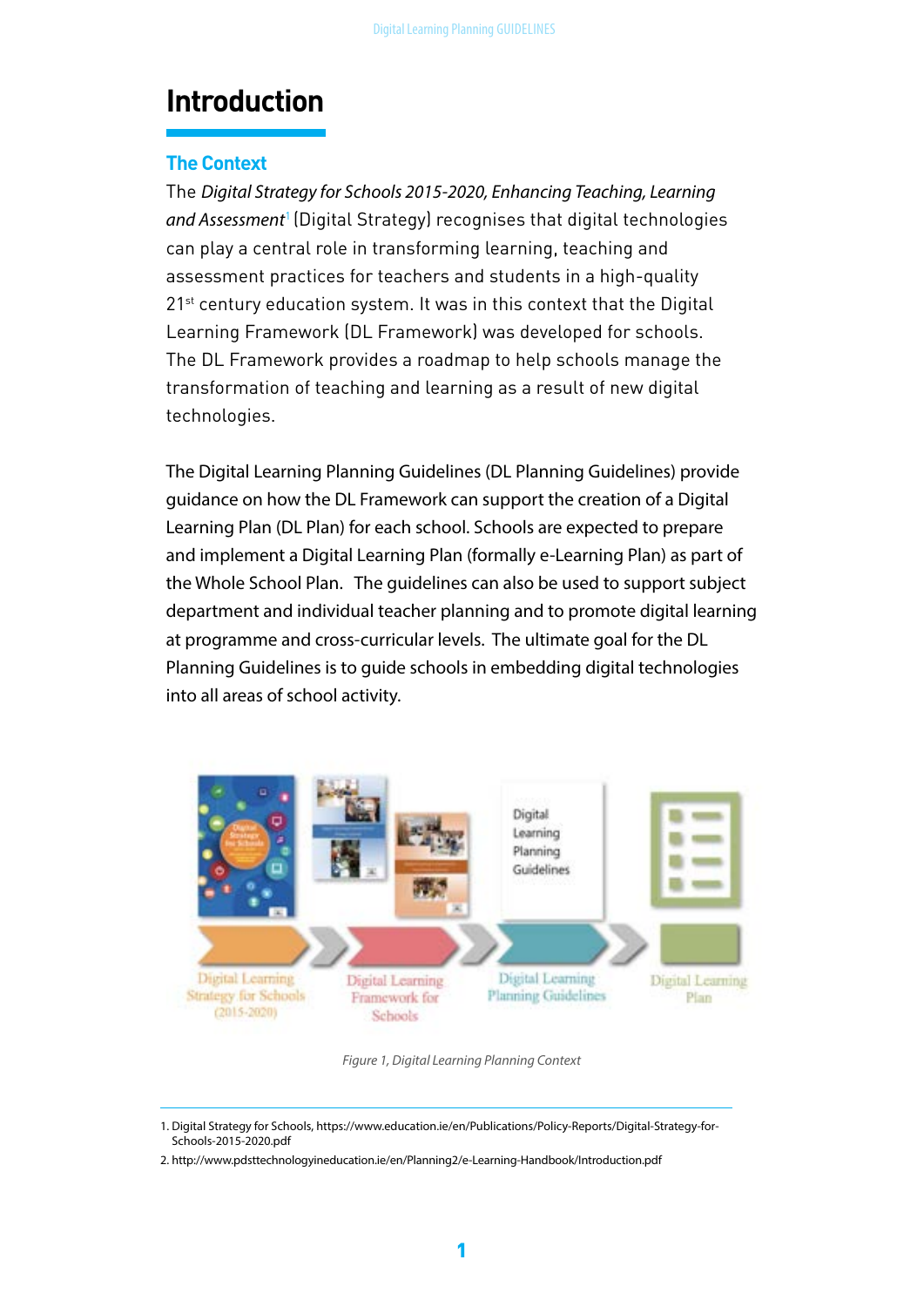Though these Guidelines will refer to the *'school'* throughout, the word *'school'* can be interchanged with *'teacher', 'subject department'* or *'groups of teachers'* depending on the context in which it is used. The Guidelines are applicable for use by both primary and post primary schools and the term *"student/pupil/learner"* are interchangeable depending on the level and context.

These DL Planning Guidelines replace the *Planning and Implementing e-Learning in your School Handbook for Principals and ICT Co-ordinating Teachers* (eLearning Planning Handbook**) 2 .** 

## **The Purpose of these Guidelines**

The purpose of these Guidelines is to help practitioners take ownership of the use of digital technologies in their school and to ask:

- How well are we doing?
- How do we know how we are doing?
- What evidence do we have in support of our view?
- •How can we find out more about our practices in relation to learning, teaching and assessment?
- What are our strengths?
- What are our areas for improvement?
- How can we improve?

The DL Planning Guidelines set out a step-by-step process to assist those using the DL Framework to consider how they use a range of digital technologies for Teaching and Learning and Leadership and Management. This includes a reflection on current practice and the identification of areas where practice can be enhanced further, leading to the development and implementation of a DL Plan. The DL Framework is the key document to consider when a school is embarking on developing a DL Plan.

## **Why Develop a Digital Learning Plan?**

Developing a DL Plan provides many benefits in working towards the embedding of digital technologies into learning, teaching and assessment. Specifically, developing a digital learning plan will:

• Provide an opportunity for the school community to develop an agreed vision for digital learning within the school.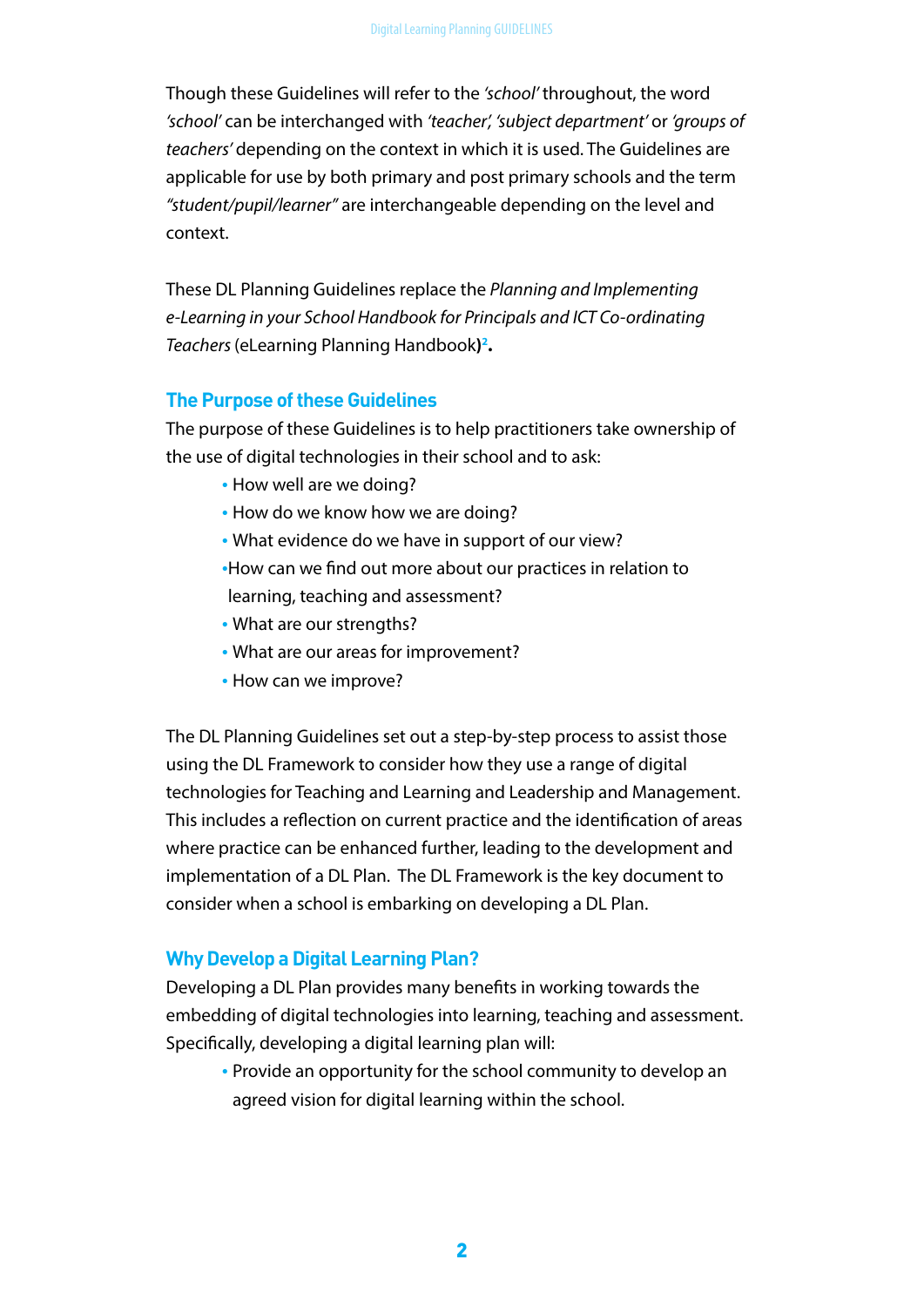- Add a significant dimension to the Whole School Plan.
- Document how digital technologies will support learning, teaching and assessment strategies in the school.
- Provide a focused digital learning implementation strategy for the school to help it realise the school's vision for learning in the 21<sup>st</sup> century.
- Assist the school in strategically allocating any funding received.

### **What is Digital Learning?**

The Department of Education and Skills (the Department) used the term ICT in previous digital strategies and planning handbooks. In keeping with current international practice, the term "digital technologies" is now being used in preference to the term "ICT". Digital learning refers to the embedding of digital technologies within learning, teaching and assessment practices in a school. The list of digital technologies is constantly evolving, and they have the potential to support a range of activities across the school.

Digital technologies can be defined as electronic tools, systems, devices and resources that generate, store or process data. These include social media, online games and applications, multimedia, productivity applications, cloud computing, interoperable systems and mobile devices.<sup>3</sup> The aim of the DL Framework is to embed digital technologies into the everyday life of the school, to support *Teaching and Learning* as well as *Leadership and Management.*

Digital Learning is any form of learning that is facilitated by digital technologies or by an instructional practice that makes effective use of technology<sup>4</sup>. Others have described it as "learning facilitated by digital technology that gives students some element of control over time, place, path and/or pace".<sup>5</sup> Thus, it is a multi-faceted concept and one that varies depending on the digital technologies being used and the associated learning context.

The use of digital technologies in schools is sometimes viewed as something extra, an activity that learners engage in outside of their regular school activities. The Digital Strategy stresses the need to embed digital

4. Ibid

<sup>3.</sup> What are digital technologies? http://www.education.vic.gov.au/school/teachers/support/Pages/ elearningcurriculum.aspx#link44

<sup>5.</sup> Definition from Digital Learning Now! and the Florida Virtual School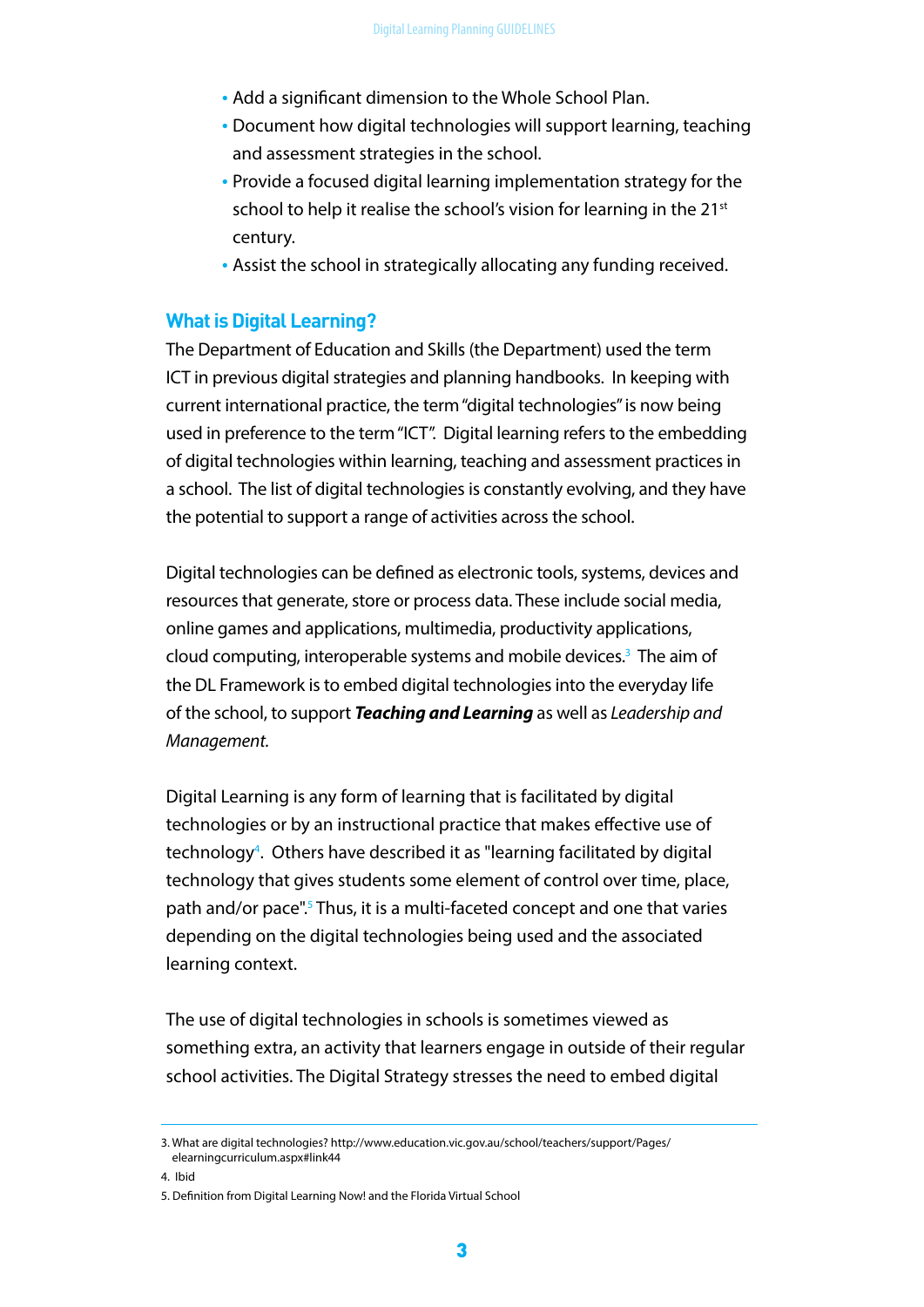technologies within learning, teaching and assessment and notes that all teachers will be expected to do so going forward. Digital learning can:

- Make the learners' experience more engaging and foster deep learning
- Help learners assume control over the learning situation, e.g. by individualising the pace with which new material is introduced, or by providing immediate feedback on how well they are learning
- Support collaborative learning, which provides opportunities for deep learning by having learners "teach" to each other new concepts that they have learned, and interact with other students and teachers in different countries<sup>6</sup>;
- Enable learners to grasp concepts more quickly and fully, to connect theory and application more adeptly, and to engage in learning more readily
- Enhance teaching approaches, enabling the co-construction of knowledge while facilitating the widespread creation of innovative ways to build and share knowledge
- Facilitate new ways of learning and create possibilities beyond the limits of our current imagination.<sup>7</sup>
- Develop key skills to help young people become engaged thinkers, active learners' problem solvers, skilled communicators and knowledge constructors.

It can be the case that digital technologies are only used in limited ways, sometimes as a substitute for the use of an older technology. For example, a school might substitute the use of a book, with a tablet device and never fully exploit the power of the device to transform learning, teaching and assessment practices.<sup>8</sup> The Digital Strategy states that the presence of digital technologies does not, of itself, facilitate digital learning and that teachers and school leaders are seeking support on how best to use digital technologies with their learners. Digital learning, in line with wider educational system reforms, seeks to support teachers to move away from using digital technologies to support teachercentred learning strategies to more constructivist approaches. The DL Planning Guidelines provide schools with a process for reviewing their existing DL practices, so they can enhance learning over time.

<sup>6.</sup> Digital Learning in Schools, http://oecdobserver.org/news/fullstory.php/aid/4655/Digital\_learning\_in\_schools. html

<sup>7.</sup> MIT Office of Digital Learning, https://odl.mit.edu/value-digital-learning

<sup>8.</sup> SAMR Model, http://hippasus.com/rrpweblog/archives/2015/10/SAMR\_ABriefIntro.pdf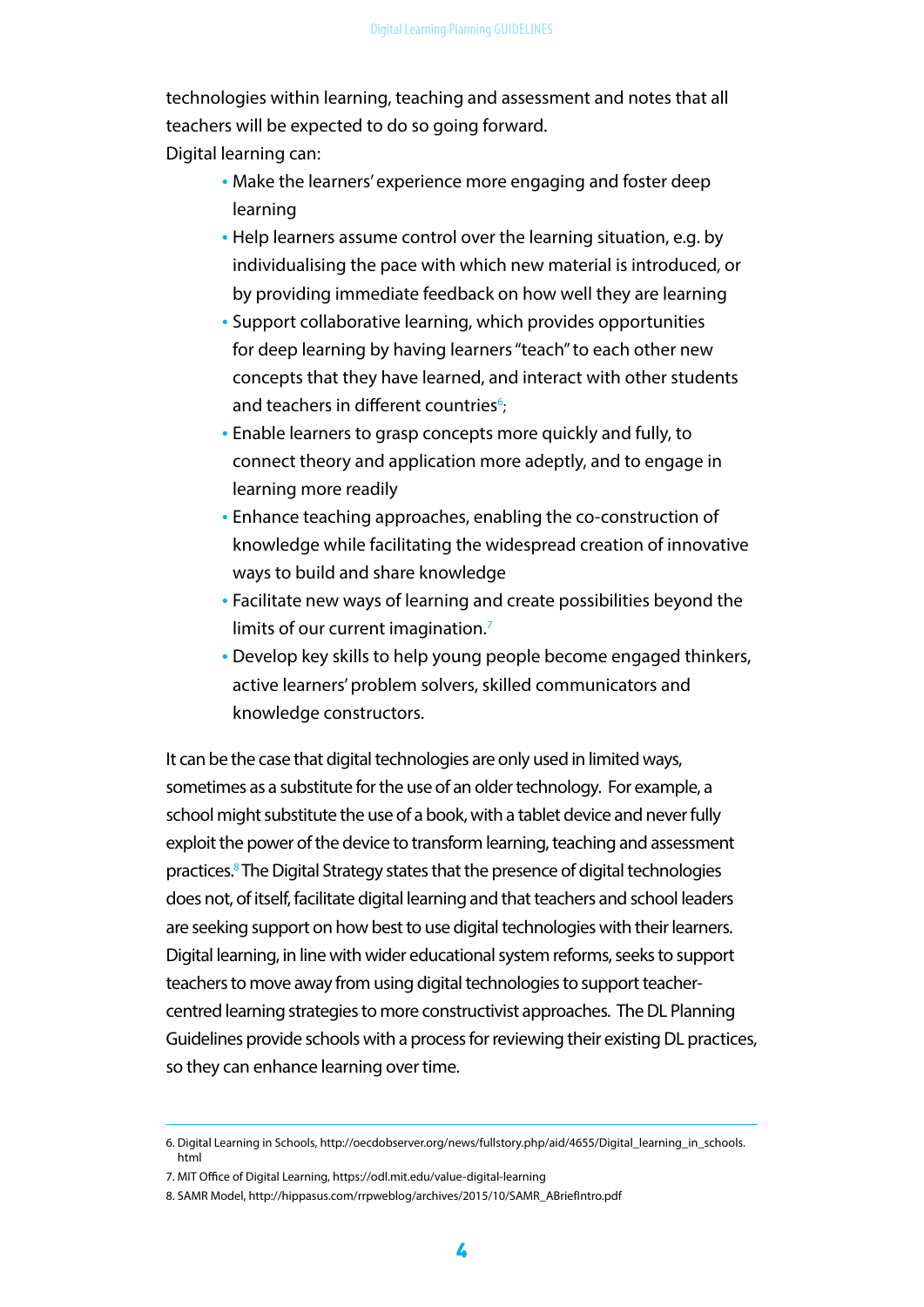Examples of DL practices might include:

- Engagement with the learner's prior understanding;
- Active involvement of the learner in the learning process;
- Opportunities for the learner to make decisions that affect the subsequent course of a learning activity;
- A high level of interaction and exchange of ideas between learners.<sup>9</sup>
- The use of ePortfolios to support collaborative learning, assessment and reflection.

In this way, digital learning promotes the active use of digital technologies by teachers and learners in schools. The statements of practice contained in the DL Framework capture a range of DL practices to help schools reflect on their own practices and to plan for the embedding of digital technologies in teaching and learning as well as in leadership and management practices.

## **Digital Learning Framework**

The DL Framework should be viewed as an enabler of self-reflection and improvement, and not as an exhaustive checklist. It should be used selectively, and it is not necessary that all aspects of the DL Framework should be included in any one self-reflective or evaluative activity.

Embedding digital technologies in learning, teaching and assessment practices cuts across subjects, school departments and programmes and planning needs to be cognisant of the needs, abilities and confidence levels of all teachers in a school. Therefore, it is important to consider the views of teachers during the planning stage so that the school's DL Plan captures the views of the entire school community.

All too often digital learning planning can overly focus on questions around what technology we should buy or use with our learners*(the What),* **b**efore considering how these tools might be used in a learning setting *(the How).*However, all digital learning planning should start by asking why are we using digital technology *(the Why)* and how will it allow us to design learning experiences that support learners to attain the desired learning outcomes. By focusing on the *Why* question initially, it allows schools to consider how best to design learning experiences that will meet the needs of their learners and what role, if any, digital technologies might play in these experiences.

<sup>9.</sup> Digital Strategy for Schools 2015-2020, https://www.education.ie/en/Publications/Policy-Reports/Digital-Strategy-for-Schools-2015-2020.pdf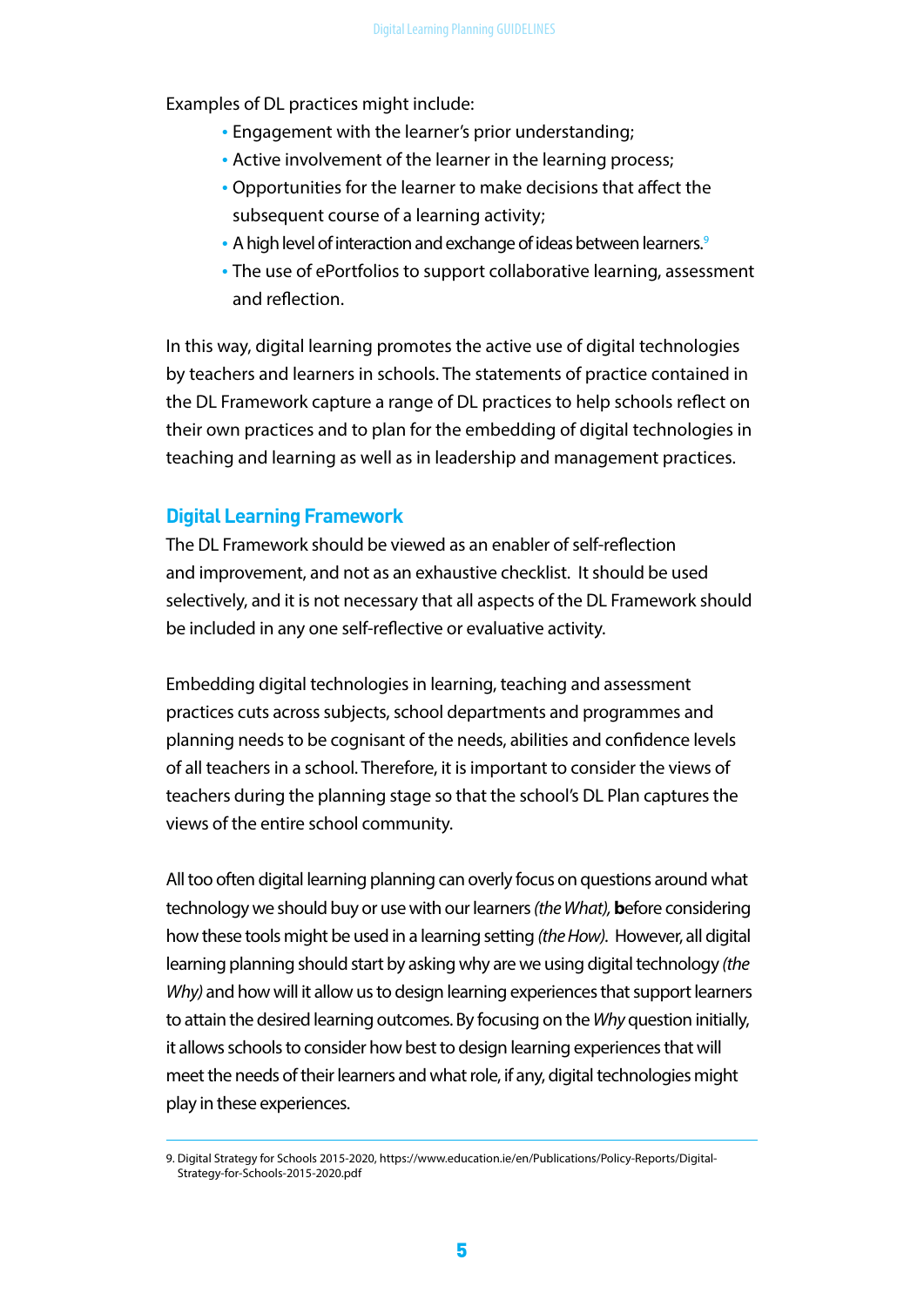Having answered this question they can then move on to the *What* and the *How* questions.

The DL Framework is a flexible tool that can be used in a range of ways by a school or teachers within a school. The DL Framework is designed to:

- Help to promote readiness for new curricula, better teaching and learning and student engagement and the use of student-centred pedagogies.
- Be used as a planning tool by individual teachers, or groups of teachers, to plan, and reflect on, their daily teaching and learning practices, at all levels and across all areas of the curriculum.
- Help schools to develop a clear rationale for the embedding of digital technologies in teaching and learning and to inform infrastructure planning.
- Help schools and individual teachers to identify, and plan to address, their Continuing Professional Development (CPD) needs in this area and in so doing help the Department and the support services to better respond to these needs.
- The following list, while not exhaustive, gives some indication of the ways in which the DL Framework could be used.

## *Whole School Level*

- The school might decide to focus on the overall use of digital technologies, to establish how they are currently being used and to identify areas for improvement.
- The school might initially review the entire DL Framework, and subsequently identify a number of standards to focus on.
- The school might decide to use DL Framework to complement the SSE process. Schools may focus on a curricula area or an aspect of teaching and learning that they wish to investigate and the DL Framework will assist in reviewing the use of digital technologies in this area.

## *Subject area/Subject Department (Post Primary)*

- The Subject Department team might review their current DL practices using the DL Framework.
- Elements of the Framework might be used, along with relevant

<sup>10.</sup> These exemplars of practice can be found on the PDST Technology in Education website to showcase the effective and highly effective use of digital technologies in a range of school settings.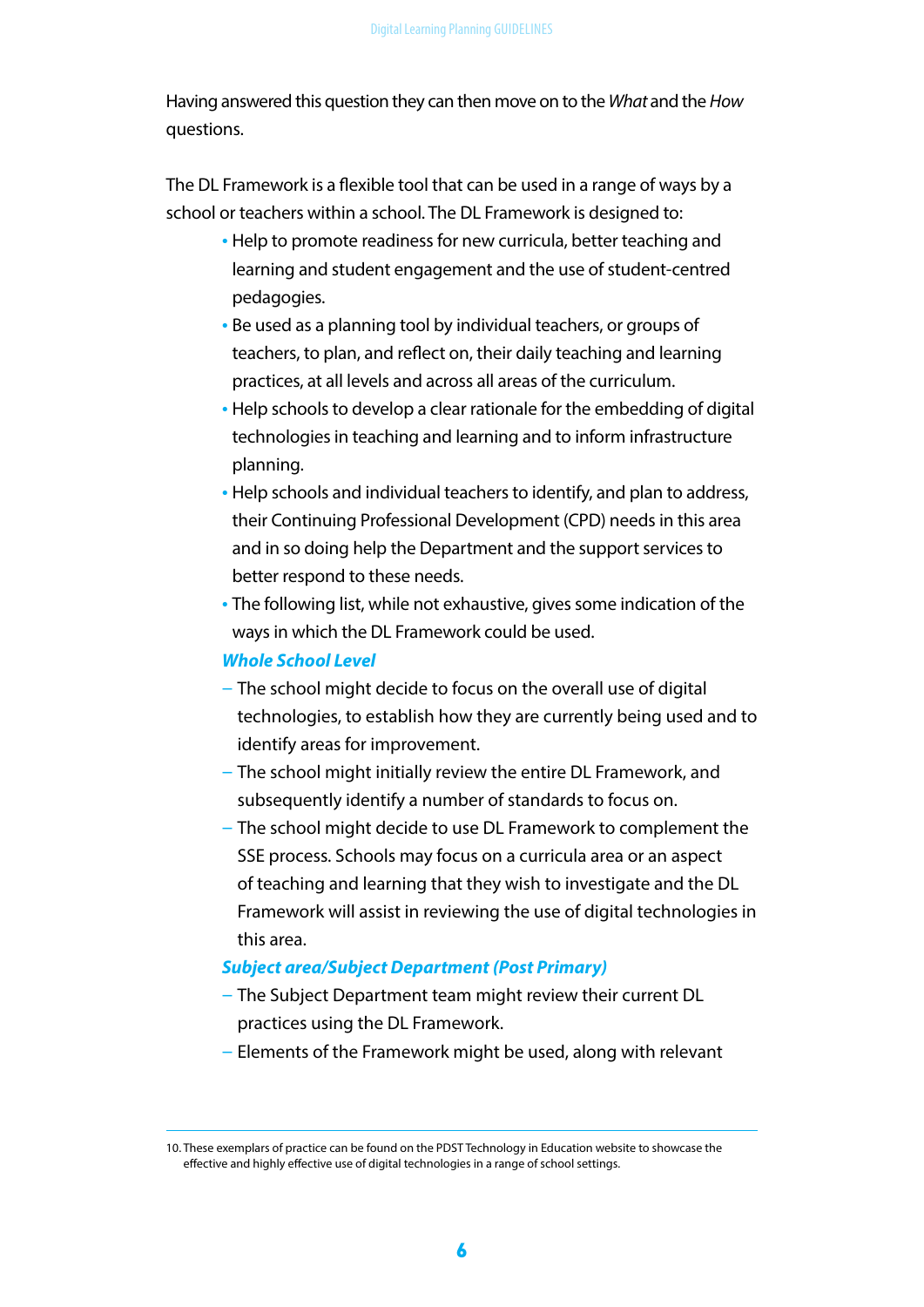exemplars of practice<sup>10</sup> to facilitate reflection.

– Having reviewed their practice, the subject department would then develop a plan to enhance their DL practices.

### *Class Level (Primary)*

- At primary level, teachers in a particular class might review how they and their learners use digital technologies.
- Elements of the DL Framework might be used, along with relevant exemplars of practice, to facilitate reflection.
- Teachers might focus on their use of digital technologies in a curricular area with a view to improving their DL practices.

#### *Programme Level*

- A school might use the Framework to review a programme (e.g. Transition Year, JCSP and LCVP) within the school to establish how they currently embed digital technologies within the programme.
- Having reviewed their practices, teachers would then identify areas where they would enhance their DL practices.

#### *Cross-curricular Level*

- A school might focus on the role of digital technologies within cross-curricular areas (e.g. literacy, numeracy, SESE, Art, STEM, wellbeing, inclusion).
- The school may have chosen numeracy as its SSE focus and may now choose to focus on how digital technologies can help support the school's overall numeracy aims and objectives.
- Teachers might review their DL practices across two or more subject areas using the Framework.

#### *Teacher Professional Learning*

- Individual teachers or groups of teachers could use the Framework to reflect on their own practice. They could share this practice with their peers or through communities of practice to learn more.
- The Framework provides a set of statements of practice that allow teachers to reflect on their own professional practice.
- Teachers could then create an individual or group professional learning plan to enhance their DL practices.

Schools can therefore use the Digital Learning Framework in a range of ways, all of which are focused on reviewing existing DL practices with a view to enhancing future practices.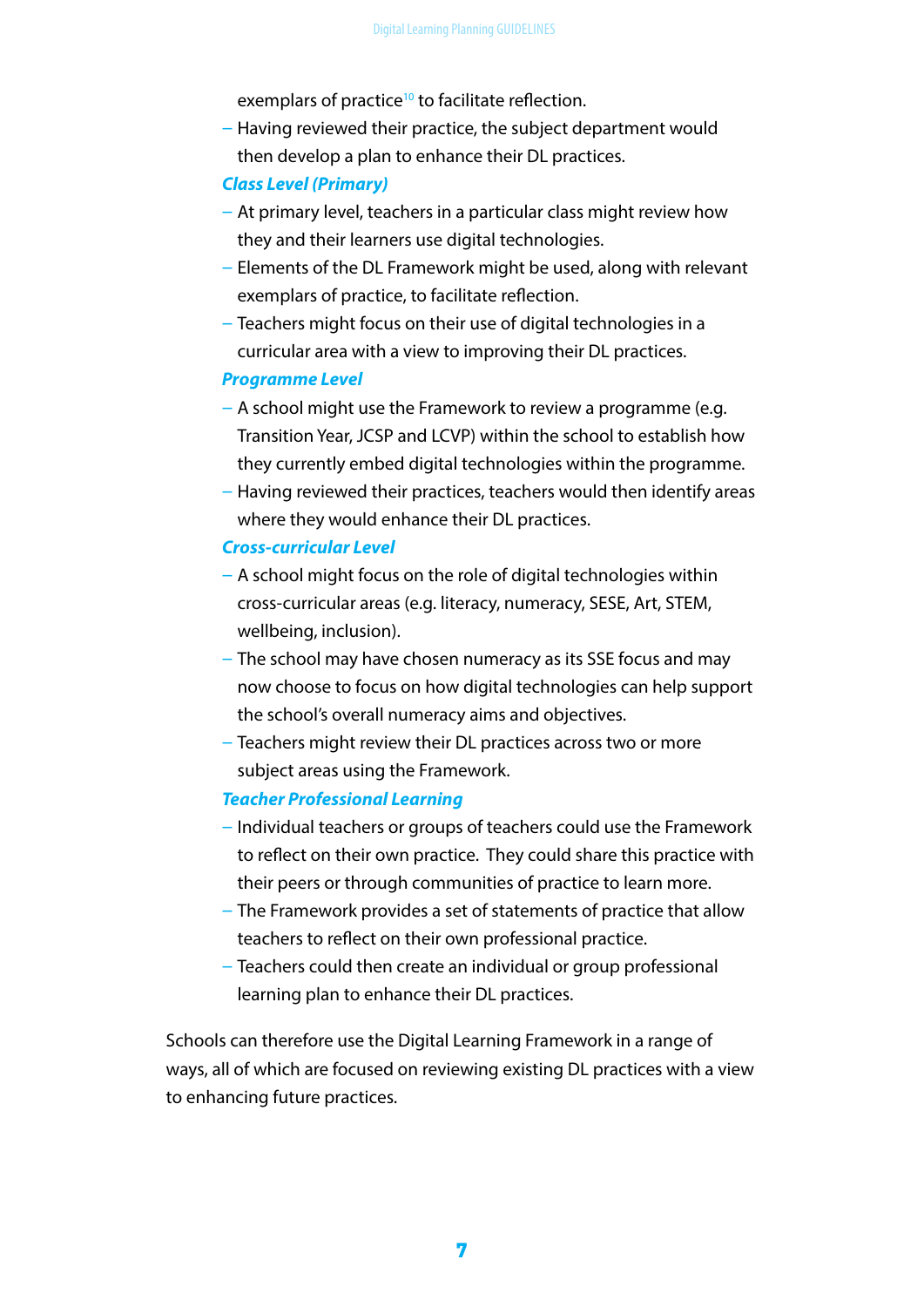## **The Digital Learning Planning Cycle**

These guidelines are designed to provide schools with a process and a set of key questions to consider when identifying which domain(s) and standard(s) within the DL Framework on which they will focus in creating their DL Plan. In engaging with this cycle, a school will be able to review their DL practices and create a DL Plan that outlines their current use of digital technologies and how they plan to improve their practices into the future. Each school is expected to create a DL Plan as outlined in the Digital Strategy.



*Figure 2: The Digital Learning Planning Cycle*

The DL Planning Cycle consists of six steps. The six steps are identical to the process used by schools when engaging with SSE. The six steps provide a process for schools and individual teachers to engage in when reviewing and formulating a plan to enhance their DL practices. It should be noted that the six-step process should be situated within an agreed vision for digital learning within a school. It is important that a school spends time in considering what their vision for digital learning might be, before embarking on the six-step process.

We will provide a high-level overview of the six-steps in this section before going into more detail on each step subsequently. The first three steps are the investigation phase while steps 4 to 6 focus on the creation, implementation and evaluation of the DL Plan. This should be seen as an iterative process that can help schools or individual teachers to enhance their DL practices.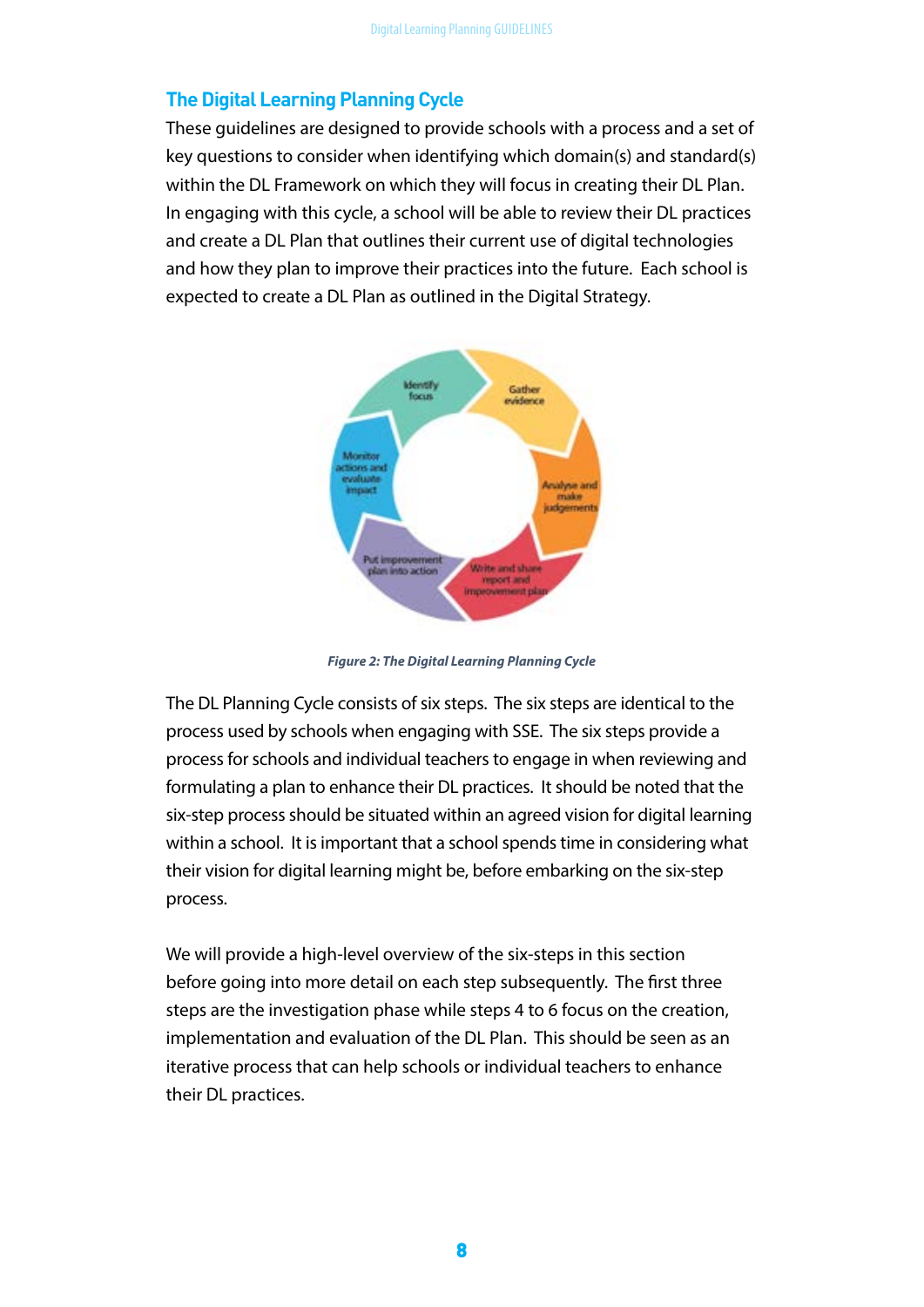### **Step 1: Identify focus**

The school<sup>11</sup> should firstly familiarise itself with the DL Framework. Having reviewed the domains and standards, the school should identify the standard(s) on which it wishes to focus. It is not recommended that a school will focus on all 32 standards, but instead identify a sub-set that is relevant to the school.

## **Step 2: Gather Evidence**

Having identified their digital learning focus, the school carefully considers the standards and statements of practice from their chosen area and commences the gathering of evidence which demonstrates the level the school is currently operating at. While the DL Framework has articulated what "effective" or "highly effective" practice might look like for each standard, the school may decide they are not yet operating at either of these levels. This judgement should be informed by the evidence gathered. Evidence can be both quantitative and qualitative, gathered from a range of sources that includes teachers, students, parents, management, classrooms and other relevant sources.

#### **Step 3: Analyse and Make Judgements**

Having gathered data from a range of sources, the school analyses the information and benchmarks it against the statements of practice being evaluated. Having collected all the necessary evidence, the school then draws conclusions and makes judgements in relation to how existing practices compare with the statements of effective and highly effective practice in the DL Framework. Schools should use these statements as a benchmark to judge their own performance and to determine their strengths and there are aspects of their work that need to be improved or developed.

#### **Step 4: Write and Share Digital Learning Plan**

Having analysed the data and made a series of judgements in relation to their digital learning practices, the school creates their DL Plan. The plan should provide the basis for discussion and reflection amongst teachers, management and others in relation to the role of digital technologies in the chosen focus area.

<sup>11.</sup> Though this document refers to schools, this cycle can be engaged in by an individual teacher, a group of teachers.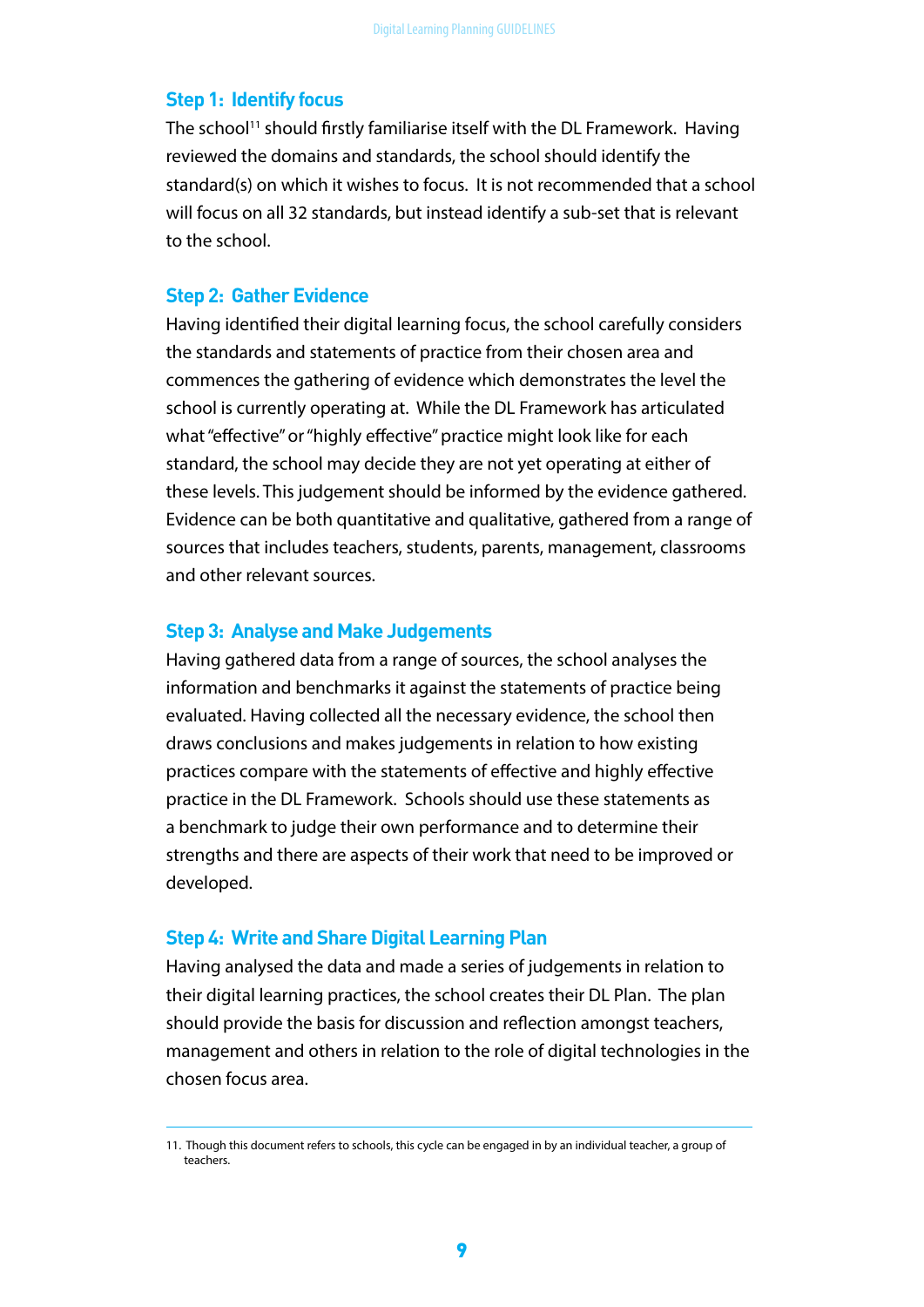The Digital Learning Plan consists of two parts:

- Part 1 articulates the vision for the use of digital learning technologies and outlines the current situation with regard to digital learning.
- Part 2 describes how the DL practices will be improved over a specified time-period.

The Digital Learning planning cycle should result in action. In developing their DL Plan, the school must decide on specific, measurable, attainable, realistic and time bound (SMART)<sup>12</sup> targets to bring about improvement.

The DL Plan becomes part of the developmental section of the whole-school plan and it should be made available to all staff and to the entire school community.

## **Step 5: Put the Digital Learning plan into action**

Having created a DL Plan the school should begin implementing the identified actions. All relevant personnel should be aware of the actions that need to take place at individual teacher, class, subject department and whole-school level. These actions should become part of the normal teaching and learning process.

#### **Step 6: Monitor actions and evaluate impact**

The actions must be monitored on an ongoing basis to evaluate their impact on learning, teaching and assessment practices.

The school will need to decide:

- How monitoring will be organised and carried out
- Who will be responsible for monitoring<sup>13</sup>
- How progress will be determined and reported
- When and to whom progress will be reported (for example at staff meeting, planning meetings, board meetings)
- If targets and actions are realistic or need to be changed.

The active engagement of school leaders and teachers in the ongoing and systematic monitoring of the DL Plan is essential.

The evidence gathered, as a result of ongoing monitoring, should inform and influence the next phase of the DL Plan, or could lead to the identification of

<sup>12.</sup> DES SSE guidelines in relation to setting, monitoring and realising SMART targets

<sup>13.</sup> In a large school, a team might be put in place to monitor the Digital Learning Plan while in a small school an individual teacher might oversee this process.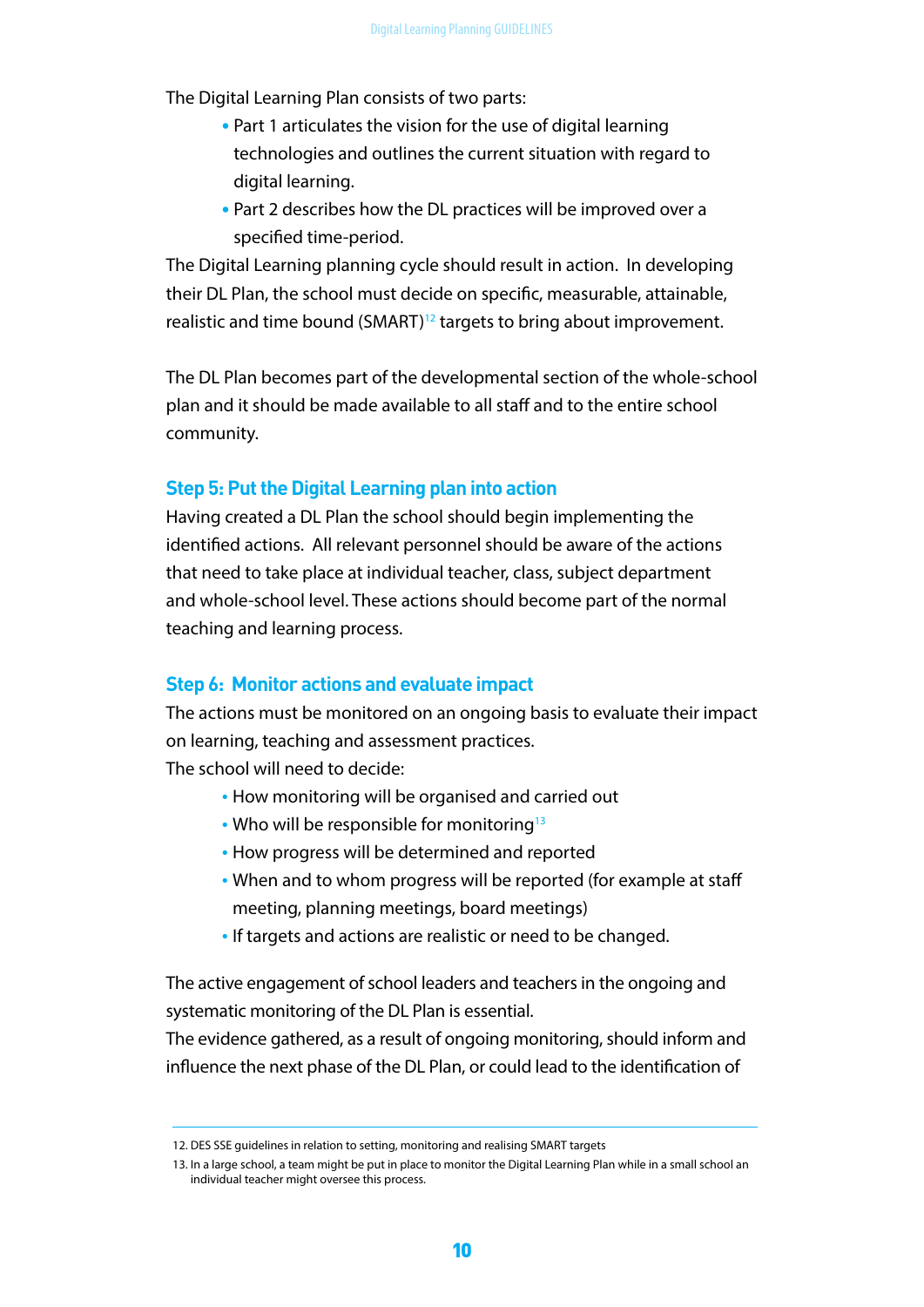a new aspect of digital learning that the school focuses upon. Ultimately the goal for the school is to enhance their DL practices in all areas of school life and this should be an ongoing activity.

# **Getting Started (Whole School Level)**

When developing a DL Plan at whole school level there are two preliminary actions required.

- 1. Develop a vision for Digital Learning in your School
- 2. Establish a Digital Learning Team (DL Team)

It should be noted that these two steps do not necessarily need to take place in this order, but what is important is that the entire school has an opportunity to input into the creation of a DL plan and that in large schools, a team is formed to guide the creation of a DL Plan.

Having a committed team and a clear vision will help provide a strong foundation for the creation and implementation of your DL Plan.

## **Putting a Digital Learning Team in Place**

While the creation of a DL Plan should, where possible, involve the entire school community, a school could form a DL Team to lead the process. This team should represent a cross-section of the school community and include teachers who regularly use digital technologies and those who don't. Where possible, the team should consist of a mix of teachers from different class levels in primary schools, and subject areas (such as humanities, sciences and the practical subjects) in the case of post-primary schools. The team should coordinate the process of developing the plan while ensuring that all staff has an opportunity to participate in its creation.

#### **Developing a Vision for Digital Learning**

Schools should develop a vision for Digital Learning and it should be informed by The Digital Strategy for Schools<sup>14</sup> and the Digital Learning Framework.

The Department's vision for digital learning is to:

• Realise the potential of digital technologies to enhance learning, teaching and assessment so that Ireland's young people become engaged thinkers, active learners, knowledge constructors and global citizens to participate fully in society and the economy.

<sup>14.</sup> Digital Strategy for Schools, https://www.education.ie/en/Publications/Policy-Reports/Digital-Strategy-for-Schools-2015-2020.pdf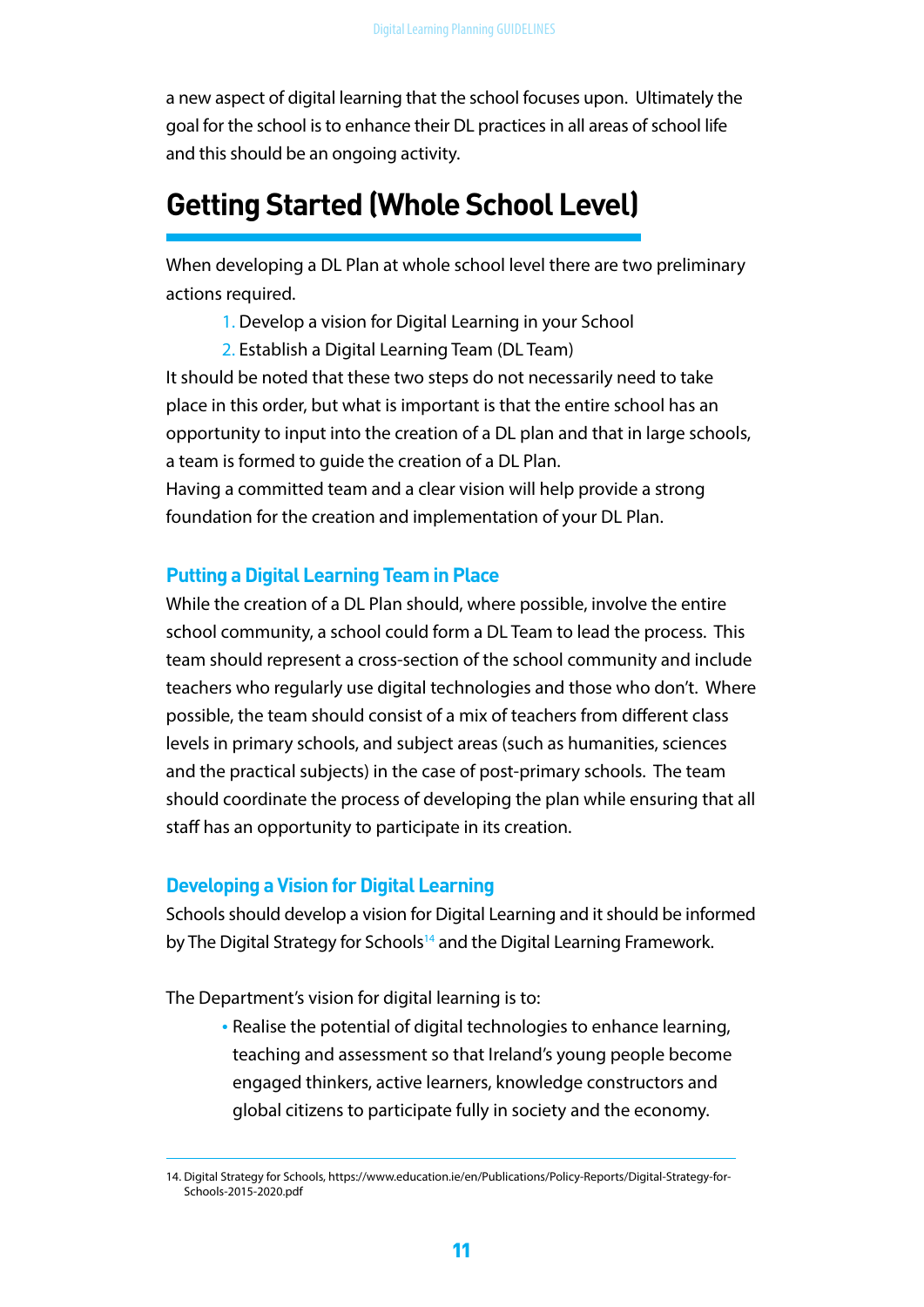This vision is further developed in the DL Framework where the statements of practice capture the form the vision could take and how it could be enacted in schools.

The Digital Strategy states that schools should:

• Take a lead role in planning how they will effectively embed digital technologies in learning, teaching and assessment practices. This means involving the entire school community in developing a DL Plan that considers the professional learning needs of teachers, and the views and insight of students and parents/guardians.

In developing the vision, the following possibilities for learners, teachers and the school should be considered.

How might learners use digital technologies to:

- Open-up new forms of learning and collaboration to support different ways of learning.
- Experience joy, satisfaction, passion and success in their education and lifelong learning.
- Actively engage in learning both in and out of school.
- Accept ownership of their learning involving the ability to become a self-directed learner, a decision maker, and a manager of priorities in and out of school.
- Achieve personal learning goals and succeed in various learning activities.

How might teachers use digital technologies to:

- Take a more facilitative role, providing learner-centred guidance and feedback, and engaging more frequently in exploratory and team-building activities with learners.
- Support an enquiry process and enable learners to work on solving complex real-world problems by engaging in collaborative projectbased learning activities that go beyond the classroom.
- Support learners to create and innovate so that they are engaged in managing their own learning goals and activities.
- Accept ownership of their own professional learning and, where appropriate, develop and participate in learning communities that make extensive use of technology.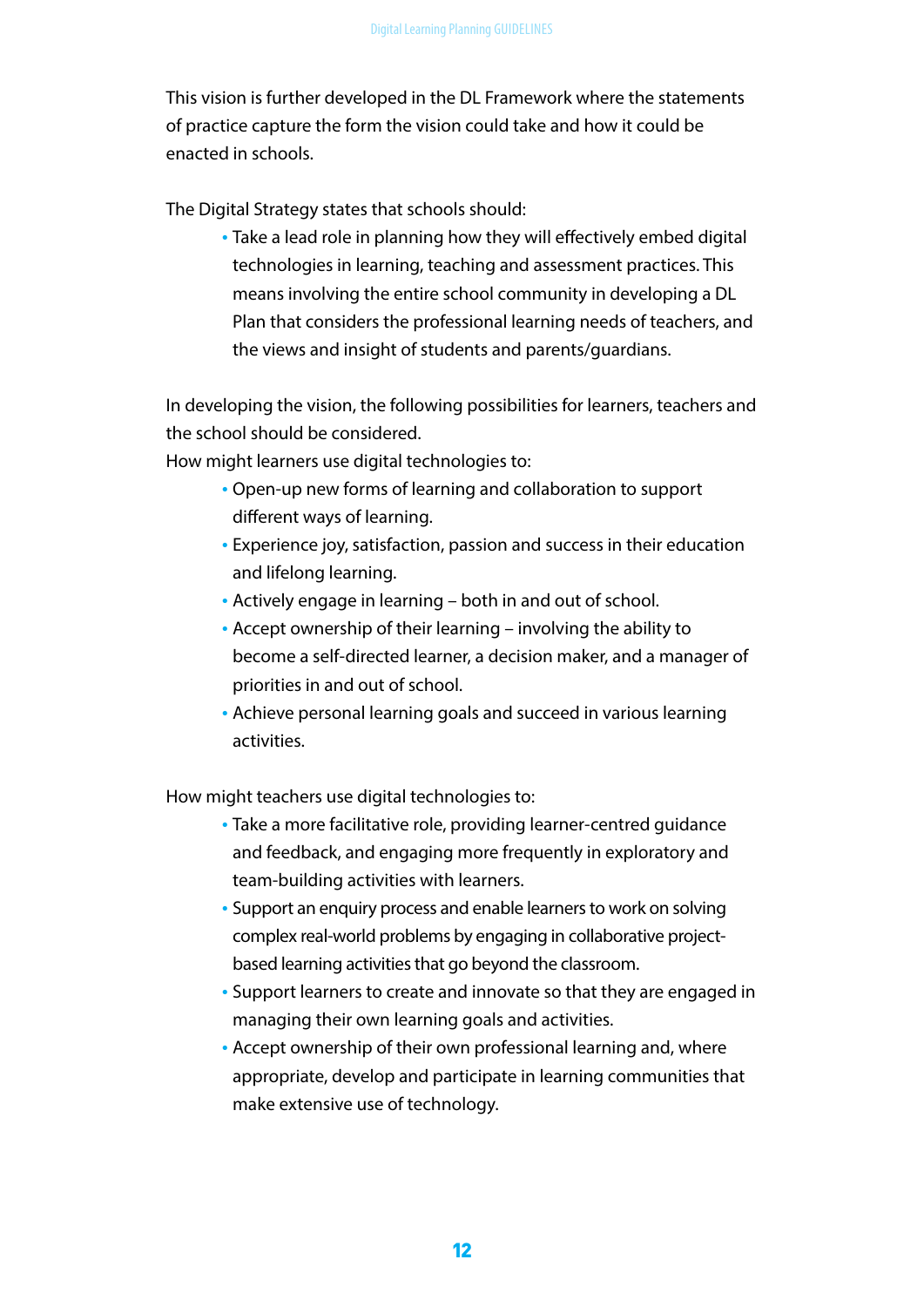How might the school use digital technologies to:

- Develop policies and practices for the safe and ethical use of digital technologies by all members of the school community.
- Strengthen their existing relationships with the wider community, both local and global, and connect more with parents/guardians and students in their homes using digital technologies.
- Support inclusion and the individual learning needs of all students.
- Support the existing vision for learning, teaching and assessment practices within the school.

The vision, once developed, should be shared with the entire school community (including student and parent representative bodies) and time should be given to consider it and to modify it further, if required. The vision should complement the school's vision for learning, teaching and assessment in a modern 21<sup>st</sup> century society.

## **OUTCOME**

- The school has finalised a vision for digital learning.
- The school has established a DL Team to facilitate the planning process.

# **Getting Started (other planning contexts)**

The school having agreed its vision and formed a team are ready to engage in the DL planning process. The Six Step Process underpins the DL planning process, as it would any planning context within the school. As noted previously, though this document refers to the school throughout, the DL planning process can be used in a range of school contexts such as: **Subject Department**

• The Mathematics Department decides to review how they use digital technologies to support student learning and they apply the six steps to guide their review.

#### **Class Level**

• A group of 5<sup>th</sup> Class teachers decide to focus on how they currently use digital technologies with their learners and they use the six steps to guide their review.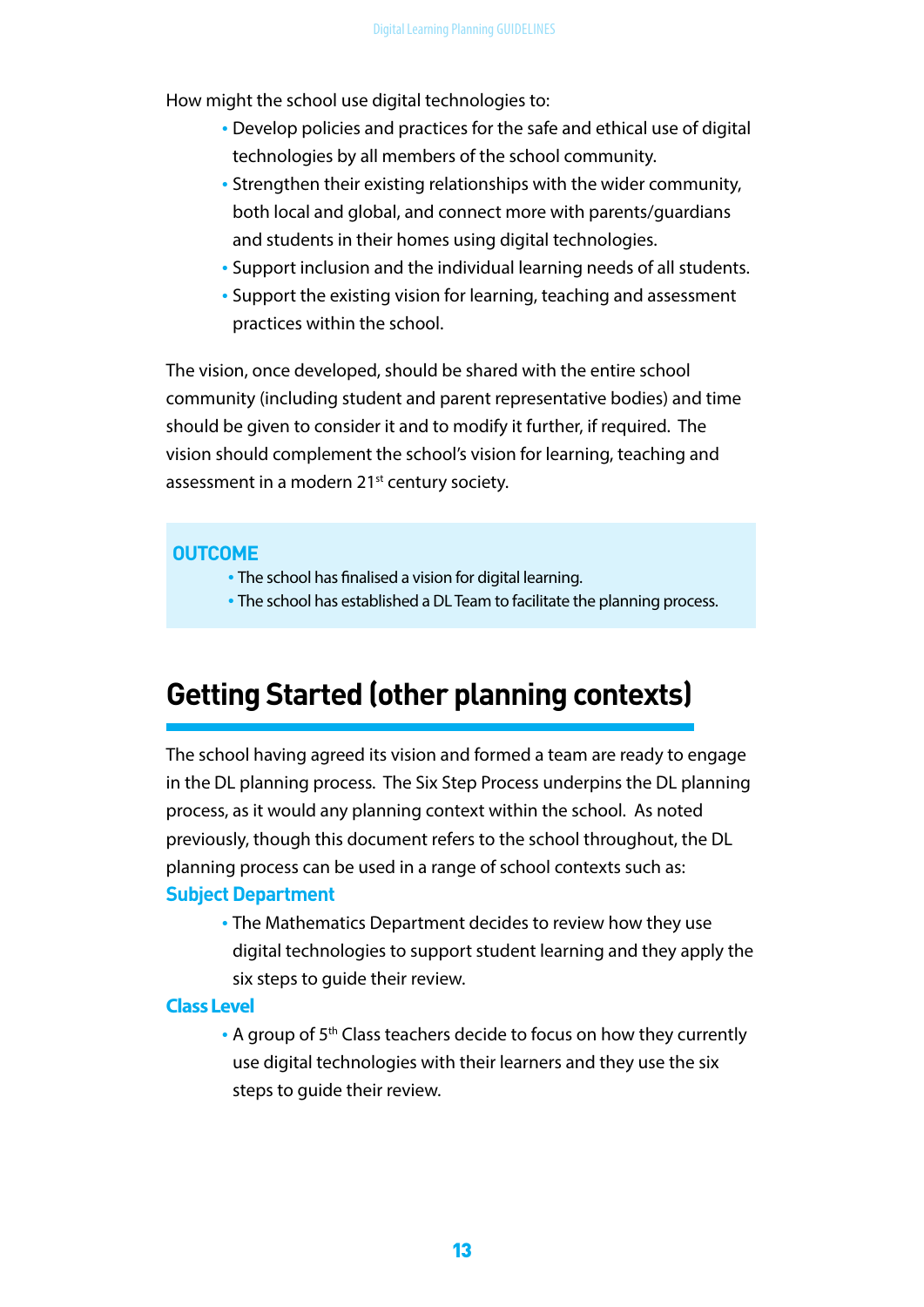#### **Individual Teacher**

- A teacher decides to review her/his practices using digital technology with learners. They use the DL Framework and the six steps to guide their review.
- A school decides to focus on problem-solving as part of their teaching and learning focus within their SSE activities. In tandem with their review of problem-solving they also review how they currently use digital technologies to develop learner problemsolving skills. The review is guided by the Six-Step Process.

Therefore, the Six-Step Process is a generic set of steps that can be used to guide any review of practice within the school. The process guides a review of digital learning practices, identifies areas where practice can be enhanced and ultimately improves learner outcomes.

#### **OUTCOME**

- The school has finalised a vision for digital learning.
- The school is facilitating individual teachers or groups of teachers to review their digital learning practice using the DL Framework and the Six-Step Process to develop and implement a DL Plan for improvement.

# **Step 1: Identify Focus**

In engaging with the DL Framework, schools should identify their target area(s) of need. While schools have different contexts, and they might be at different stages of development in terms of their use of digital technologies, each school should begin by asking *"how well are we doing?"*. Ultimately the use of digital technologies within a school should enhance learner outcomes, learning experiences and teachers' practice. Thus, the school should identify the focus of their review of DL practices within the school. **The DL Framework outlines:**

- 32 quality standards across two key dimensions of school life: *Teaching and Learning and Leadership and Management.*
- Statements of practice for each of the 32 quality standards describing effective and highly effective DL practices.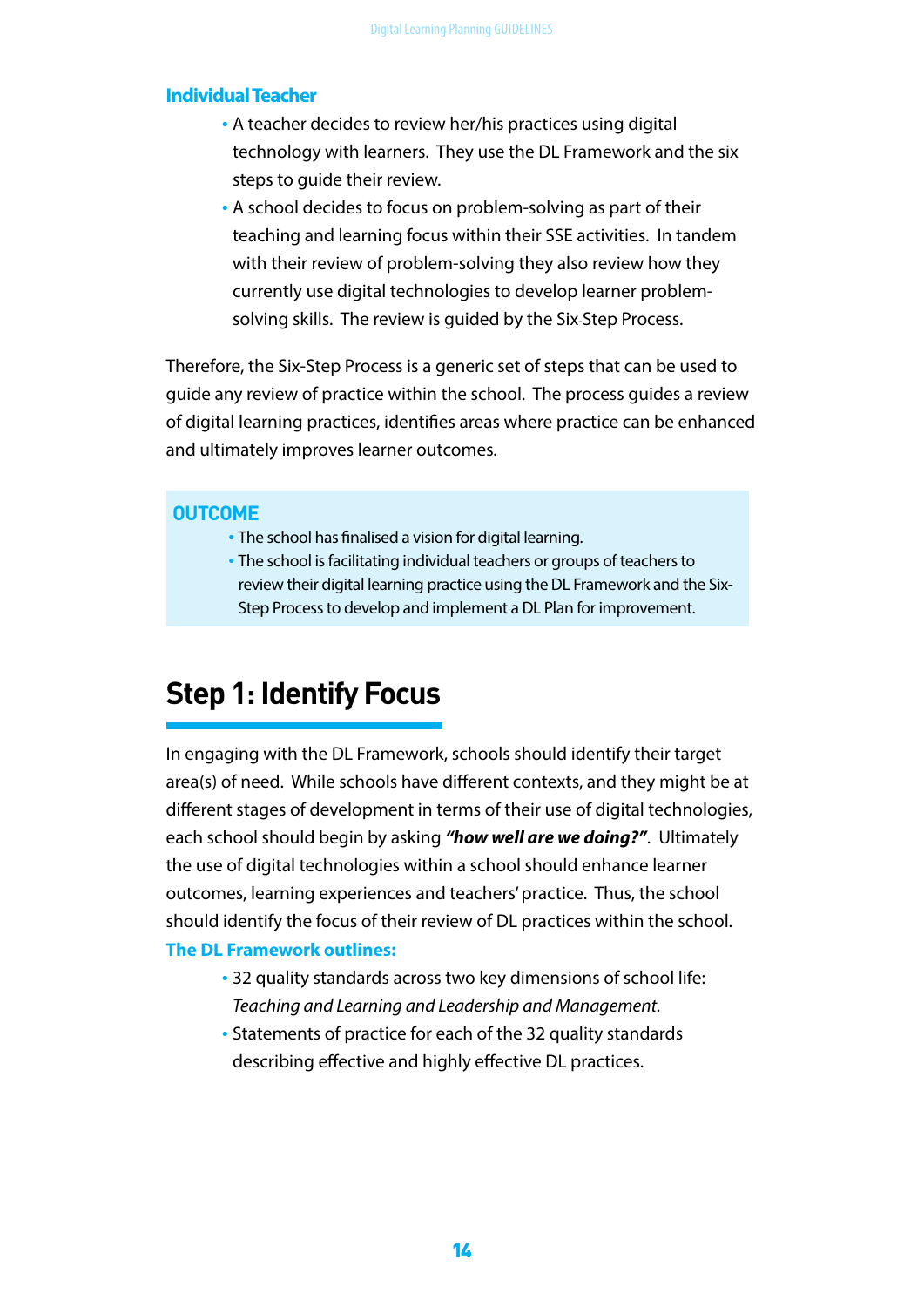While we have already stated that the main purpose of the Guidelines is to develop a Digital Learning Plan, it is worth noting that the DL Framework can be used in many ways by schools to identify their focus.

## **EXAMPLE**

A school has been using digital technologies for many years and their learners have significant access to a range of digital tools and activities. The school, having read the DL Framework, decide that their focus will be on their learners' experiences of using digital technologies and how engaged, or otherwise, they are in such learning activities.

Thus, the focus is on learner engagement when using digital technologies. The school then identifies the standard (s) that pertain to learner engagement and they identify the statements of practice they will review.

| <b>DOMAIN 1: LEARNER OUTCOMES</b>                                                              |                                                                                                                           |                                                                                                                                                           |  |
|------------------------------------------------------------------------------------------------|---------------------------------------------------------------------------------------------------------------------------|-----------------------------------------------------------------------------------------------------------------------------------------------------------|--|
| <b>STANDARDS</b>                                                                               | STATEMENTS OF EFFECTIVE PRACTICE                                                                                          | STATEMENTS OF HIGHLY EFFECTIVE<br><b>PRACTICE</b>                                                                                                         |  |
| Pupils enjoy their<br>learning, are motivated to<br>learn and expect to<br>achieve as learners | Pupils use appropriate digital technologies to<br>foster active engagement in attaining<br>appropriate learning outcomes. | Pupils use appropriate digital technologies<br>to foster their active, creative and critical<br>engagement in attaining challenging<br>learning outcomes. |  |
|                                                                                                | Pupils use digital technologies to collect<br>evidence and record progress.                                               | Pupils use digital technologies to collect<br>evidence, record progress, evaluate and<br>reflect, and to create new solutions and/or<br>products.         |  |

The DL Team facilitates the discussions around the identification of the school's focus and all staff are consulted in advance of reaching a final decision. In this way the Focus is signed off on by all staff.

In addition to identifying the relevant standards from the Teaching and Learning Dimension the school also identifies relevant statements of practice in the Leading Learning and Teaching Dimension. Here the school selects statements of practice that focus on the management of the school's human, physical and financial resources to create and maintain a learning organisation. They select this standard as it relates closely to the use of appropriate digital technologies in Domain 1 above.



The principal and other leaders in the school school's human, ensure that processes are in place for the physical and procurement, maintenance, interoperability<br>financial and security of the digital infrastructure for resources so as to effective learning, teaching and assessment.

> The board of management ensures the aids and equipment to a good standard.

The principal and other leaders in the school strategically review, plan and oversee the procurement, maintenance, interoperability and security of the digital infrastructure for effective learning, teaching and assessment.

The board of management ensures the provision and maintenance of digital teaching provision and maintenance of digital teaching aids and equipment to a very high standard.

In this way the school selects statements of practice from both dimensions of the DL Framework that relate to their focus, that of learner engagement. Schools should identify the relevant practice statements for their focus from both dimensions of the DL Framework.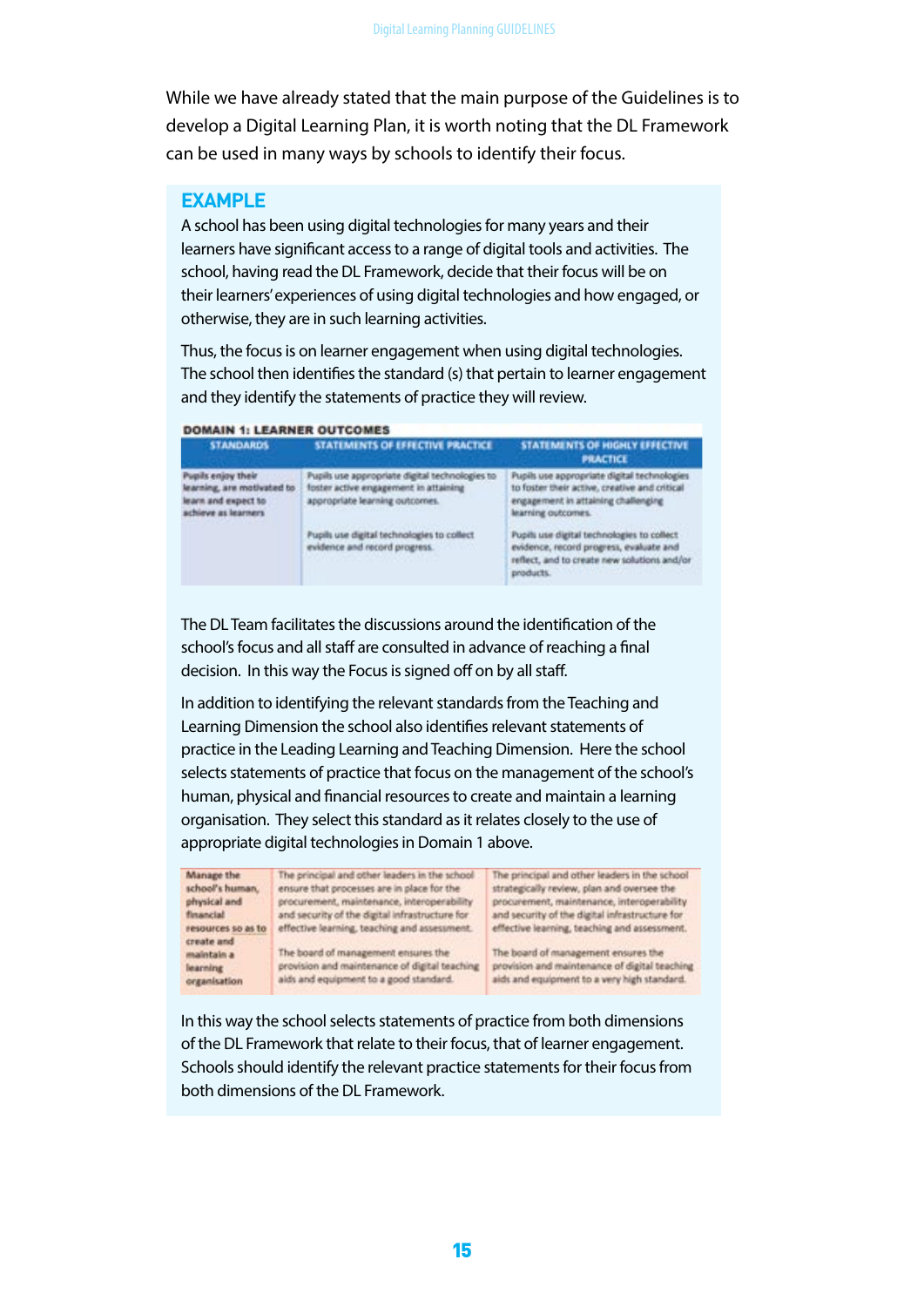At the end of Step 1, the school has identified the focus for their DL Plan and it has been discussed and approved by the school staff and board of management.

## **OUTCOME FROM THIS STEP**

• The school has identified and agreed upon the focus of their DL Plan.

# **Step 2: Gather Evidence**

Having identified a focus, the next step is to gather evidence in relation to the standard or area that has been selected and review existing school practices against the relevant effective and highly effective statements of practice.

It is important to gather evidence from a range of sources including teachers, learners and parents, while ensuring that the evidence gathered is manageable, useful and focused.<sup>15</sup> Gathering too much information without a focus can be counterproductive.

Important sources of information for digital learning might include:

- Learning, teaching and assessment practices in classrooms and other learning settings in the school
- The principal, deputy principal and teachers
- Students and parents
- Students' work
- School planning and policy documents.

Schools should consider using a range of methods to gather information or evidence such as:

- Reflection on learning, teaching and assessment practices
- Discussion with teachers on their use/lack of use of digital technologies
- Eliciting the views of teachers, parents and students
- Team teaching or professional collaborative review.

<sup>15.</sup> In gathering data ensure that privacy and ethical issues are adhered to as part of normal school data protection procedures.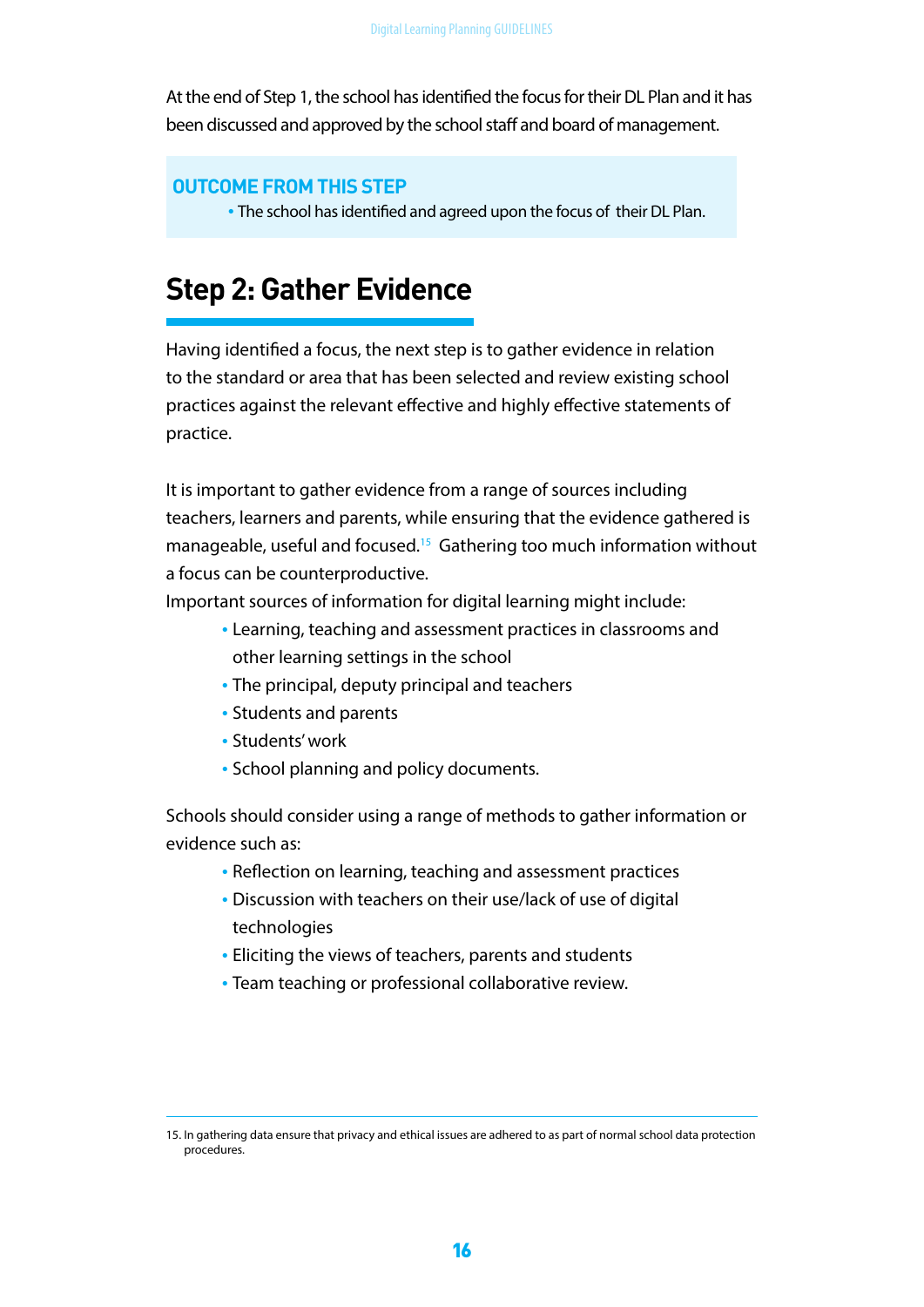Useful tools to support the gathering of information might include:

- Questionnaires
- Online surveys
- Focus groups
- Checklist and reflection sheets
- Reflection/review/observation schedules for teaching and learning.

## **Suggested Approach**

The DL Team having consulted the DL Framework and identified the relevant statements of practice they wish to review, should then consider what forms of evidence they could gather in relation to each relevant statement of practice.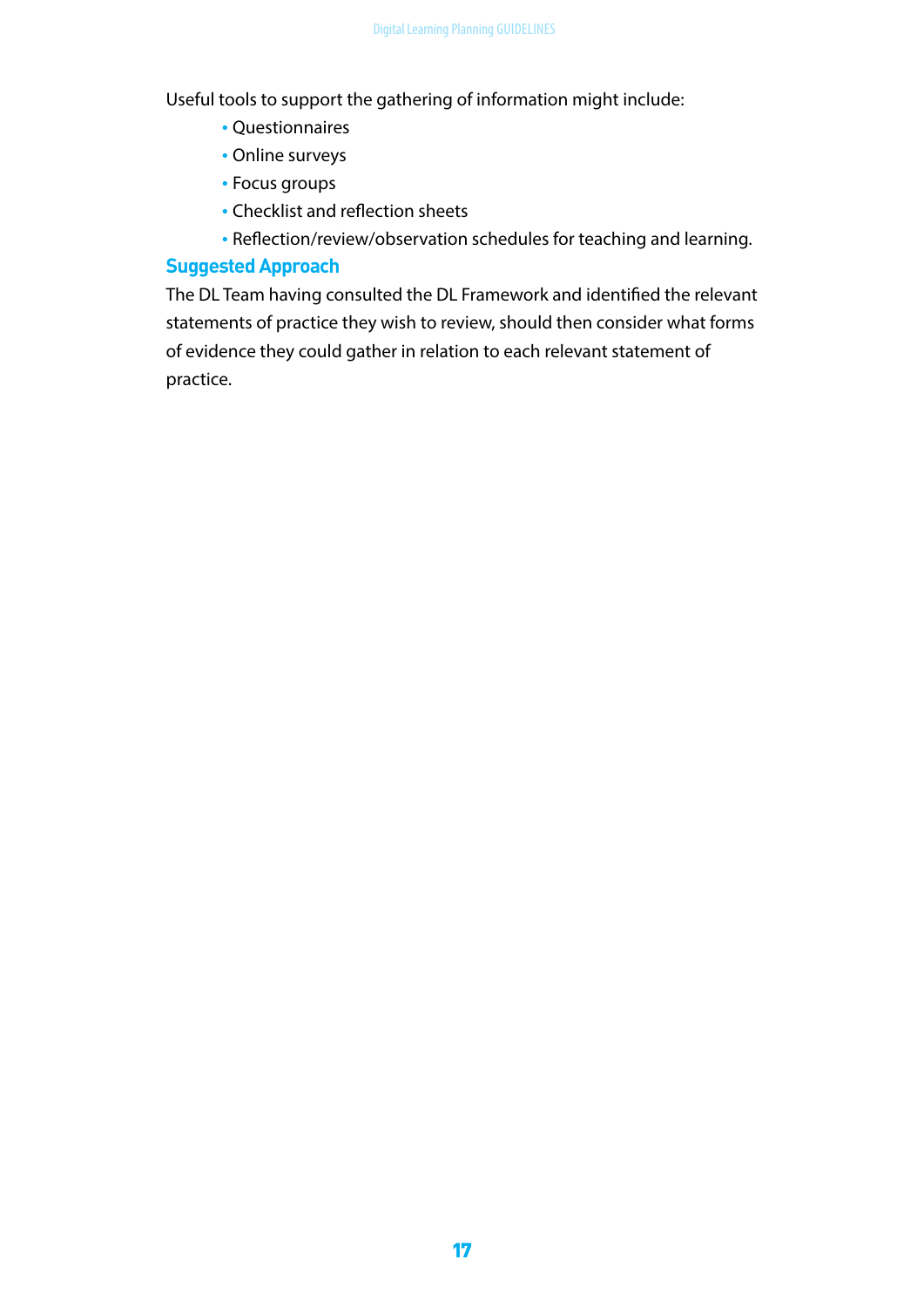#### **EXAMPLE**

Having identified the relevant statements of practice that relate to learner engagement the school considers what evidence they can collect and how they can do this is an ethical way that adheres to their data protection guidelines.

| <b>STANDARDS</b>                                                                               | STATEMENTS OF EFFECTIVE PRACTICE                                                                                          | STATEMENTS OF HIGHLY EFFECTIVE<br>PRACTICE                                                                                                                                           |
|------------------------------------------------------------------------------------------------|---------------------------------------------------------------------------------------------------------------------------|--------------------------------------------------------------------------------------------------------------------------------------------------------------------------------------|
| upits enjoy their<br>ning, are multivated to<br>ann and expect to<br>Islandra Jus Tenasrinan's | Pupils use appropriate digital technologies to<br>foster active engagement in attaining<br>appropriate learning outcomes. | Pupils use appropriate digital technologies<br>to foster their active, creative and critical<br>engagement in attaining challenging<br>-------<br>Marriang buildblines.              |
|                                                                                                | usils use digital technologies to collect<br>evidence and record progress.<br>A LINE OF THE CONTRACTORS                   | upils use digital technologies to collect<br>dence, record progress, evaluate a<br>reflect, and to create new solutions.<br>and the company of the company of the<br><b>DISABLES</b> |

The school reviews the statements of practice in relation to effective and highly effective practice. The school considers:

- Do learners use digital technologies to foster active engagement? [Effective]
	- If so, how do they do this?
	- –Why and how do teachers promote the use of digital technologies to support active engagement in attaining appropriate learning outcomes?
	- –What technologies do learners use when actively engaged?
- Do learners use to digital technologies to collect evidence and record progress? [Effective]
	- If so, how do they do this?
	- –What is the purpose of collecting this evidence and recording progress?
	- –What technologies do they use for this purpose?
- Do learners use digital technologies to foster their active, creative and critical engagement in attaining learner outcomes? [Highly Effective]
	- –What level of challenge is typically associated with these learning outcomes?
	- How do they use digital technologies to foster the various forms of engagement?
	- –What digital technologies do learners typically use when engaged in such learning activities?
- Do learners use digital technologies to create new solutions and/or products? [Highly **Effectivel** 
	- If so, what kinds of new solutions and/or products do they create?
	- –What is the rationale for creating such solutions and/or products?
	- If so, do they use digital technologies for any of the following activities:
	- To collect evidence, record progress, evaluate and reflect?

If so, why and how do they use digital technologies to support these activities? The school could gather evidence from teachers, pupils/students and parents on each of these statements and this data can then help the school decide what level of practice they are operating at.

In addition to gathering evidence in relation to any additional standards within the *Teaching and Learning Dimension,* and in keeping with the previous example, the school also decides to gather evidence from related statements of practice within the *Leadership and Management Dimension.*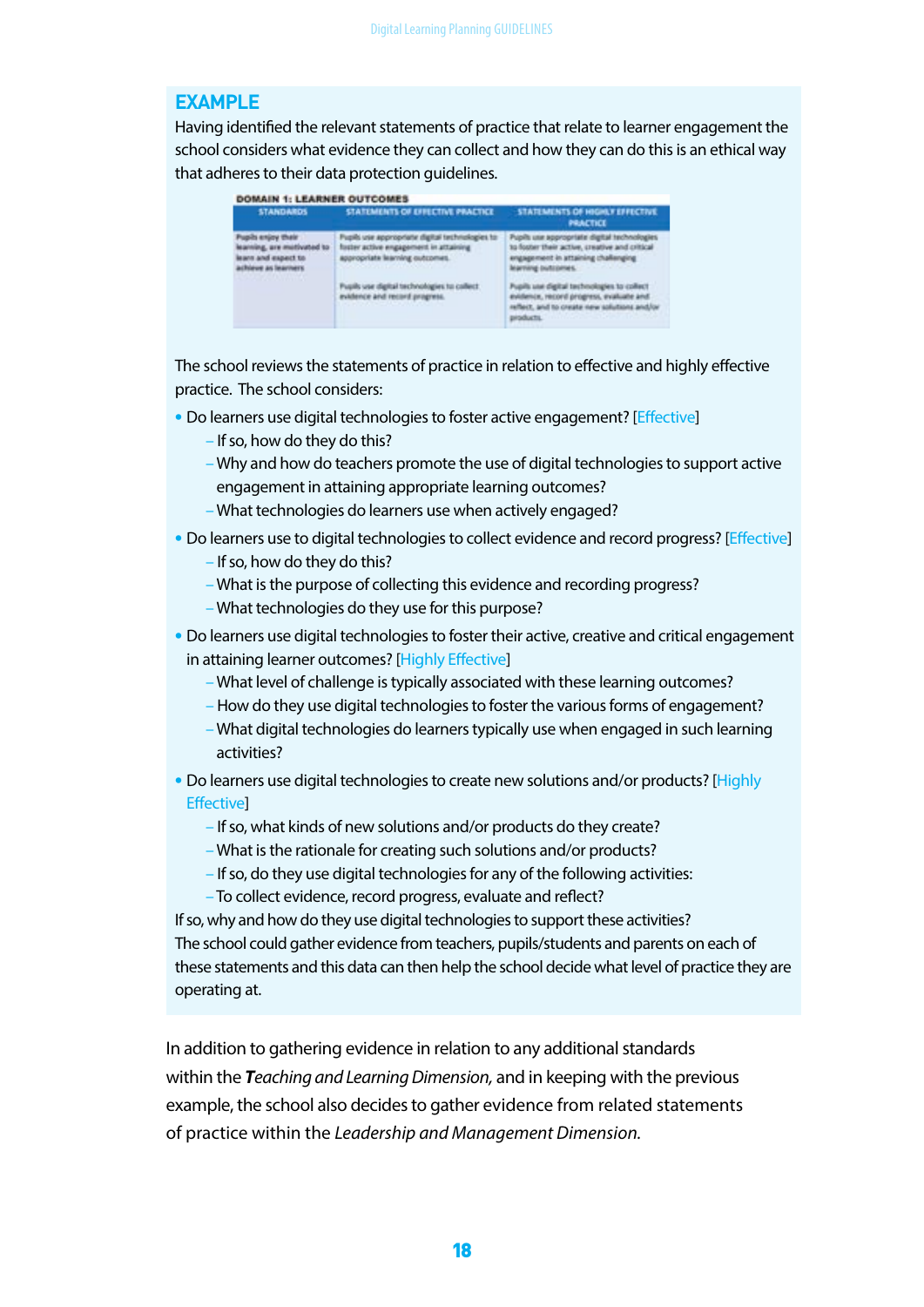#### **EXAMPLE**

The school also reviews relevant statements of practice from the Leadership and Management Dimension, specifically the school's human, physical and financial resources to create and maintain a learning organisation.

The school reviews the effective and highly effective statements that pertain to this standard. They want to review their current practices in relation to the procurement, maintenance, interoperability and security of the digital technologies learners have access to in school.

| Manage the school's       | The principal and other leaders in the school                                                                                                 | The principal and other leaders in the school                                                                                                                                         |
|---------------------------|-----------------------------------------------------------------------------------------------------------------------------------------------|---------------------------------------------------------------------------------------------------------------------------------------------------------------------------------------|
| human, physical and       | ensure that processes are in place for the                                                                                                    | strategically review, plan and oversee the                                                                                                                                            |
| financial resources so as | procurement, maintenance, interoperability                                                                                                    | procurement, maintenance, interoperability                                                                                                                                            |
| to create and maintain a  | and security of the digital infrastructure for                                                                                                | and security of the digital infrastructure for                                                                                                                                        |
| learning organisation     | effective learning, teaching and assessment.                                                                                                  | effective learning, teaching and assessment.                                                                                                                                          |
|                           | The board of management ensures the                                                                                                           | The board of management ensures the                                                                                                                                                   |
|                           | provision and maintenance of digital teaching                                                                                                 | provision and maintenance of digital teaching                                                                                                                                         |
|                           | aids and equipment to a good standard.                                                                                                        | aids and equipment to a very high standard.                                                                                                                                           |
|                           | Physical learning spaces have been designed<br>or adapted to harness and optimise the use of<br>a range of digital technologies for learning. | Physical learning spaces have been designed<br>or adapted and furnished to harness and<br>optimise the use of digital technologies, to<br>provide access to a wide range of relevant. |
|                           |                                                                                                                                               | digital tools, content and services in learning<br>settings that can be flexibly configured.                                                                                          |

In reviewing their current practices, the school considers the following questions:

• Are processes in place for the procurement, maintenance, interoperability and security of the digital infrastructure for effective learning, teaching and assessment?

- On what basis are decisions made about which digital technologies are purchased and why?
- Who decides what digital technologies are purchased by the school and why?
- Does the school have a maintenance contract for its digital infrastructure?
- Does the school have procedures in place to ensure learner data is stored securely?

• Are these processes recorded and are all staff familiar with them?

- Is the digital infrastructure in the school maintained to a good standard?
	- Is it reliable and appropriate for the needs of learners and teachers?
	- What processes are in place and do they need to be updated? [Effective **Practice**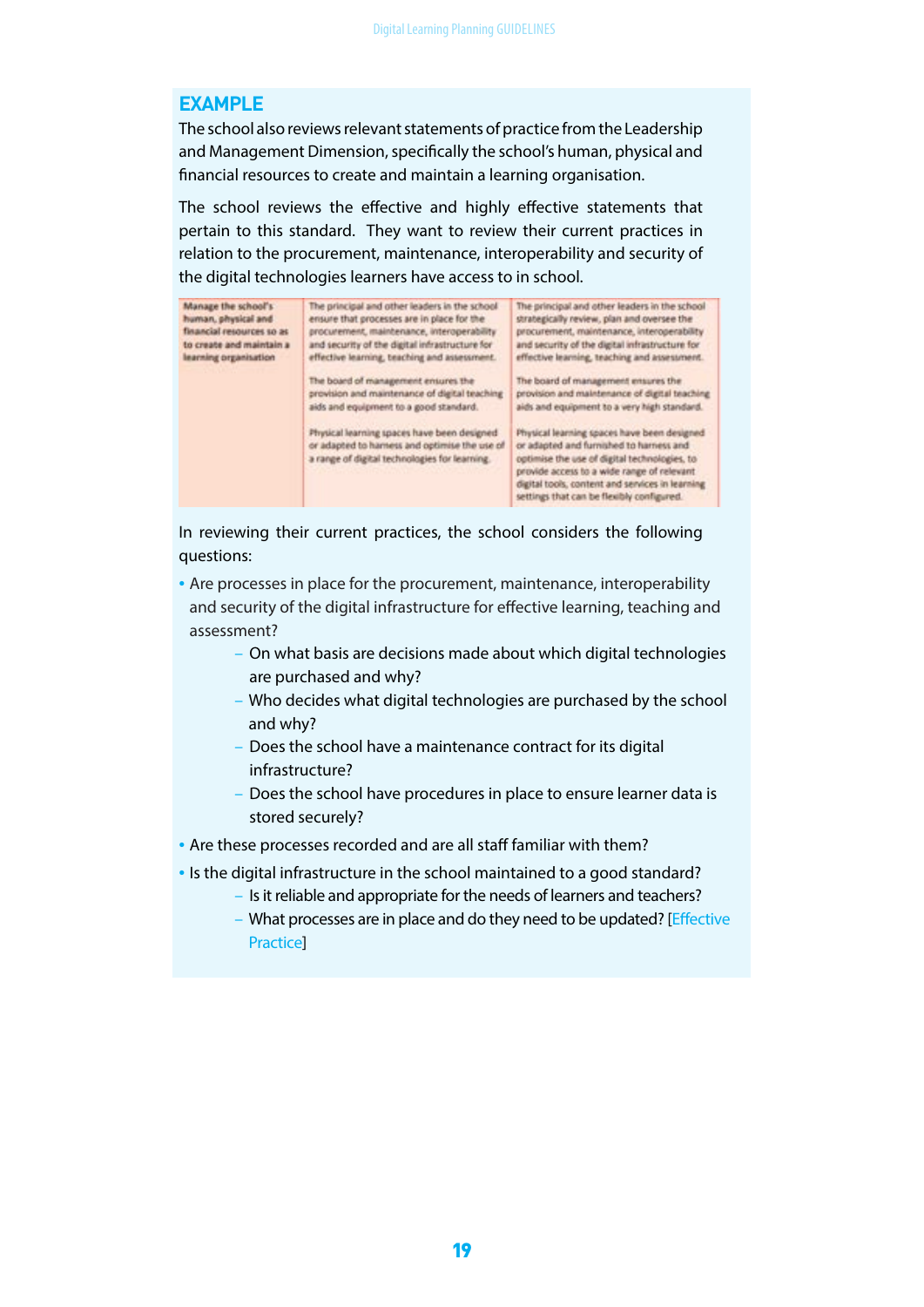- Does the school take an evidence-based approach to buying digital technologies?
	- Are such decisions informed primarily by learning needs (e.g. buying robotic equipment for Junior Infants to support literacy and numeracy development)?
	- Does the school take into account how the digital technologies plan to be used before making a collective purchasing decision (e.g. technologies that support active, critical and creative engagement among learners)?
	- Does the school consult with other schools, relevant research and knowledgeable others prior to embarking on buying the equipment?
	- Are all digital technologies procurement decisions signed-off on by relevant staff, the principal and the board of management?
- Are these procedures recorded and are all staff members aware of them?
- Is there a process in place for staff to make a learning case for the procurement of digital technologies within the school? [Highly effective]

## **OUTCOME FROM THIS STEP**

- The school has gathered evidence from a range of sources in relation to a number of relevant digital learning standards
- The school has attempted to identify trends in relation to school DL practices.

# **Step 3: Analyse and Make Judgements**

Having gathered a range of evidence in relation to a number of standards, the school then analyses this data and makes judgements in terms of their existing practices. In so doing the school should determine, affirm and celebrate the strengths they identify in the aspects of practice being evaluated while acknowledging the areas that should be prioritised for improvement.

The school should compare their current DL practices with the relevant statements of effective and highly effective practice. The school may find that its practice corresponds in many areas to the statements of effective practice, and that some areas of its work are highly effective. It may identify areas that require development and improvement to bring them to the level of effective practice. The statements will also assist a school to develop areas of practice from 'effective' to 'highly effective', where relevant.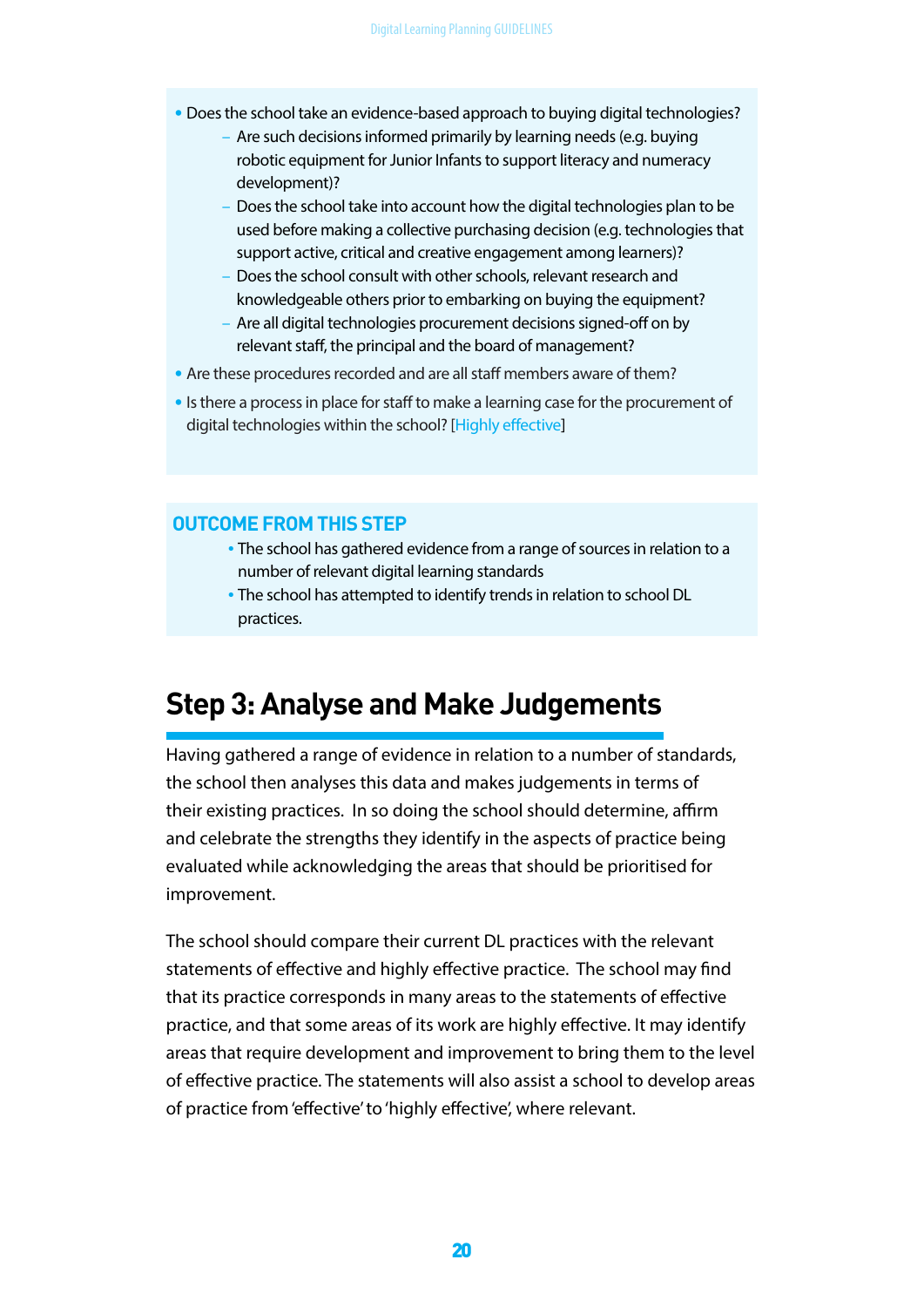## **EXAMPLE**

A school having reviewed and analysed the evidence gathered on their current practices in using digital technologies to promote learner engagement might make the following judgements:

#### **DOMAIN 1: LEARNER OUTCOMES**

| <b>STANDARDS</b>                                                                               | STATEMENTS OF EFFECTIVE PRACTICE                                                                                                                                                                         | <b>STATEMENTS OF HIGHLY EFFECTIVE</b><br><b>PRACTICE</b>                                                                                                                                                                                                                                                       |
|------------------------------------------------------------------------------------------------|----------------------------------------------------------------------------------------------------------------------------------------------------------------------------------------------------------|----------------------------------------------------------------------------------------------------------------------------------------------------------------------------------------------------------------------------------------------------------------------------------------------------------------|
| Pupils enjoy their<br>learning, are motivated to<br>learn and expect to<br>achieve as learners | Pupils use appropriate digital technologies to<br>foster active engagement in attaining<br>appropriate learning outcomes.<br>Pupils use digital technologies to collect<br>evidence and record progress. | Pupils use appropriate digital technologies<br>to foster their active, creative and critical<br>engagement in attaining challenging<br>learning outcomes.<br>Pupils use digital technologies to collect<br>evidence, record progress, evaluate and<br>reflect, and to create new solutions and/or<br>products. |

- Learners are predominantly using digital technologies in passive ways, such as accessing digital content via a screen. There was limited evidence of learners using digital technologies to support their active, creative and critical engagement in attaining challenging learning outcomes.
- Some learners collect evidence and record progress, but this practice is dependent on the teacher and there is evidence of learners using different platforms to record such evidence. There appears to be no one platform or approach in place for the capturing and storing of such evidence.
- The school makes a judgement that their current practices are not at the Effective Level.

On further analysis, the school decides they:

- Need to place greater emphasis on putting digital technologies into the hands of their learners, as current evidence suggests learners have limited access.
- Need to design more engaging learning activities that will enable learners to use the digital technologies to foster their active, creative and critical engagement in attaining challenging learning outcomes. In this way learners will use the tools to solve challenging problems.
- Need to identify one platform for the collection of learning evidence so that all learners will be supported to evaluate and reflect on the information gathered, with a view to create new solutions and/or products. Currently, much of the information that is collected is rarely reviewed or interrogated.

The school also considers if the digital technologies are appropriate to supporting such forms of engagement and they consider if there are more appropriate digital technologies available to support such learning? The Digital Learning Team reviews the good practice videos and investigates what other schools are doing in this area.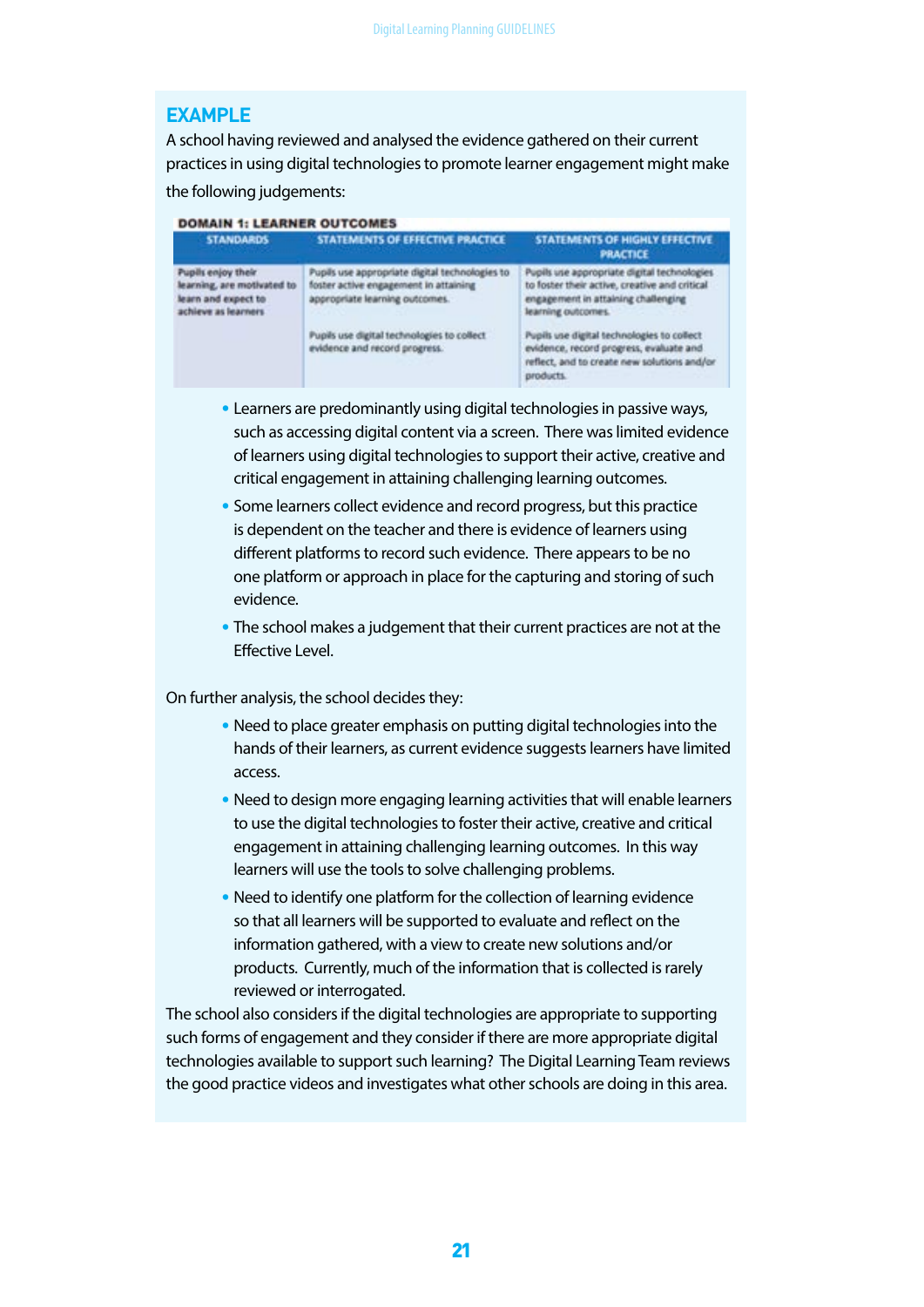Furthermore, the school analyses and makes judgements on the information gathered in relation to the *Leadership and Management Dimension.*

## **EXAMPLE**

The school reviews the evidence it gathered in relation to the management of the school's human, physical and financial resources so as to create and maintain a learning organisation.



The evidence indicates that:

- Currently the school does not have a robust procurement process in place and that to date the principal or a member of staff procure digital infrastructure.
- There is currently a range of computer/tablet devices makes and models in the school, and there are interoperability issues between these devices
- There is a lack of digital technologies to support their active, creative and critical engagement in attaining challenging learning outcomes.
- The school decides to review and update their procedures and platforms for gathering and evaluating learner data.
- The digital infrastructure in the school is not always reliable and there are ongoing issues with Wifi and certain devices.
- There is a shortage of digital teaching aids for a range of subject areas in the school.
- The school makes a judgement that they are not operation at the Effective Level.

On further analysis the school decides that:

- They need to develop a process whereby all procurement decisions are based on staff making a learning case for the digital technologies identified. This should be informed by the DL Framework.
- The school explores the possibility of entering into a maintenance contract so that all devices are equipped with the most up-to-date operating system and application software.
- The school decides to review their WIFI infrastructure in certain parts of the school, where there have been issues in the past, with a view to upgrading their infrastructure.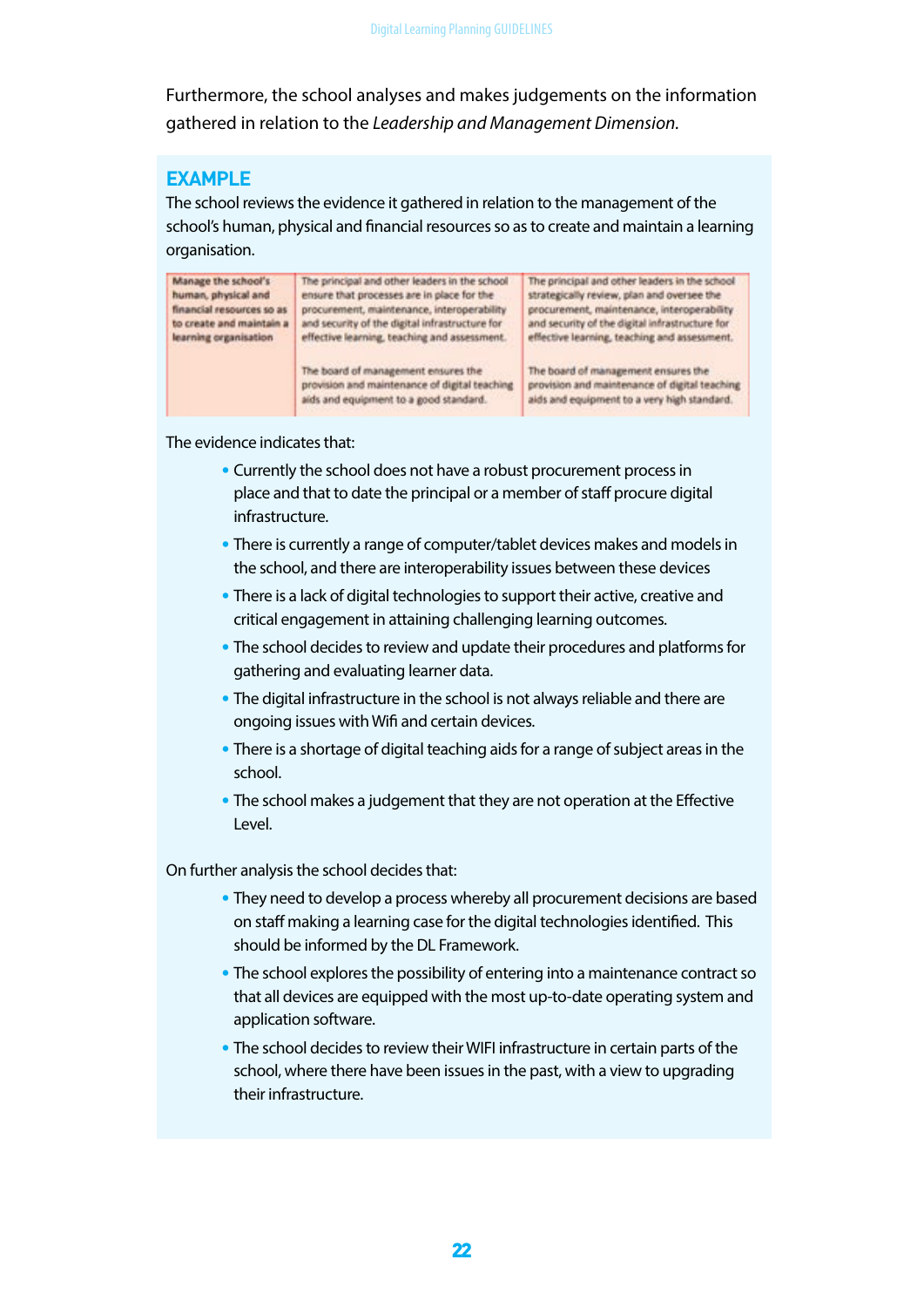The analysis and judgements made by the school should involve discussion with all staff members and relevant stakeholders, they should focus on enhancing DL practices across the school in the future.

## **OUTCOME FROM THIS STEP**

- The school has engaged in a process of reflection on the evidence collected and made judgements on their current DL practices.
- The school has identified actions they will take to enhance their DL practices.

# **Step 4: Write and Share the Digital Learning Plan**

#### **Digital Learning Plan**

The school needs to capture its activities in one document, the Digital Learning Plan (DL Plan). The DL Plan is a single document and outlines how DL practices will be enhanced over a fixed time-period. A suggested structure for your DL Plan is as follows:

#### **Part 1: Where are we in terms of digital learning?**

The first part of the DL Plan should contain the following elements:

- A vision statement for the use of digital technologies in the school
- A brief account of the use of digital technologies in the school to date
- The Focus of the DL Plan and how this was decided upon
- The digital learning statements of practice selected for review (identified from the DL Framework)
- The findings (from steps 1-3) and how they were arrived at
	- A summary of strengths (affirm and celebrate)
	- A summary of areas requiring improvement.

#### **Part 2: How can we improve digital learning?**

The second part of the DL Plan outlines the targets and actions the school will undertake to enhance digital learning within the school. It will contain the following elements.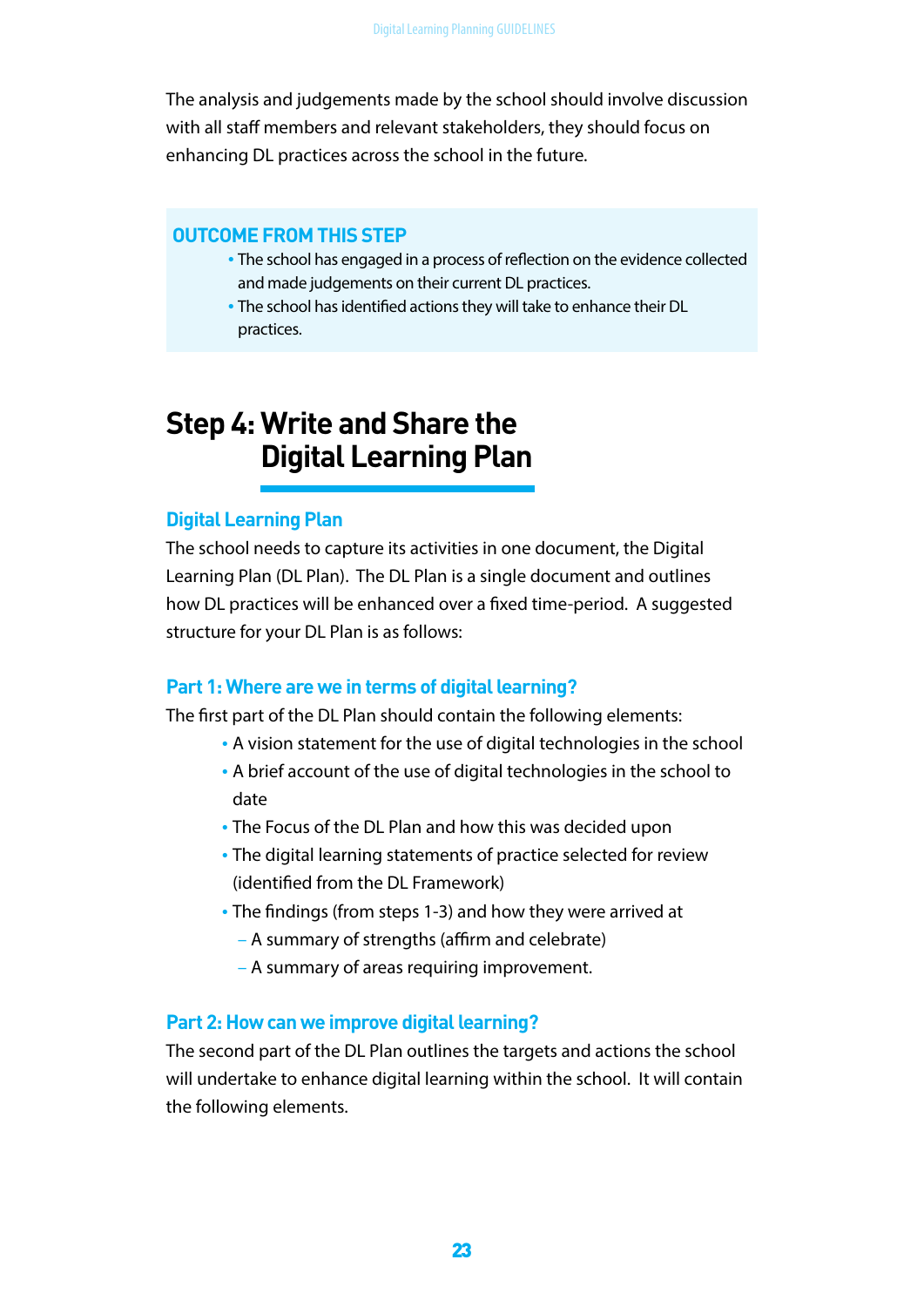- Targets for improvement
	- Actions required to achieve targets (Step 4)
- Who will undertake the actions outlined? (Step 5)
- Who will monitor and review implementation and progress of the DL Plan?
- How will parents and relevant stakeholders be involved?
- A timeframe for the achievement of the targets.

## **Setting Specific Targets**

The school needs to set specific targets for enhancing DL practices over a specific time-period. These should be written as SMART targets to bring about improvement. This is an important step in determining the actions that need to be taken.

## **EXAMPLE**

The school develops a set of specific targets when using digital technologies to promote learner engagement, so that the *pupils/students will use appropriate digital technologies to foster active engagement in attaining appropriate learning outcomes (Effective Practice) and that pupils use digital technologies to collect evidence and record progress (Effective Practice).*

#### **DOMAIN 1: LEARNER OUTCOMES**

| <b>STANDARDS</b>                                                                                | STATEMENTS OF EFFECTIVE PRACTICE                                                                                          | STATEMENTS OF HIGHLY EFFECTIVE<br><b>PRACTICE</b>                                                                                                         |
|-------------------------------------------------------------------------------------------------|---------------------------------------------------------------------------------------------------------------------------|-----------------------------------------------------------------------------------------------------------------------------------------------------------|
| Pupils enjoy their<br>learning, are motivated to<br>learn and expect to<br>achieve as learners. | Pupils use appropriate digital technologies to<br>foster active engagement in attaining<br>appropriate learning outcomes. | Pupils use appropriate digital technologies<br>to foster their active, creative and critical<br>engagement in attaining challenging<br>learning outcomes. |
|                                                                                                 | Pupils use digital technologies to collect<br>evidence and record progress.                                               | Pupils use digital technologies to collect<br>evidence, record progress, evaluate and<br>reflect, and to create new solutions and/or<br>products.         |

Their targets are as follows:

- Learners will have access to appropriate digital technologies that foster active engagement.
- Teachers will design at least one learning activity per week where learners will use digital technologies to solve a challenging problem.
- All pupils/students will use digital technologies to record a learning activity at least once a week.
- All teachers will provide formative feedback on this learning activity to learners using digital technologies or an online environment
- All learners will reflect and evaluate the feedback received with their parents/guardians and their teacher.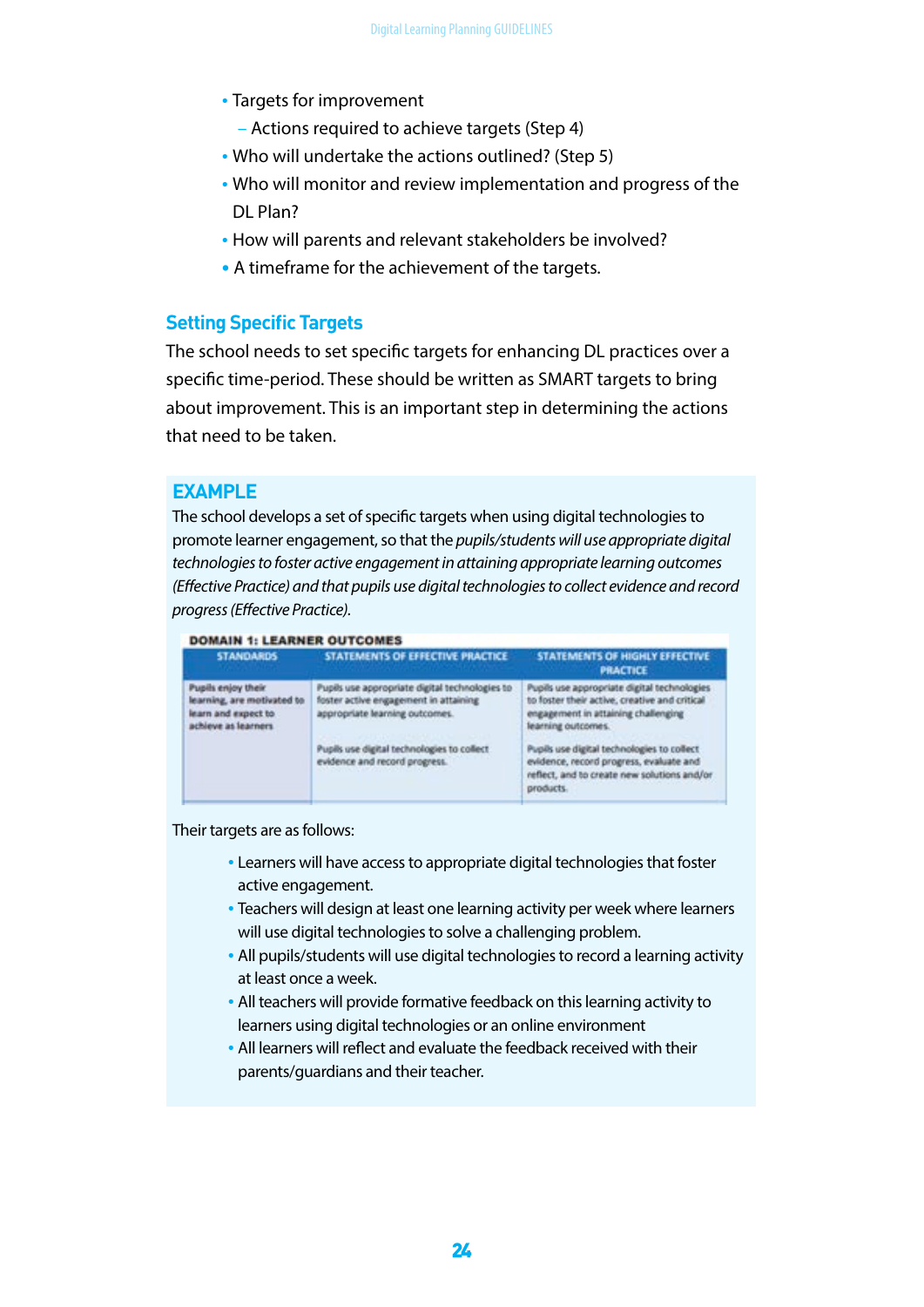#### **EXAMPLE**

The school develops a set of specific targets, in relation to the management of the school's human, physical and financial resources so as to create and maintain a learning organisation so that:

- *the principal and other leaders in the school ensure that processes are in place for the procurement, maintenance, interoperability and security of the digital infrastructure for effective learning, teaching and assessment (Effective Practice)*
- *and the board of management ensures the provision and maintenance of*

*digital teaching aids and equipment to a good standard.*

| Manage the         | The principal and other leaders in the school  | The principal and other leaders in the school  |
|--------------------|------------------------------------------------|------------------------------------------------|
| school's human,    | ensure that processes are in place for the     | strategically review, plan and oversee the     |
| physical and       | procurement, maintenance, interoperability     | procurement, maintenance, interoperability     |
| financial          | and security of the digital infrastructure for | and security of the digital infrastructure for |
| resources so as to | effective learning, teaching and assessment.   | effective learning, teaching and assessment.   |
| create and         |                                                |                                                |
| maintain a         | The board of management ensures the            | The board of management ensures the            |
| learning           | provision and maintenance of digital teaching  | provision and maintenance of digital teaching  |
| organisation       | aids and equipment to a good standard.         | aids and equipment to a very high standard.    |

Their targets are as follows:

- The school, with assistance from the DL Team, will develop a process whereby all procurement decisions are underpinned by a learning case that is put forward by staff during Year 1.
- The school will pilot this process initially in Year 1 by identifying 'appropriate technologies' to support active learner engagement. This activity will be led by the DL Team.
- The DL Team will gather evidence, through a set of case-studies, on how teachers are using these technologies to foster active engagement.
- These case-studies, teacher stories, will be shared with all staff, at staff/team meetings throughout the year. The principal will ensure that time is put aside at staff meetings to share these practices and for staff to engage in critical discussion.
- The school will monitor and document the technical issues/challenges the appropriate digital technologies present for staff and learners during Year 1. The DL Team will lead this review.
- The school will explore how best to support these digital technologies, so that they are in good working order for staff and learners during Year 1. The DL Team will identify a range of possible technical support approaches, before recommending their preferred approach to the staff and school management.

#### **Achieving your targets**

The DL Plan should develop SMART targets to enable the school to develop its DL practices. To help achieve your targets you should: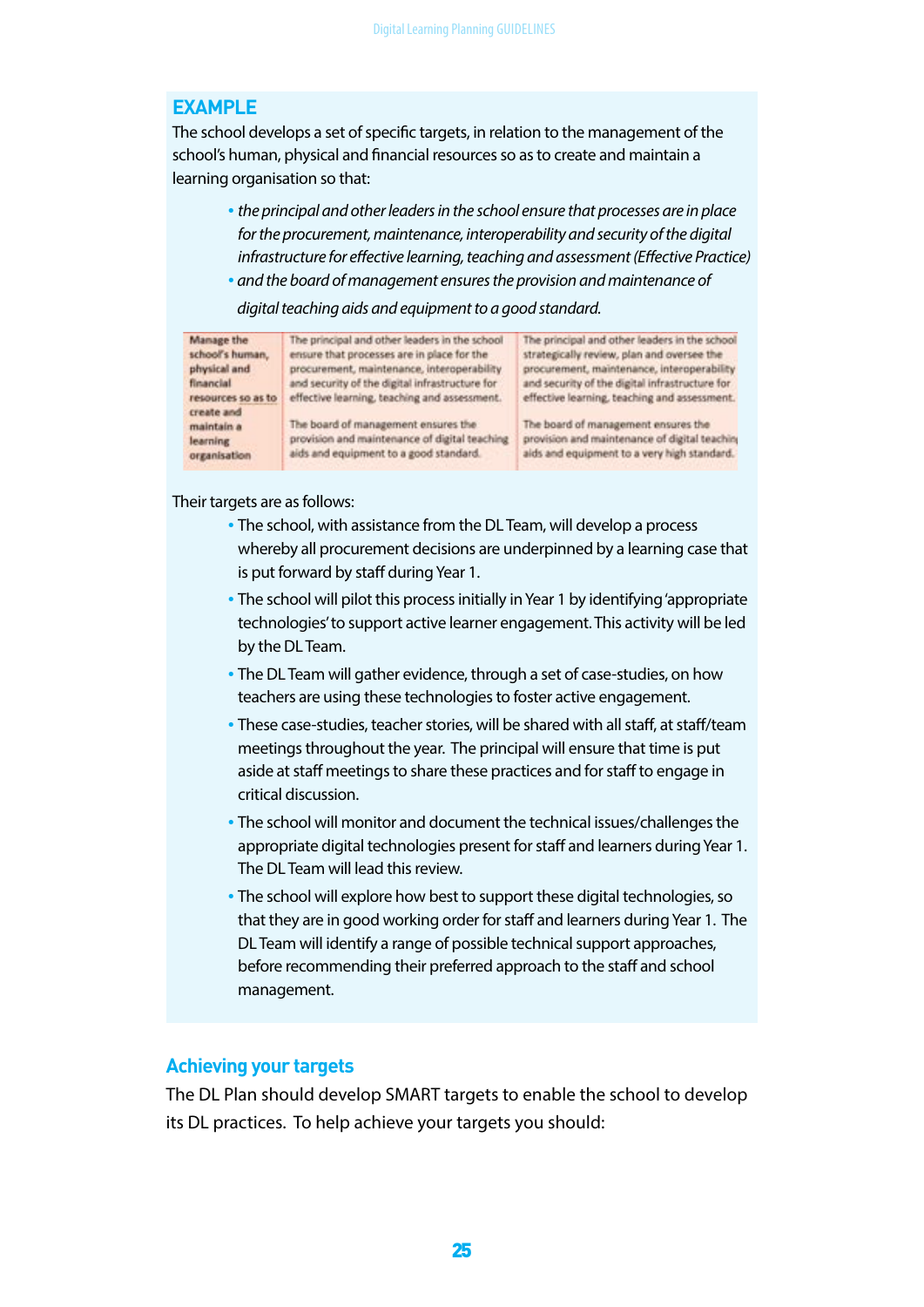- Identify the focus area(s) selected and provide a rationale for its selection.
- List the DL statements of practice that are being prioritised from both dimensions: *Teaching and Learning and Leadership and Management.*
- List the target(s) to be achieved in relation to the selected statements of practice for both effective or highly effective practice.
- For each target, list the specific tasks required to achieve it.
- For each task, specify:
	- a realistic timeframe within which the task will be achieved;
	- who will be responsible for carrying out the task;
	- what resources are required (i.e. personnel, equipment, services etc.) to complete the task;
	- what outcome is expected once the task is complete.

## **Resources**

In considering how to achieve your targets you will need to consider what resources you have and what additional ones may need to be procured to achieve it. The resources should include a mix of human, digital and other resources, so consider what is required to achieve the target. These might include:

- Additional digital technologies to support learning, teaching and assessment practices
- Identifying professional learning opportunities for staff. This might include face-to-face or online courses, teachers sharing practice with colleagues, attending conferences or workshops relevant to the target area.
- Support from external personnel and organisations to assist the school to embed digital technologies within the workings of the school.

## **Whole School Consultation**

Once the DL Plan has been completed and discussed by all staff it should then be signed off by the principal and the Chairperson of the Board of Management as school policy. The plan should be reviewed regularly to monitor its implementation progress.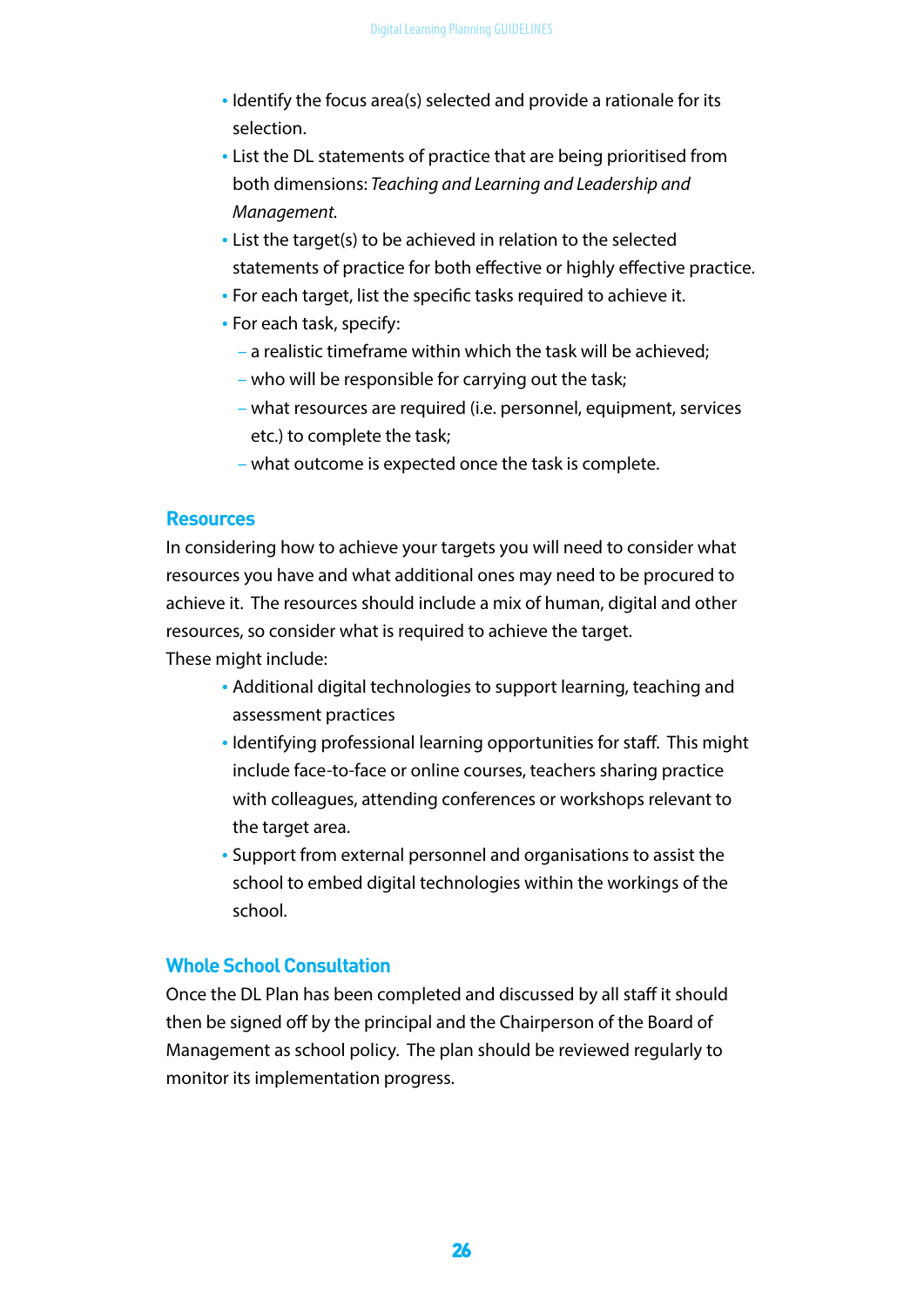## **OUTCOME FROM THIS STEP**

- The school has developed a DL Plan.
- A summary of the DL Plan has been shared with the school community.
- A process has been developed to monitor the implementation of the plan and all are aware of who is responsible for the targets and their associated tasks.
- The DL Plan has a clear timeline and it will be reviewed regularly.

# **Step 5: Putting the Plan into Action**

This is the key step in the process. It is only when the school begins to implement the actions they articulated in the DL Plan, that digital learning practices in the school improve. All relevant school personnel should share ownership of the actions to be implemented at individual teacher, class, or whole-school level. These actions should become part of the normal teaching and learning process and, as such, should be capable of being implemented by all teachers.

The entire school community has a role and a responsibility to successfully implement the DL Plan. The Digital Strategy notes that ALL teachers should have the requisite knowledge and skills to integrate digital technologies effectively into their practice. Thus, putting the plan into action is key to ensuring that all teachers are confident in embedding digital learning into their practice. Creating and implementing a successful DL Plan requires a whole school approach, where all staff play their part.

The purpose of monitoring the DL Plan is to maintain control of the plan, to keep it on track and to ensure its successful completion by helping to identify problems early on, so that solutions may be found.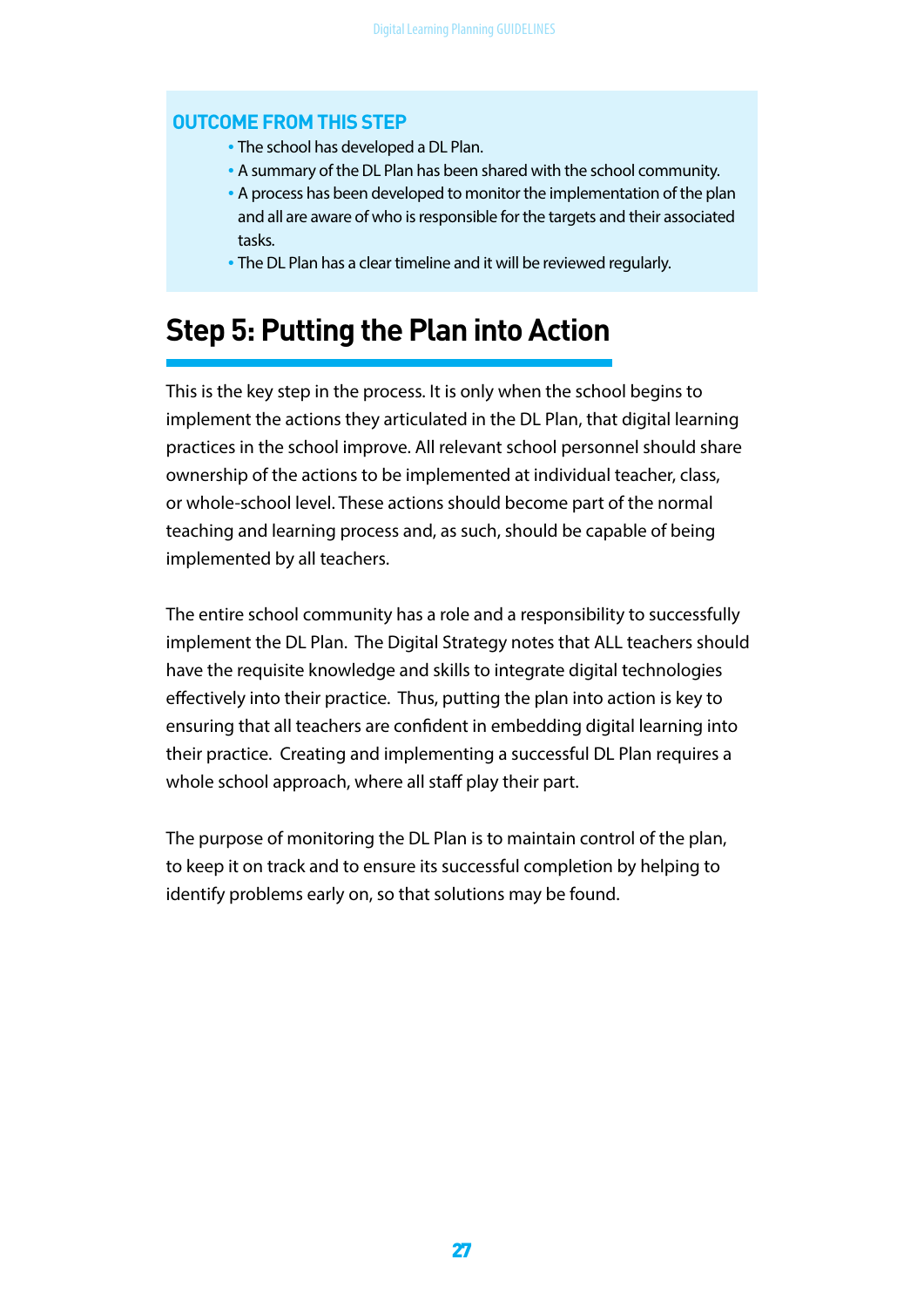## **EXAMPLE**

The school implements a set of actions so that digital technologies can promote learner engagement.

#### **DOMAIN 1: LEARNER OUTCOMES**

| <b>STANDARDS</b>                                                                               | STATEMENTS OF EFFECTIVE PRACTICE                                                                                                                                                                         | <b>STATEMENTS OF HIGHLY EFFECTIVE</b><br><b>PRACTICE</b>                                                                                                                                                                                                                                          |
|------------------------------------------------------------------------------------------------|----------------------------------------------------------------------------------------------------------------------------------------------------------------------------------------------------------|---------------------------------------------------------------------------------------------------------------------------------------------------------------------------------------------------------------------------------------------------------------------------------------------------|
| Pupils enjoy their<br>learning, are motivated to<br>learn and expect to<br>achieve as learners | Pupils use appropriate digital technologies to<br>foster active engagement in attaining<br>appropriate learning outcomes.<br>Pupils use digital technologies to collect<br>evidence and record progress. | Pupils use appropriate digital technologies<br>to foster their active, creative and critical<br>engagement in attaining challenging<br>learning outcomes.<br>Pupils use digital technologies to collect<br>evidence, record progress, evaluate and<br>reflect, and to create new solutions and/or |

#### The school ensures that:

- Learners have access to appropriate digital technologies to foster active engagement in at least one learning activity per week.
	- A range of digital technologies will be made available on a rota basis to all classes. Class teachers will be able to pre-book the digital technologies they require for their learning activity.
- Teachers work collectively to design at least one challenging learning activity per week that requires a meaningful use of digital technology.
	- Time will be provided weekly for teachers, at grade level or subject department level, to plan challenging learning activities.
- Teachers design at least one learning activity per week where learners use digital technologies to solve challenging problems.
	- Teachers, working in teams, will create weekly challenging problems that have an authentic requirement for using digital technology.
- All teachers provide formative feedback on these challenging problems to their learners using digital technologies or an online environment, at least once a week.
	- All teachers will have access to their learners' digital solutions to the weekly challenging problems and they will provide feedback in a digital form to all learners. This feedback can also be shared with parents.
- All learners reflect and evaluate the feedback received with their parents/ guardians and their teacher on a weekly basis.
	- For homework all learners with their parents/guardians will review their digital feedback and, using digital technology, will create a reflective response to the feedback they have received.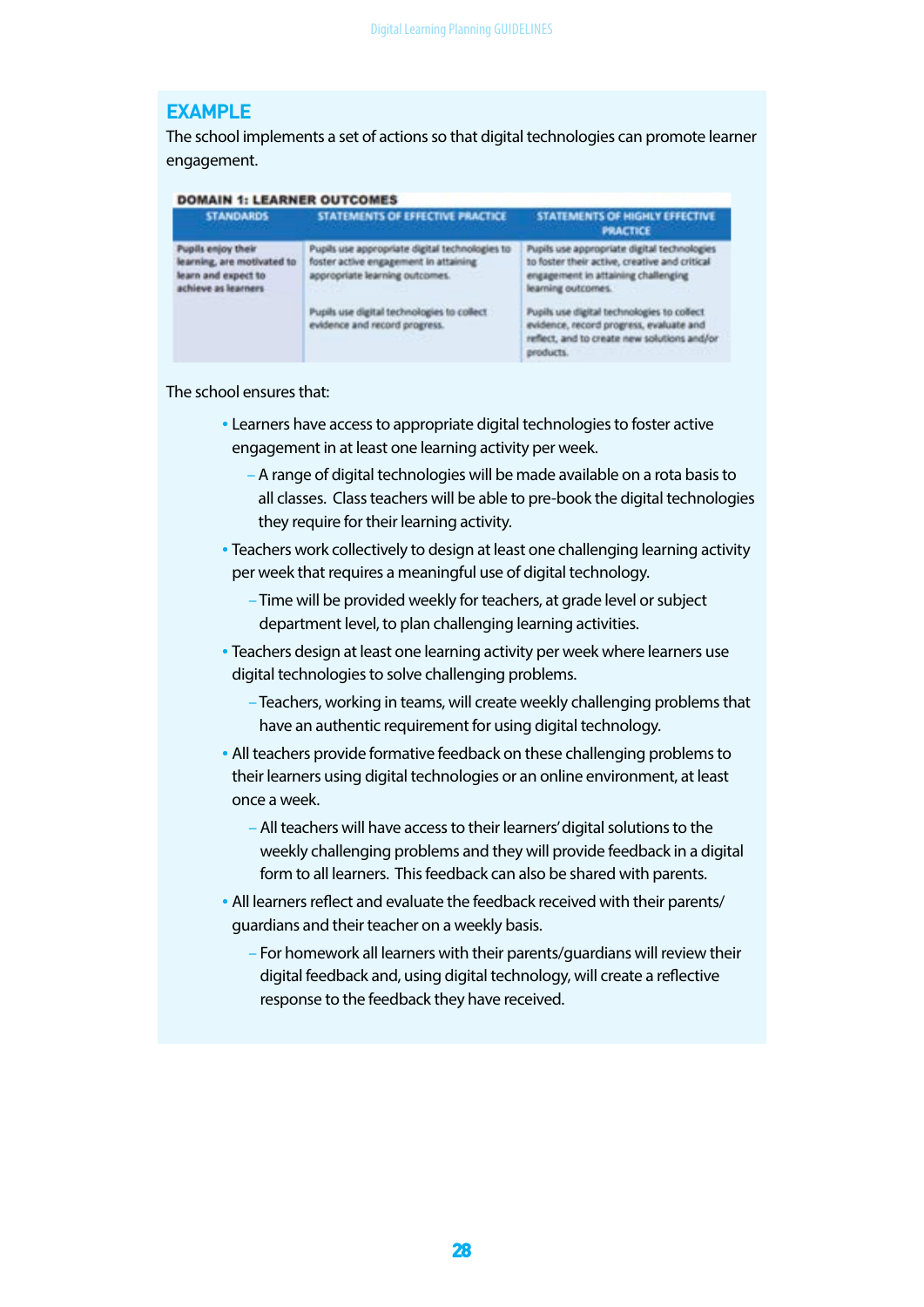## **EXAMPLE**

The school implements a set of actions in relation to the management of the school's human, physical and financial resources so as to create and maintain a learning organisation.

| Manage the school's       | The principal and other leaders in the school  | The principal and other leaders in the school  |
|---------------------------|------------------------------------------------|------------------------------------------------|
| human, physical and       | ensure that processes are in place for the     | strategically review, plan and oversee the     |
| financial resources so as | procurement, maintenance, interoperability     | procurement, maintenance, interoperability     |
| to create and maintain a  | and security of the digital infrastructure for | and security of the digital infrastructure for |
| learning organisation     | effective learning, teaching and assessment.   | effective learning, teaching and assessment.   |
|                           | The board of management ensures the            | The board of management ensures the            |
|                           | provision and maintenance of digital teaching  | provision and maintenance of digital teaching  |
|                           | aids and equipment to a good standard.         | aids and equipment to a very high standard.    |

#### The school ensures that:

- The school, with assistance from the DL Team, develop a process whereby all procurement decisions are underpinned by a learning case, that is put forward by staff during Year 1.
	- The process will start by identifying the kinds of challenging learning activities that teachers are designing and by reviewing if current digital technologies are appropriate. This is the starting point for the creation of the process.
- The school pilots this process initially in Year 1 by identifying 'appropriate technologies' to support active learner engagement. This activity was led by the DL Team.
	- The DL team and a group of teachers reflect on the kinds of challenging learning activities they are using with their learners. Together they explore if the technologies are appropriate and identify, where appropriate, additional technologies that should be procured.
- The DL Team gathers evidence, through a set of case-studies, on how teachers are using these technologies to particular digital technologies.
- The school monitored and documented the technical issues/challenges that the appropriate digital technologies presented for staff and learners during Year 1. The DL Team led this review.
	- In addition, the DL Team creates an online log where staff capture all the technical issues/challenges they have with digital technologies over the course of the school year. The DL Team regularly monitors this log and develops monthly reports to identify the typical issues/challenges that arise and these are shared with all staff.
- The school explored how best to support these digital technologies, so that they were in good working order for staff and learners during Year 1.
- The DL Team identified a range of possible technical support approaches, before recommending their preferred approach to the staff and school management.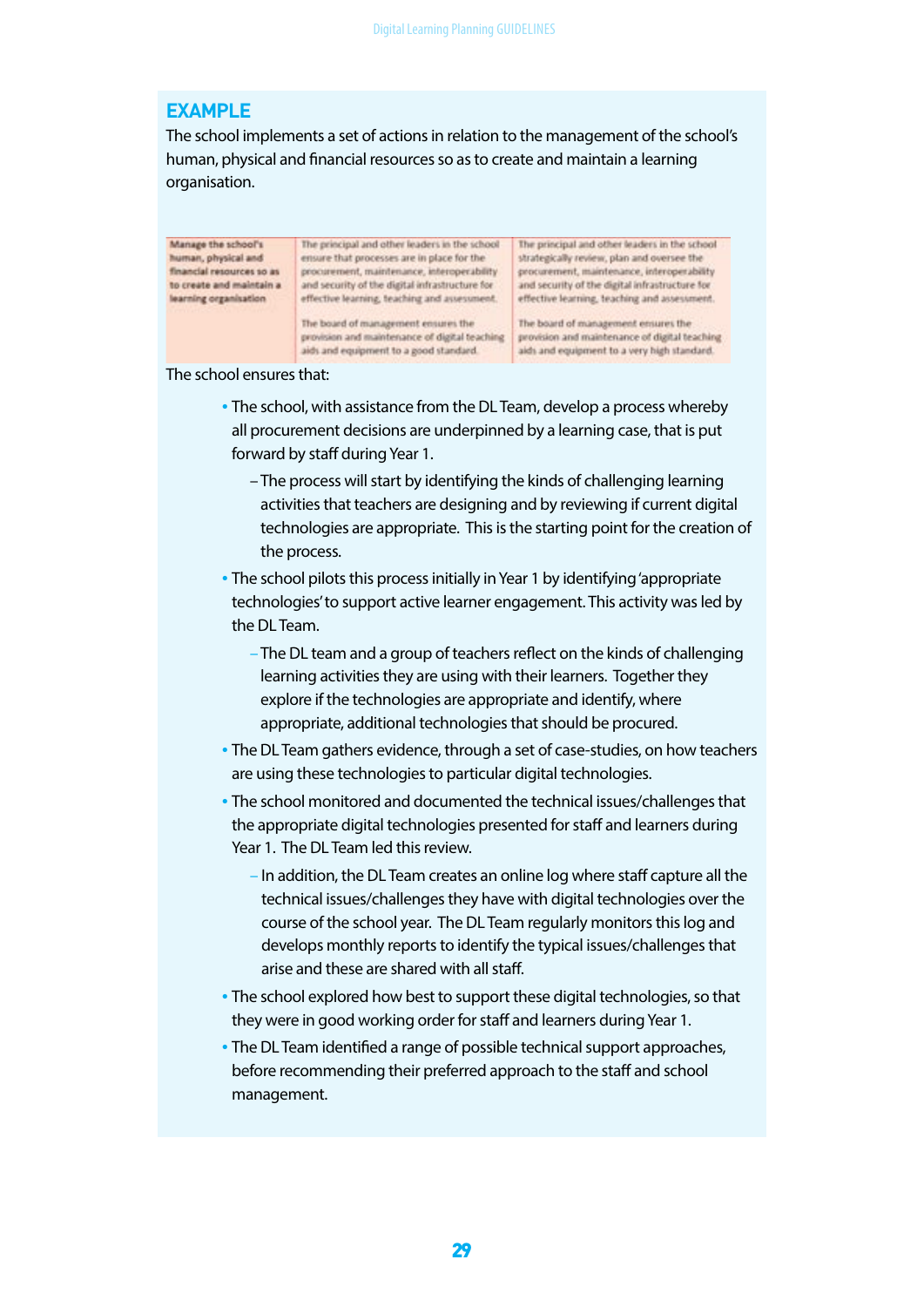– The DL Team, having identify the most common issues/challenges that the school encountered over the year, develop a specification for technical support. This specification is reviewed by staff and a number of options, ranging from running a front-line maintenance course for staff to outsourcing some aspects of technical support are identified. Thus, a range of options are identified and this is influenced by school size, available funds and location.

– The school then tenders for a set of specific services and reviews the responses before appointing a company to provide the service.

#### **School Leadership**

Leadership is key to the successful implementation of the DL Plan and this is reflected in the statements of practice within the DL Framework, specifically in *Domain 4, Developing Leadership Capacity* (Leadership and Management).

| <b>STANDARDS</b>                                                                                                       | STATEMENT'S OF EFFECTIVE PRACTICE.                                                                                                                                                                  | STATEMENTS OF HIGHLY EFFECTIVE<br><b>PRACTICE</b>                                                                                                                                                                                                                |
|------------------------------------------------------------------------------------------------------------------------|-----------------------------------------------------------------------------------------------------------------------------------------------------------------------------------------------------|------------------------------------------------------------------------------------------------------------------------------------------------------------------------------------------------------------------------------------------------------------------|
| Critique their practice as<br>leaders and develop their<br>understanding of<br>effective and sustainable<br>leadership | The principal and other leaders in the school<br>ensure that technology systems are in place<br>to support the digital pedagogical practices.<br>within the school.                                 | The principal and other leaders in the school<br>reflect on, critically assess and actively<br>develop the digital pedagogical practices<br>within the school.                                                                                                   |
|                                                                                                                        | They question their own practice in relation<br>to the use of digital technologies through<br>processes of personal reflection and identify<br>areas of their practice that require<br>improvement. | They develop self-awareness by regularly<br>questioning their own practice in relation to<br>the use of digital technologies through<br>personal and collaborative reflection. They<br>identify and work on areas of their practice<br>that require improvement. |

*Figure 4: Excerpt from the Digital Learning Framework*

The principal and other leaders should:

- Support all staff to embed digital technologies in their teaching practice.
- Support staff development by facilitating sharing of practice amongst teachers and encouraging participation in relevant CPD programmes.
- Ensure all staff have a copy of the DL Plan and are provided with the necessary support, towards implementation.
- Monitor how the plan is progressing and consult regularly with staff members, both formally and informally, in relation to the plan.
- Regularly include Digital Learning on the agenda for staff meetings.
- Facilitate an annual review of the DL Plan.
- Ensure the involvement and support of the Board of Management, and other stakeholders, in implementing the plan.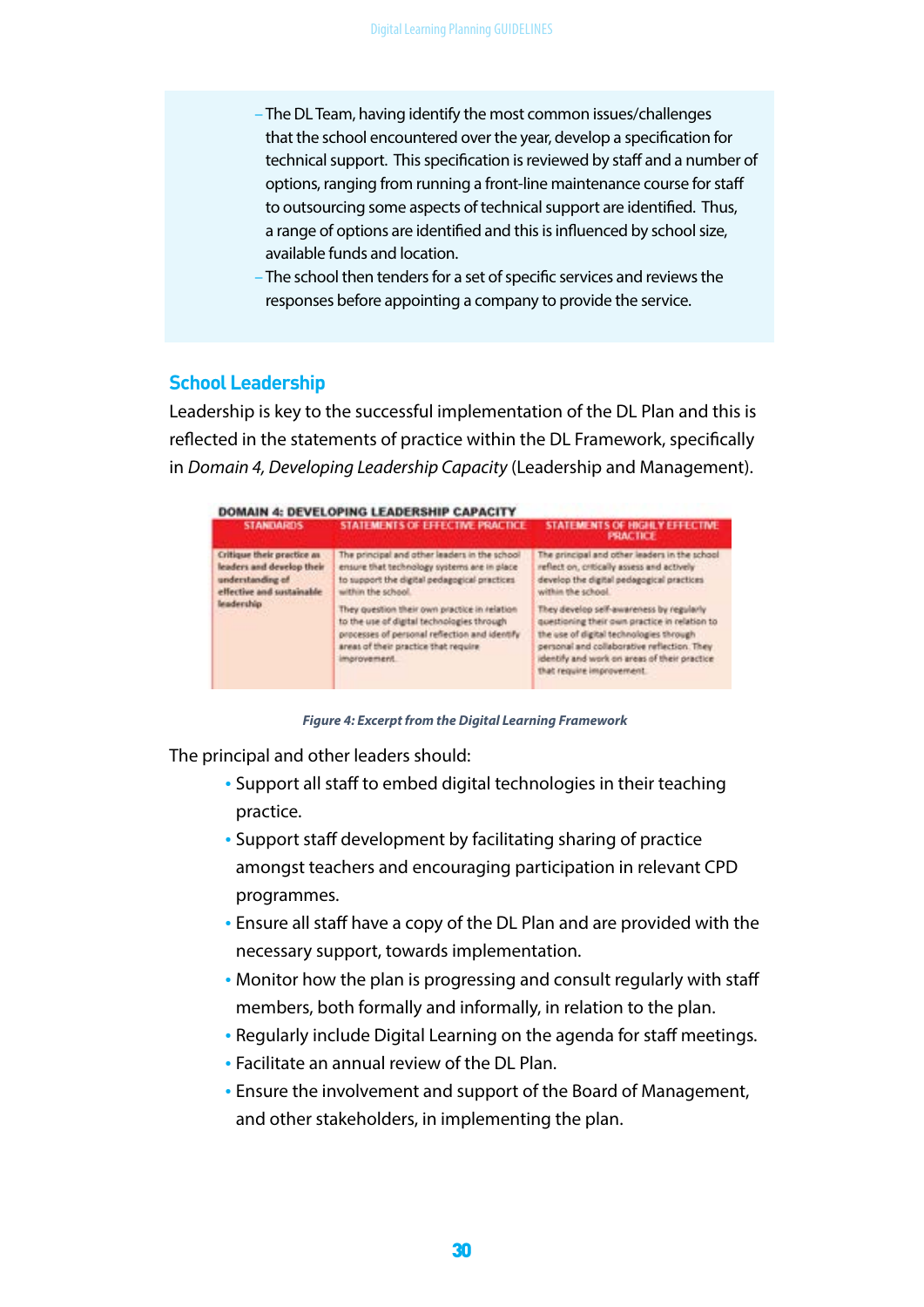## **Teaching Staff**

The implementation of the Digital Learning Plan will differ between primary and post-primary schools. At primary level, where teachers teach all subjects, there is an opportunity for each class teacher to embed digital learning within her/his class. At post-primary level, each subject department will play a key role in ensuring the plan is successfully implemented.

Each teacher can contribute to the successful implementation of the DL Plan by:

- Being aware of and by being committed to the DL Plan.
- Sharing good practice with colleagues in relation to digital learning (both formally and informally).
- Using the DL Framework to reflect on their own DL practices (using six step process)
- Reviewing the exemplars of good digital learning practice on the PDST Technology in Education website.
- Identifying and engaging in professional learning activities that support the enhancement of DL practices in schools.

## **The Digital Learning Team**

The DL Team can play a role in ensuring that the plan is owned by teachers, parents and students. Facilitation is essential in ensuring that the plan is successfully implemented. The DL Team can support staff by:

- Discussing the DL Plan regularly at staff meetings and/or subject department meetings at post-primary.
- Holding formal/informal discussions with staff members.
- Facilitating events where teachers share their digital practices, and where more confident teachers work with other teachers on a oneto-one basis and small group basis (mentoring approach).
- Sharing ideas, resources, and/or classroom management approaches that support effective and highly effective DL practices.
- Supporting staff to identify relevant external professional learning opportunities.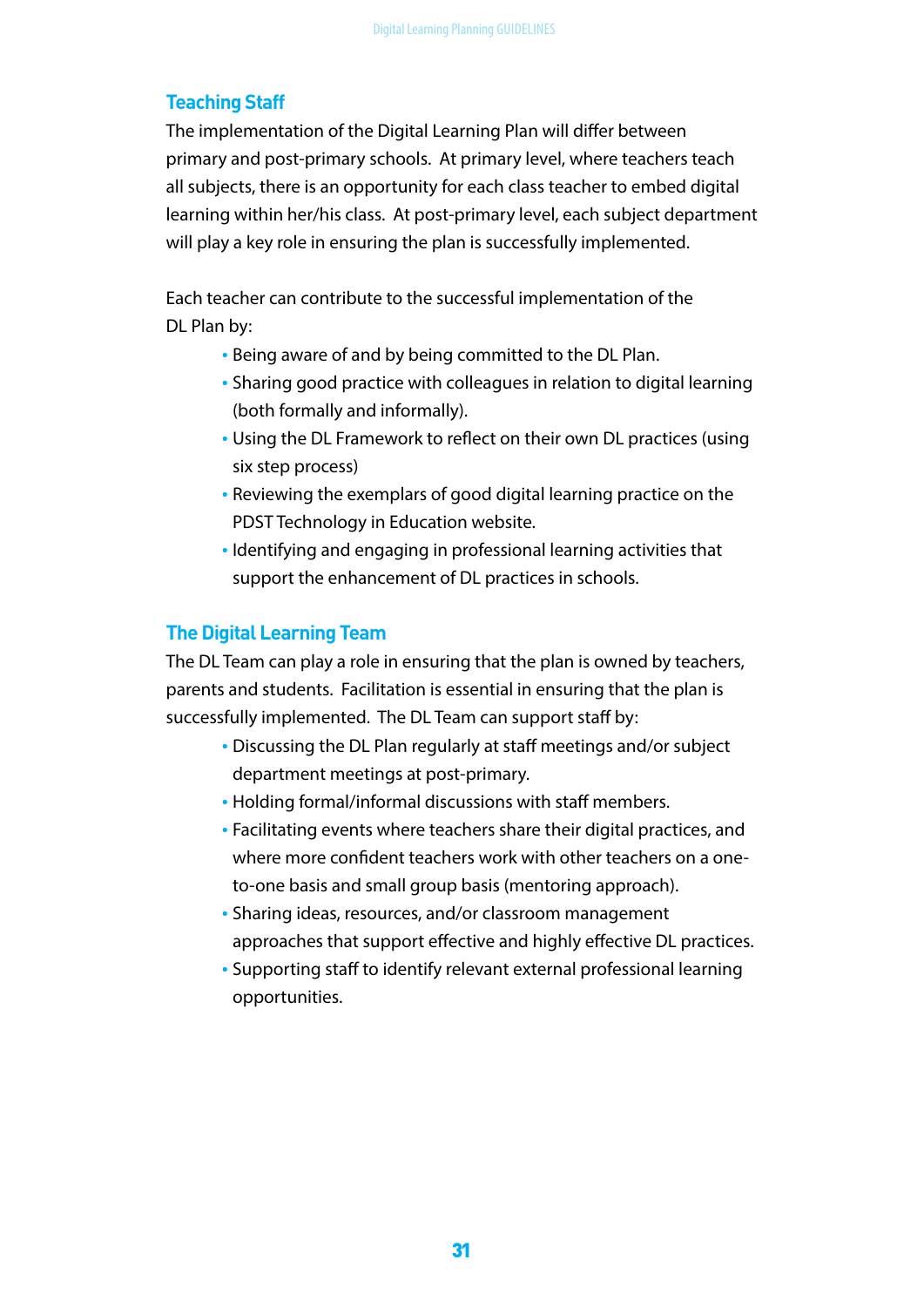## **Professional Learning**

Teachers, along with principals, will be instrumental in ensuring that digital technologies are embedded in learning, teaching and assessment practices in each school. There is a need to ensure that all teachers are equipped with the knowledge, skills and confidence to embed digital technologies into their practice. The DL Framework can support staff to reflect on their current DL practices and to identify areas where they would like to enhance their practice through engaging in professional learning activities.

The school can support staff to:

- Review their current digital practice on their own or with a group of colleagues.
- Identify gaps in their knowledge, skills or confidence in relation to embedding digital technologies into their practice.
- Identify and engage with appropriate professional learning activities, such as sharing practice with peers, participating in communities of practice or enrolling in accredited/unaccredited professional learning programmes.
- Share relevant articles, podcasts or videos on effective and highly effective DL practices with colleagues.

## **Digital Infrastructure**

There is an ever-expanding array of digital technologies that can support learning in schools. Many of these technologies have not been developed for education but with careful consideration and thoughtful planning they can transform learning, teaching and assessment practices. In selecting such technologies, schools must consider what learning practices they wish to promote and select the appropriate technologies for the task. Schools should review how other schools are using various technologies by viewing exemplar case-studies online, by attending conferences or by visiting other schools. The PDST Technology in Education website provides a range of video exemplars to enable schools to review a wide range of digital infrastructure being used to support the DL Framework.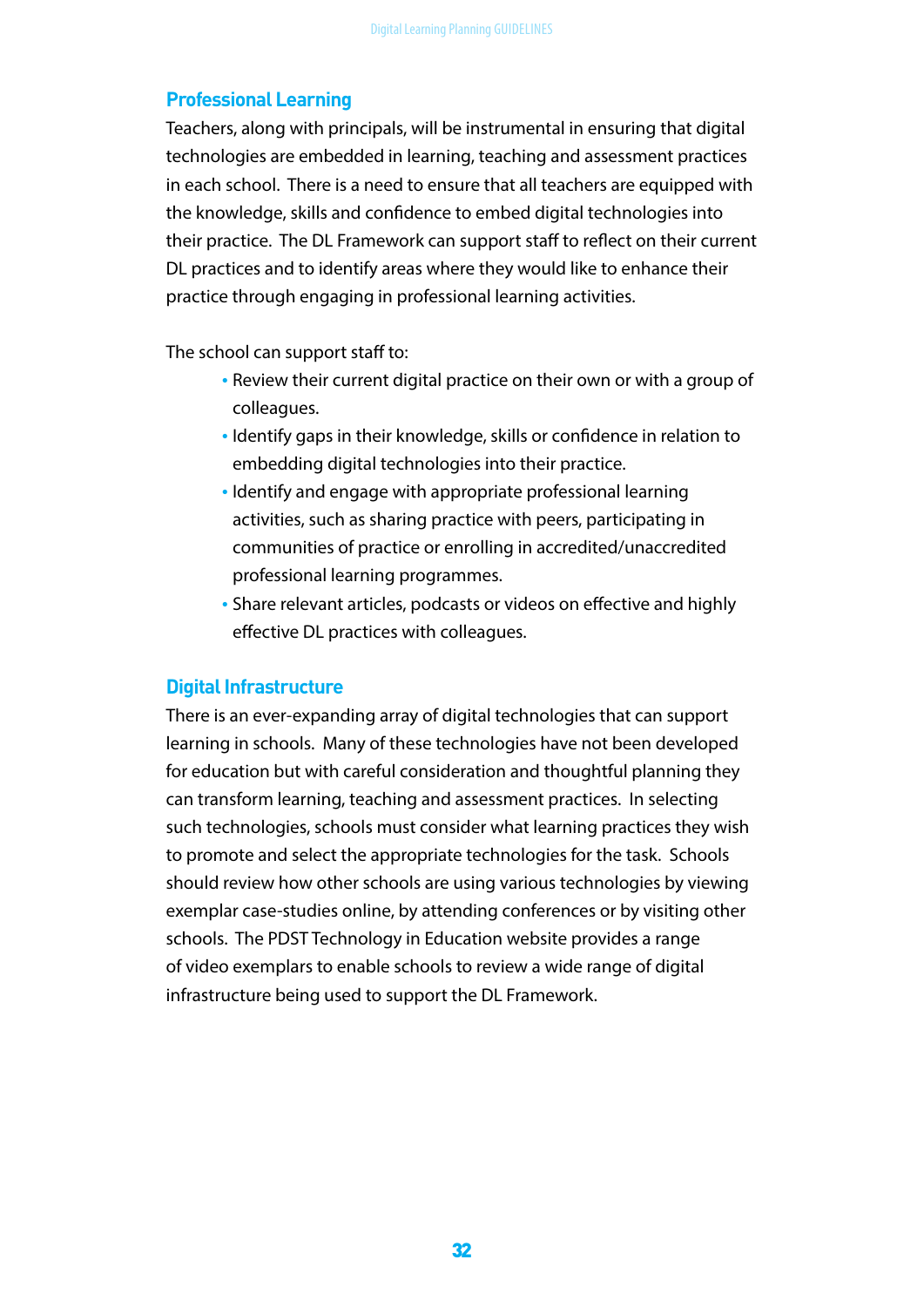## **OUTCOME FROM THIS STEP**

- The DL Plan is being implemented.
- The DL Plan is being monitored regularly and adjusted accordingly.
- All relevant staff are involved in implementing the DL Plan.
- Staff have an opportunity to share ideas and good practice with each other.

# **Step 6: Monitor Actions and Evaluate Impact**

The DL Plan will have outlined how the plan will be monitored. This will be key to ensuring that the targets are met in accordance with the timeframe outlined in the plan. The actions being implemented in step 5 should be monitored on an ongoing basis to evaluate their impact on learning, teaching and assessment practices. The school needs to determine if they have met their targets and decide what further action is needed to enhance digital learning in the school.

The school should consider the following:

- Have DL practices changed in the target areas?
- What are teachers' experiences of the agreed changes?
- What are learners' experiences of the agreed changes?
- What is the impact on pupil/student learning?
- What aspects of digital learning should they focus on next?

The role of those leading the process, and the role of all teachers in the ongoing and systematic monitoring of the implementation of the plan is important. In this regard, the gathering and use of information at specified intervals to check if the required improvements are being made is necessary.

The school should capture if there are any areas that require further improvement, and these should feed into the next version of the DL Plan.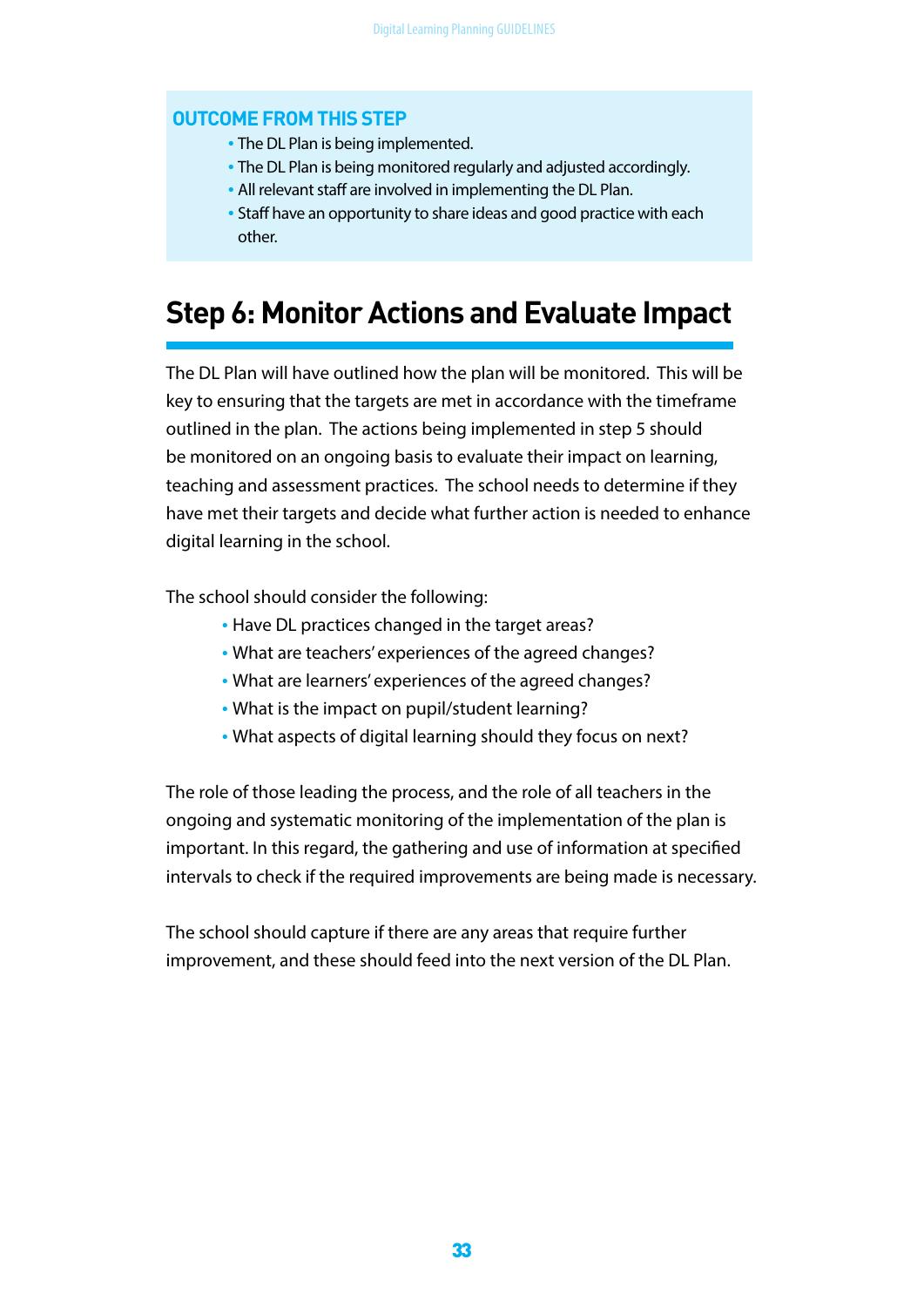The creation of a DL Plan should not be viewed as a once off event. The DL Plan needs to be reviewed and updated regularly to reflect where the school is in embedding digital technologies into all aspects of school life. Thus, the review phase of the DL Plan is a key step in identifying the new target areas the school will select for the next iteration of the plan.

## **OUTCOME FROM THIS STEP**

- The DL Plan has been implemented as demonstrated by the evidence gathered from the ongoing monitoring and evaluation process.
- The school has carried out a review of the DL Plan.
- The school has identified the next focus area for their DL Plan informed by the evidence based review.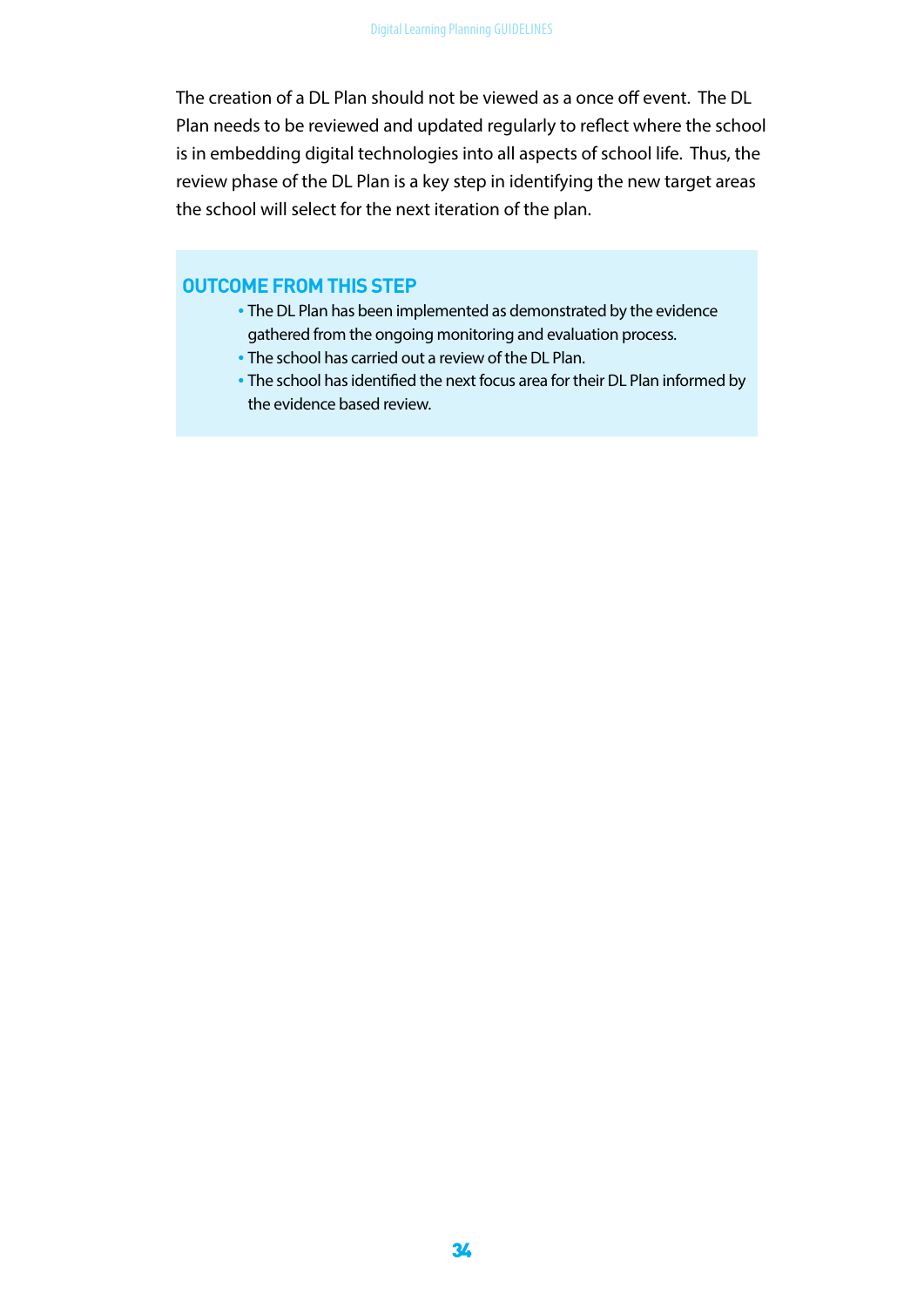## **APPENDIX A**

# **Resources and Supports**





## **Professional Development Service for Teachers**

The Professional Development Service for Teachers (PDST), which includes PDST Technology in Education and the Digital Technologies team, is a cross-sectoral support service under the remit of the Teacher Education Section (TES) of the Department of Education and Skills (DES) which offers professional development support to primary and postprimary teachers and school leaders. The work of the PDST contributes to school improvement by providing high quality Continuing Professional Development (CPD) on curricular and educational issues, fostering reflective practice and ongoing development among teachers and school leaders. It is Department policy that digital technologies are embedded in the planning, design and delivery of all teacher education courses and CPD programmes. All future curriculum specification will incorporate clear statements of learning that focus on developing digital learning skills and the use of digital technologies in achieving learning outcomes at all levels of education.

## **PDST Technology in Education**

**PDST Technology in Education** promotes and supports the embedding of digital technologies in learning, teaching and assessment in primary and post primary schools, through the provision of a repository of open educational resources, good practice videos, online CPD, advice and support relating to digital infrastructure and guidance on responsible and safer use of the internet. These resources and supports can be accessed via the PDST Technology in Education, Scoilnet and Webwise websites.

The PDST **Digital Technology** team promotes and supports the embedding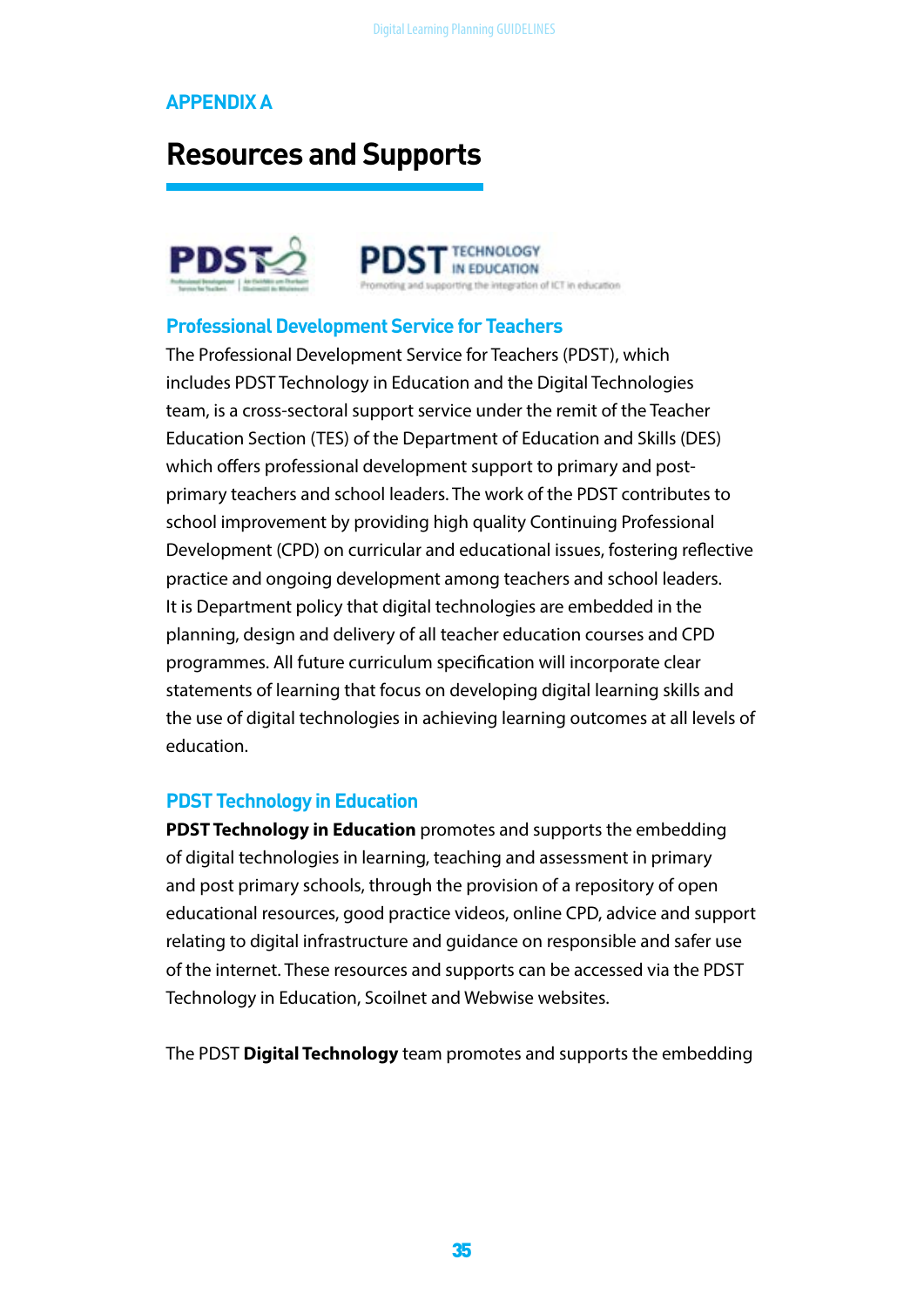of digital technologies in learning, teaching and assessment in primary and post primary schools through the provision of a suite of professional learning models which include seminars for school leaders and teachers, twilight workshops in local education centres, customised school-based support arising from schools' identified needs as well as a catalogue of summer courses.

This support enables the authentic embedding of Digital Technologies across all subjects and programmes as well as specific supports for the digital learning planning process.

All primary and post-primary teams in the PDST actively promote the embedding of Digital Technologies in teaching, learning and assessment with regard to their specific subject/programme priority area.

Most of the supports covered in this section can be accessed via the following link:

http://pdsttechnologyineducation.ie

## **Planning**



All digital learning planning resources can be accessed on the PDST Technology in Education website, including:

- The Digital Learning Framework (Primary)
- The Digital Learning Framework (Post Primary)
- Video Exemplars to support the Digital Learning Framework (Primary
- Video Exemplars to support the Digital Learning Framework (Post Primary)
- The Digital Learning Planning Guidelines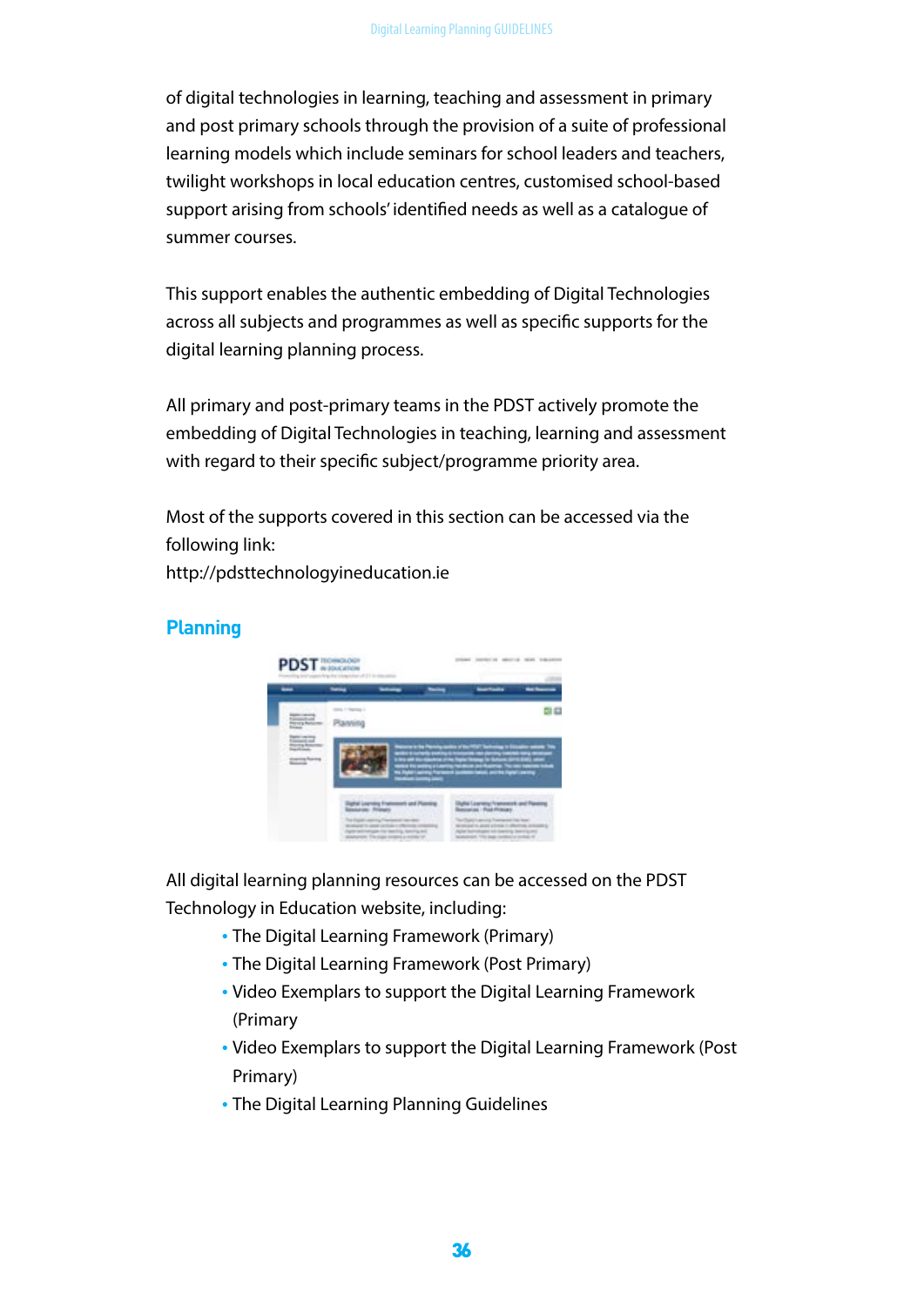#### **How to access:**

Digital Learning Planning material: http://www.pdsttechnologyineducation. ie/en/Planning/

#### **How to use:**

- Provide links to these documents to all staff for use to support the digital learning planning process.
- Point staff in the direction of the video exemplars which support the schools' chosen statements of practice.

## **CPD/Teacher Professional Learning**



The PDST, through its Technology in Education and Digital Technology teams provides both face to face and online courses professional development opportunities which promote and support the embedding of digital technologies in learning, teaching and assessment. All courses are available free of charge to teachers.

These include term-time options for primary and post primary teachers, as well as summer courses (approved for EPV days) for primary teachers.

Content covers a broad range of areas, including the use of digital technologies to support literacy, numeracy, special educational needs and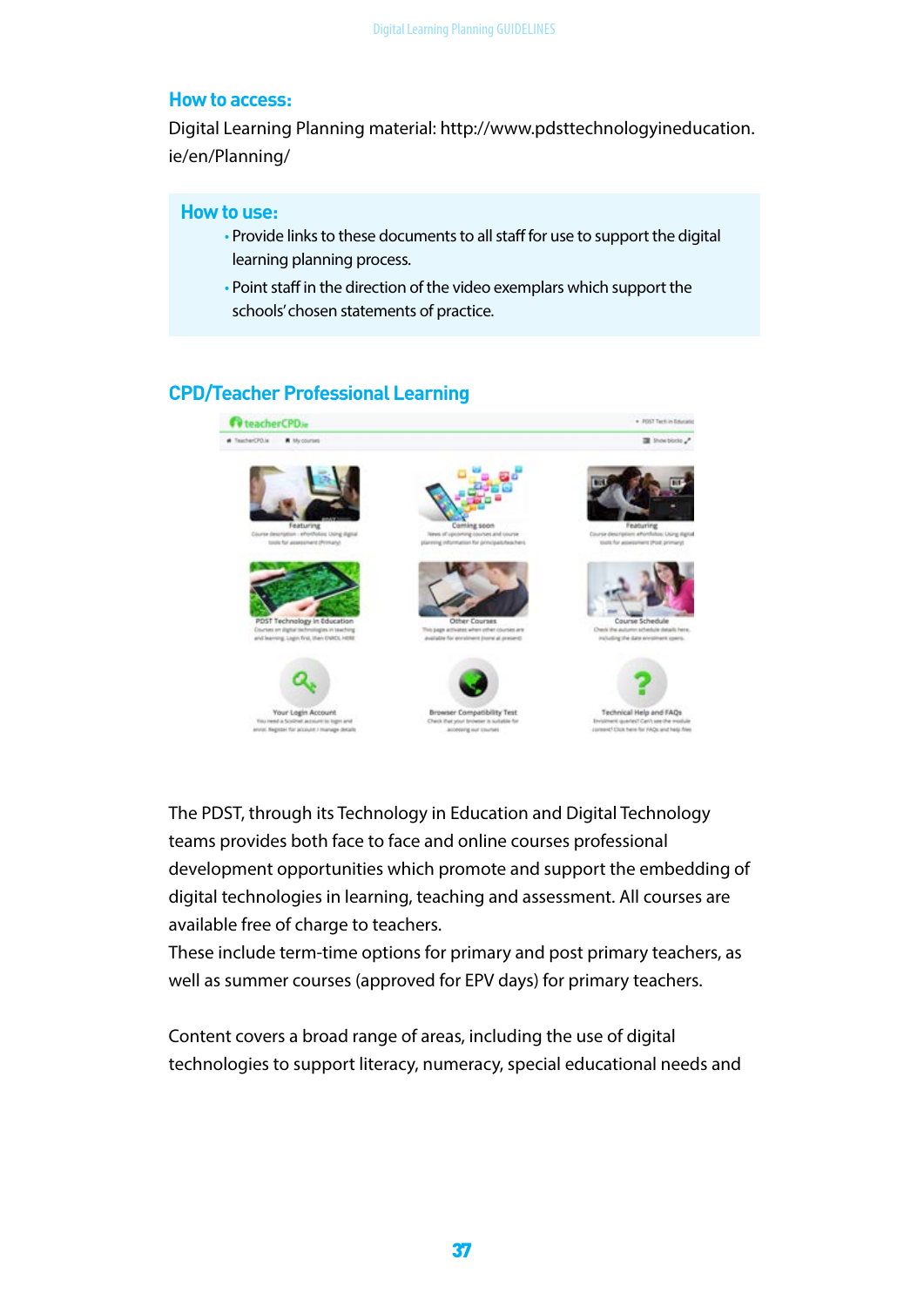STEM in learning, teaching and assessment. Specific topics within these areas include:

- Online resources and tools
- ePortfolios
- Coding and computational thinking
- Safer Internet use
- Scoilnet and related services
- Digital video
- Audio recording
- Digital images
- Social bookmarking (storing, organising, sharing online resources)
- Creating digital resources
- Digital technology for assessment
- Copyright for digital resources

Face to face CPD can be accessed by teachers via their local education centre and also though customised school support where the PDST Digital Technology team engage with teachers and school leaders in schools and classrooms to enable the effective embedding of digital technologies in teaching, learning and assessment. Digital Technology advisors can also work with school management and/or the digital learning team/committee to develop a Digital Learning Plan and provide associated professional learning according to identified needs.

Online CPD is available, via **TeacherCPD.ie**—the PDST Technology in Education online learning platform. Courses range in duration from 2 to 20 hours and can be completed in the teacher's own time.

#### **How to access:**

Face to Face CPD: http://www.pdsttechnologyineducation.ie/en/Training/ Online CPD: http://TeacherCPD.ie In-school support: http://pdst.ie/schoolsupport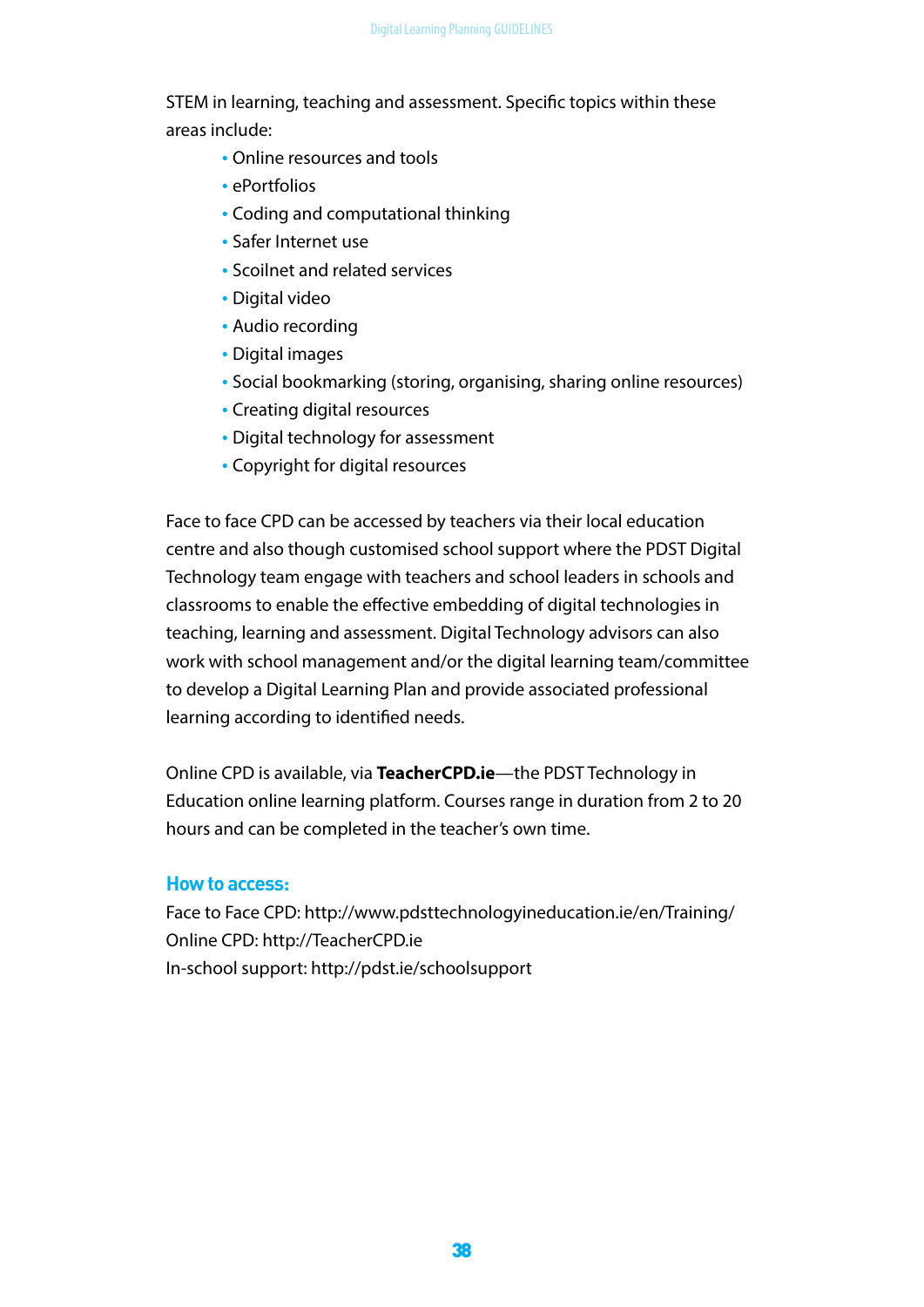#### **How to use:**

- Provide overview of CPD available at a staff meeting (include other providers as relevant).
- Provide staff with recognition for completion of face to face or online CPD during additional hours, in accordance with relevant circulars (Circular 0042/2016 or subsequent updates).
- Complete an online course as a whole staff and follow up with a teacher planning meeting to support specific school actions based on the course content.
- Organise a whole staff summer or term-time (face to face) course.
- Make teachers aware of PDST in-school support.

## **Good Practice Videos**



PDST Technology in Education has produced in excess of 100 videos showcasing good practice in the embedding of digital technologies in Irish classrooms. Videos are between 3 and 5 minutes in duration and cover a broad range of topics and subject areas from using robotics to teach computational thinking in Junior Infants to using students' own smartphones (BYOD) to support assessment in Senior Cycle Maths.

#### **How to access:**

**Primary Videos:** http://www.pdsttechnologyineducation.ie/en/Good-Practice/Videos/

**Post Primary Videos:** http://www.pdsttechnologyineducation.ie/en/Good-Practice/Videos/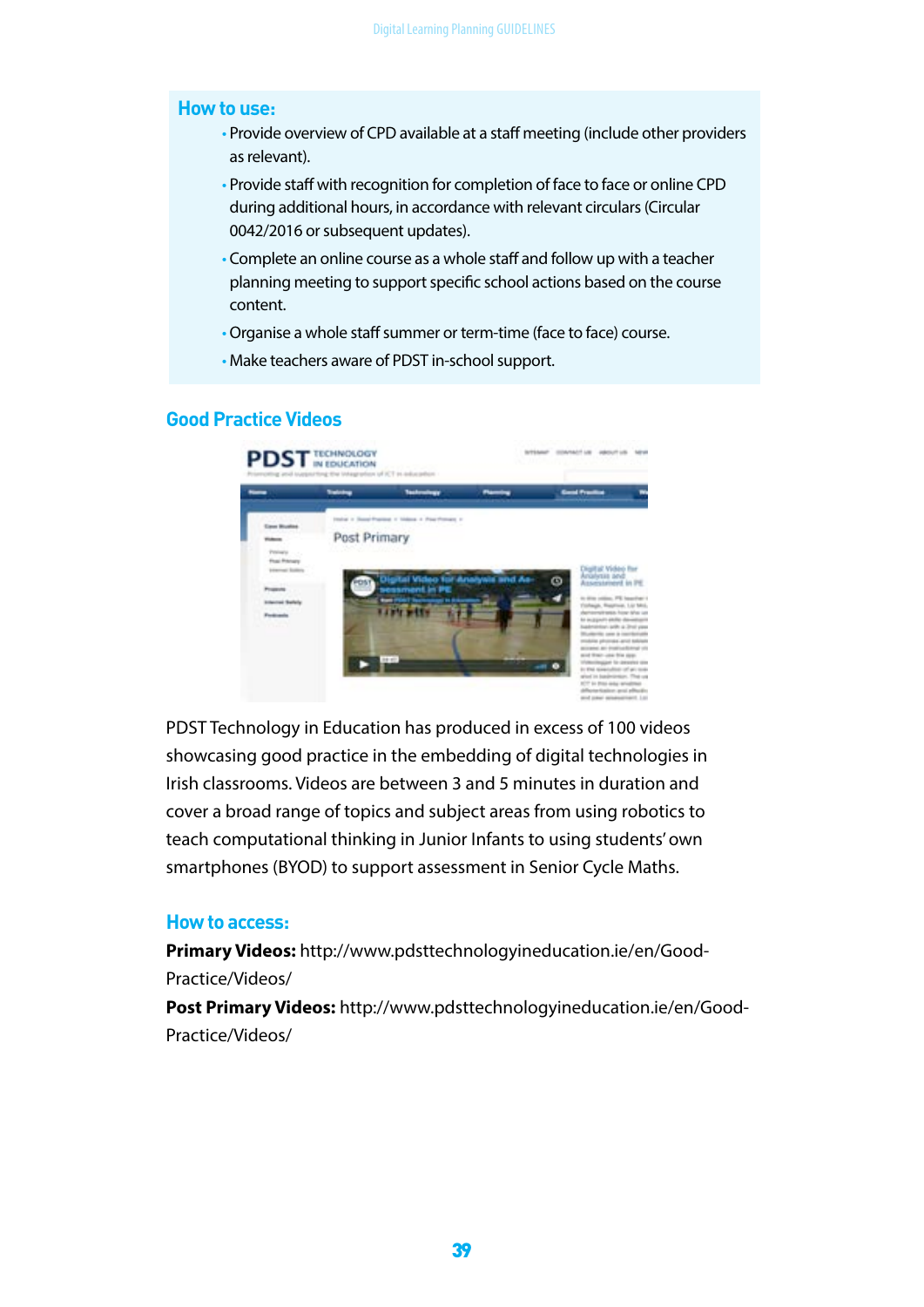## **Scoilnet Services**



Scoilnet is the Department of Education and Skills' official portal for Irish education and is managed by the PDST Technology in Education. The aim of the service is to develop digital literacy and confidence in using technology in teaching and learning through the provision of curriculum-tagged open education resources. Registered teachers in Ireland can share classroom resources though Scoilnet.

Currently there are in excess of 19,000+ open education resources and weblinks aligned with the Primary School Curriculum and Post Primary Subject Syllabus which are available free of charge to all schools. The Scoilnet portal was enhanced in 2014 to allow all teachers registered in Ireland to share their own curriculum-tagged resources through the website.

The Scoilnet initiative licenses external digital content for use in schools and through this gives free access to

- World Book Online
- Irish Newspaper Archive (60+ national and local newspapers)
- Irish Times Archive
- Dictionary of Irish Biography
- JSTOR Ireland Collection
- Selected reference books from the Royal Irish Academy.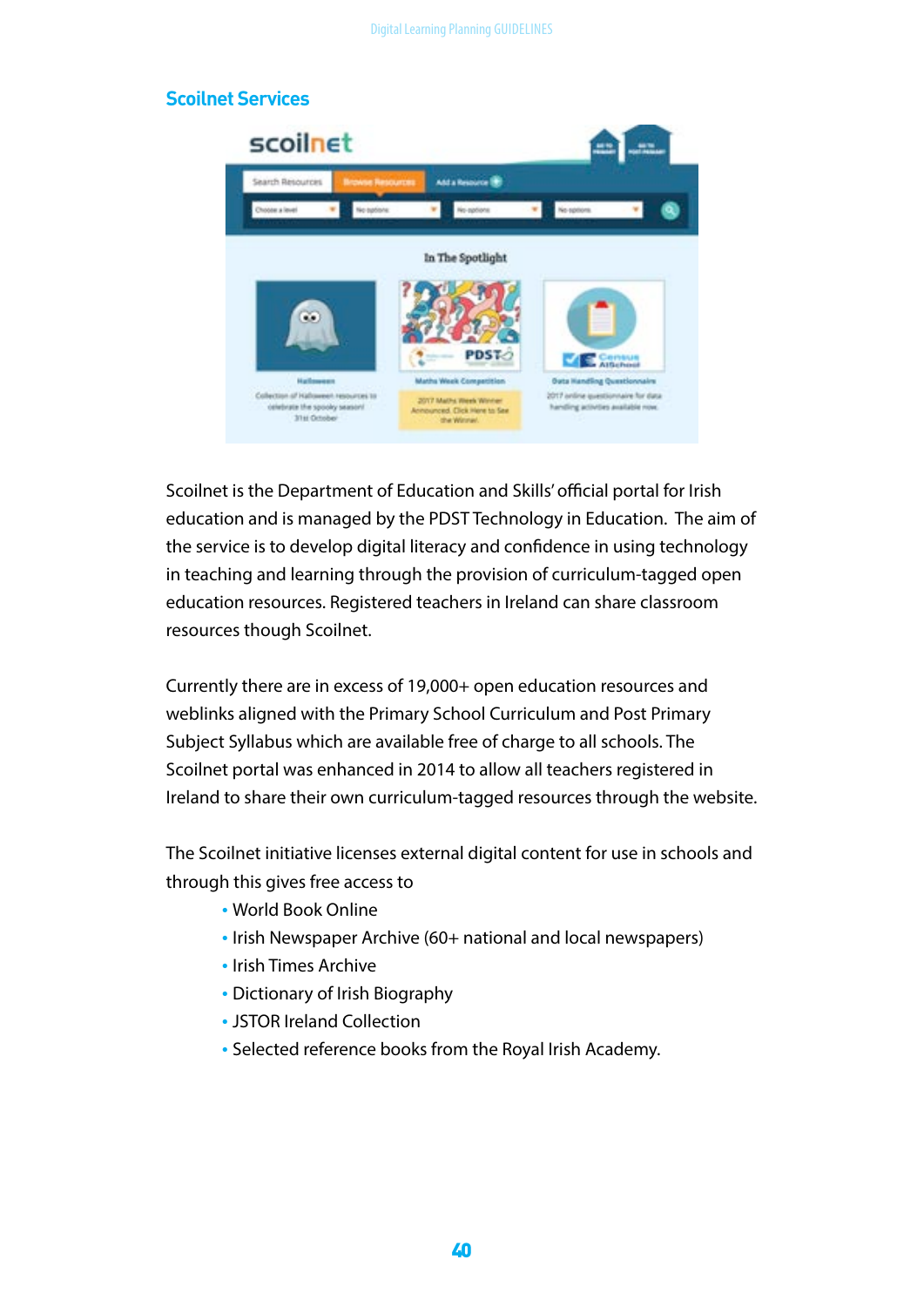#### **How to access:**

**Scoilnet:** http://www.scoilnet.ie

A number of independent websites with specific relevance to the Irish curriculum have been developed under the Scoilnet initiative. This has been achieved in collaboration with professional development and curriculum support services, and other organisations and include websites such as:

- **Scoilnet Maps** Interactive mapping tool featuring detailed Ordnance Survey Ireland maps, world maps, GIS data layers. www.maps.scoilnet.ie
- **Science Hooks** Initiative of National University of Ireland, Galway and provides science educators with a collection of videos that capture novel and engaging aspects of Chemistry, Physics and Biology. http://www.sciencehooks.scoilnet.ie/
- **French.ie** Providing support for the French Junior and Senior Cycle curriculum. www.french.ie
- **German.ie** Collaborative project to support Junior and Senior Cycle German. www.german.ie
- **CensusAtSchool** International project promoting statistical literacy, this website facilitates the collecting and disseminating of real data for use by teachers and students in class. www. censusatschool.ie/
- **Irish Flag** Explores the historical evolution of the Irish tricolour flag and its acceptance as the flag of the Irish state. www.scoilnet.ie/ irishflag/
- **Threads** Provides an online space for schools to upload and share their students' oral history projects. www.scoilnet.ie/threads
- **Arts in Education** A community of practice within arts and education, and provides a space where both artists and teachers can be supported and inspired. www.artsineducation.ie

Another innovative project run by PDST Technology in Education is FÍS – aimed at primary schools FÍS explores film as a medium of expression in relation to the arts, and introduces children to aspects of the film-making process.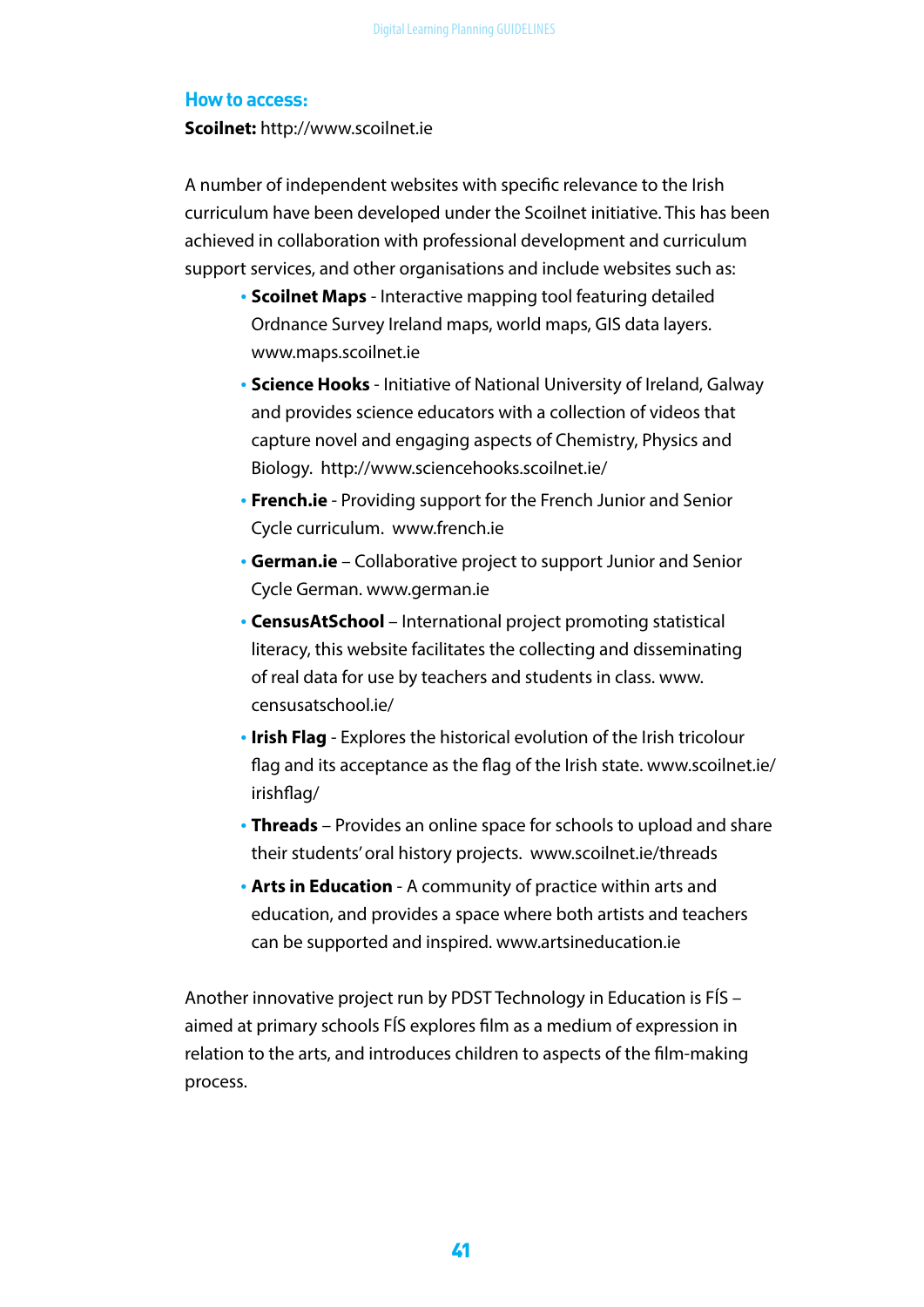The project has succeeded in helping children to develop essential skills in moving-image literacy, communication and teamwork. In 2016 the FÍS Film Project updated its full suite of teacher resources. A new suite of lesson plans is available as well as a range of short video tutorials on the Fís Film Project website.

The FÍS Film Project continues to be delivered by the FÍS Office at the Institute of Art, Design & Technology and PDST Technology in Education.

#### **How to access:**

**Fis Film Project:** http://www.fisfilmproject.ie/

## **How to use:**

- Encourage the embedding of digital resources into classroom teaching.
- Get teachers to create class 'learning paths' through the tool provided on Scoilnet that enables resources to be pulled into a personal collection that can be shared with students.
- Encourage teachers to share their resources through the Scoilnet portal thereby expanding the open education resource database available to all teachers.
- Encourage teachers to engage with specific digital projects, e.g. Census At School for Maths; Threads for History; Scoilnet Maps for Geography.

## **Webwise & Internet Safety**

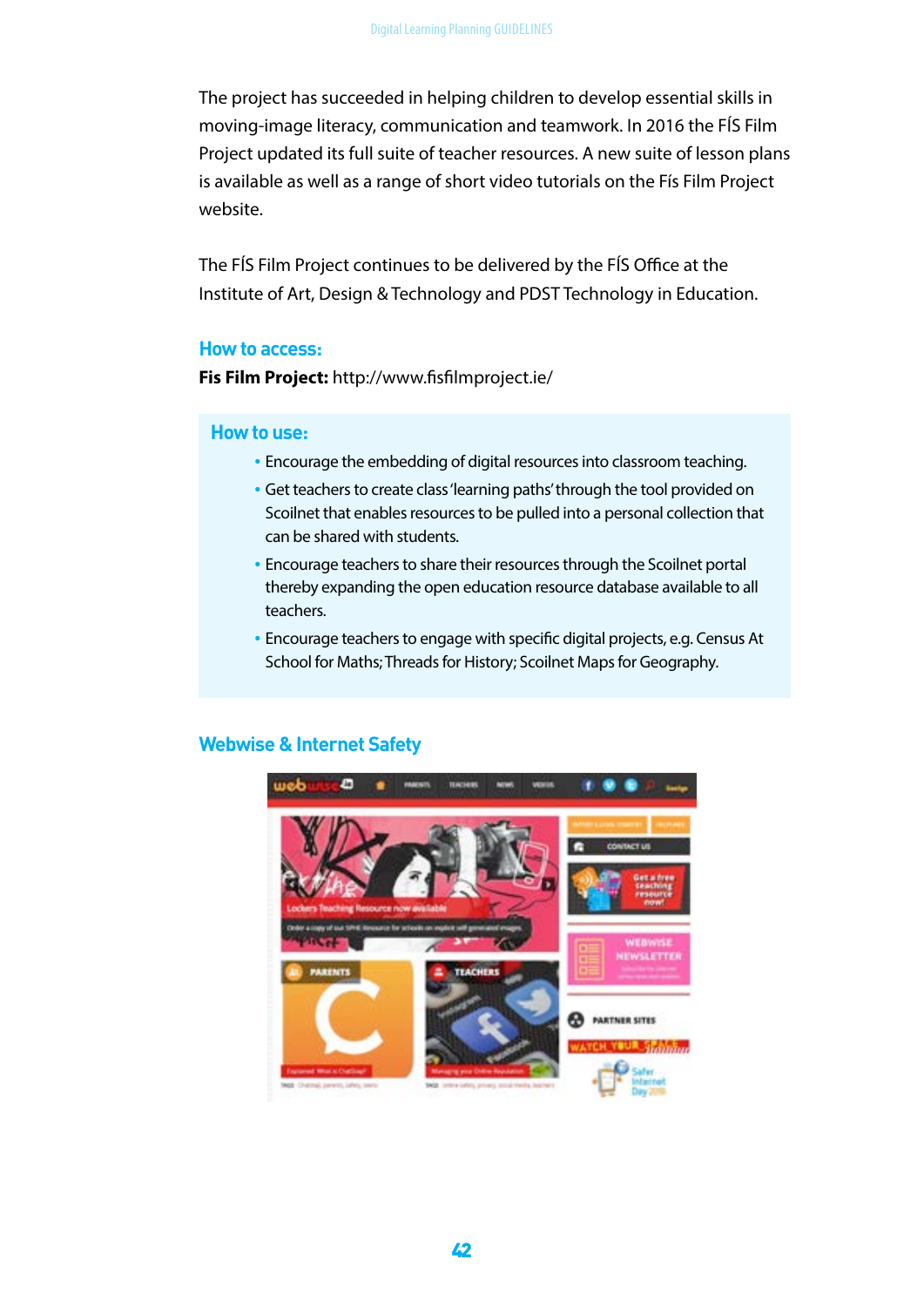Webwise promotes responsible, effective, and safer use of the internet by young people through the development and dissemination of resources that help teachers integrate internet safety into teaching and learning in their schools. Webwise also provides information, advice, and tools to parents to support their engagement in their children's online lives. With the help of the Webwise Youth Advisory Panel Webwise develops youth oriented awareness raising resources and campaigns that address topics such as cyber bullying.

#### **Webwise Resources**

A key focus of Webwise awareness actions is to provide relevant support to schools to promote the safer, more effective use of the internet in teaching, learning and assessment. Webwise supports the inclusion of cyber bullying awareness and prevention in the implementation of the Social Personal Health Education (SPHE) curriculum in Primary and Post Primary schools by developing free learning resources that can be used by teachers in classrooms. All resources can be ordered for free on Webwise.ie.

#### **Webwise Parents**

Webwise also provide information, advice, and tools to parents to support their engagement in their children's online lives. Advice, information and resources can be accessed on this webpage.

## **How to access:**

**Webwise:** http://www.webwise.ie Webwise free teacher resources: https://www.webwise.ie/teachers/ resources/ AUP generator : https://www.webwise.ie/aup-2/ Webwise Parents: https://www.webwise.ie/parents/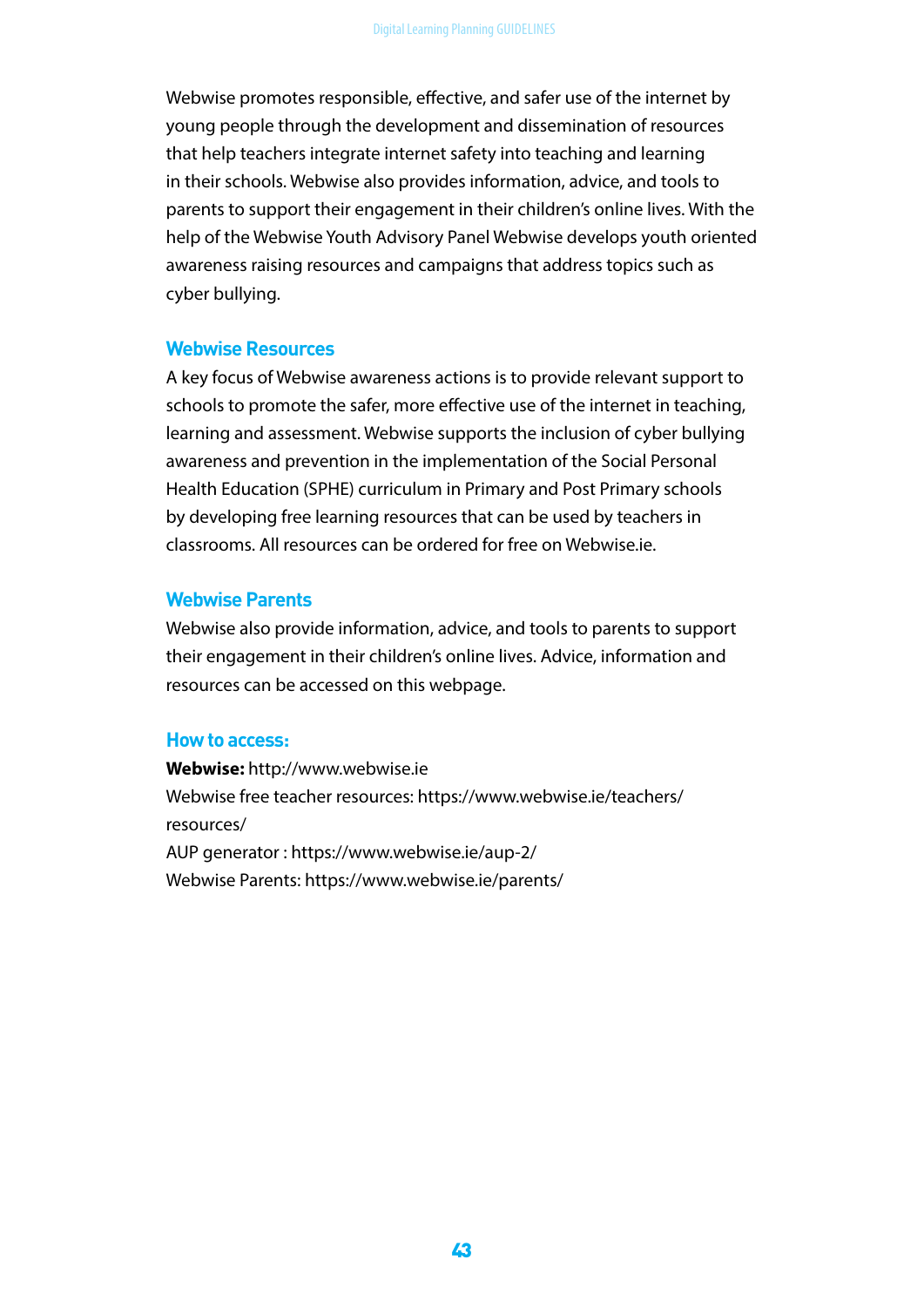#### **How to use**

- Encourage teachers to use Webwise resources in the classroom to address internet safety topics.
- Consider including the free Webwise advice guides for parents in student induction packs.
- Encourage teachers to use classrooms videos to engage students on topics such as image-sharing, cyber-bullying and social media.
- Safer Internet Day offers a wonderful opportunity for schools to showcase how they are addressing internet safety. Encourage teachers and students to participate. Information can be found here: saferinterneday.ie
- Encourage students to tackle cyberbullying and other internet safety issues through peer-led activities and campaigns. Watchyourspace.ie offers free information, advice and resources for teens.
- Use the Webwise Acceptable Use Policy Generator tool to customise an Acceptable Use Policy based on your school

## **Technology / Digital Infrastructure**



PDST Technology in Education promotes and supports the integration of a high quality digital infrastructure into teaching and learning for schools. While each school is unique in terms of size, location and their stage of development, there are some universal shifts and trends taking place in how schools are using digital technologies. These include:

- Increased use of cloud based tools and applications by schools
- The importance of fast/reliable broadband to connect with cloud based applications
- Use of mobile computing devices by teachers and students to support active learning contexts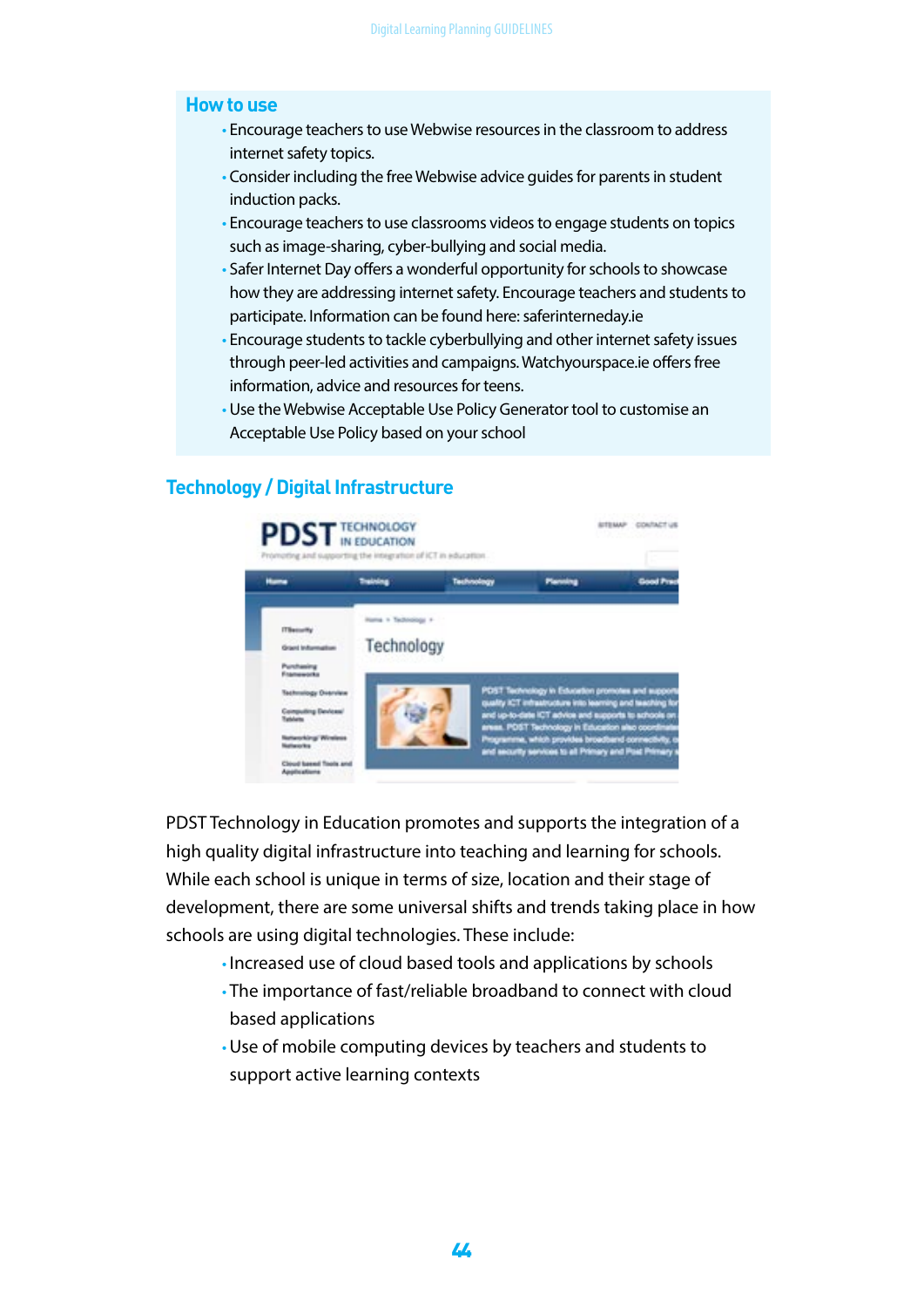- Importance of suitable wifi networks within schools to support mobile learning contexts
- Changes in how information is presented in the classroom

Each of following areas are dealt with in detail in the Technology section of the PDST Technology in Education website:

#### **Mobile Learning Devices / BYOD**

Increasing numbers of schools are now using mobile devices in classrooms in preference to desktop PCs. Also, tablets are being purchased increasingly in preference to laptops as they provide schools with alternative options to support mobile learning. A shift which is gaining momentum is to allow pupils/stundents to bring in their own devices (BYOD) for learning.

#### **Networking / Wifi Networks**

To support effective digital learning using mobile devices a 'fit for purpose' wifi network is now critical in schools. Wifi systems connect mobile devices to online resources via the broadband connection and as such mobile learning, school wifi, broadband and use of cloud applications are all interdependent. It is important if schools are purchasing a wireless network that they seek independent advice.

## **Presenting in the Classroom**

Teachers are using a range of interactive approaches for 'presenting' in classrooms. While interactive whiteboards (IWBs) are still fit for purpose when used effectively, new technologies and applications can enable teacher or student screens to be mirrored wirelessly to a large screen. Large Interactive Flat Screens (IFS), though more expensive, can provide an alternative to IWBs and/or a projector for new purchases.

#### **Cloud based tools and applications**

Schools are increasingly using a wide range of useful cloud based tools and applications to support learning, teaching and assessment. Many are free and provide a diverse and evolving range of possibilities to enhance learning.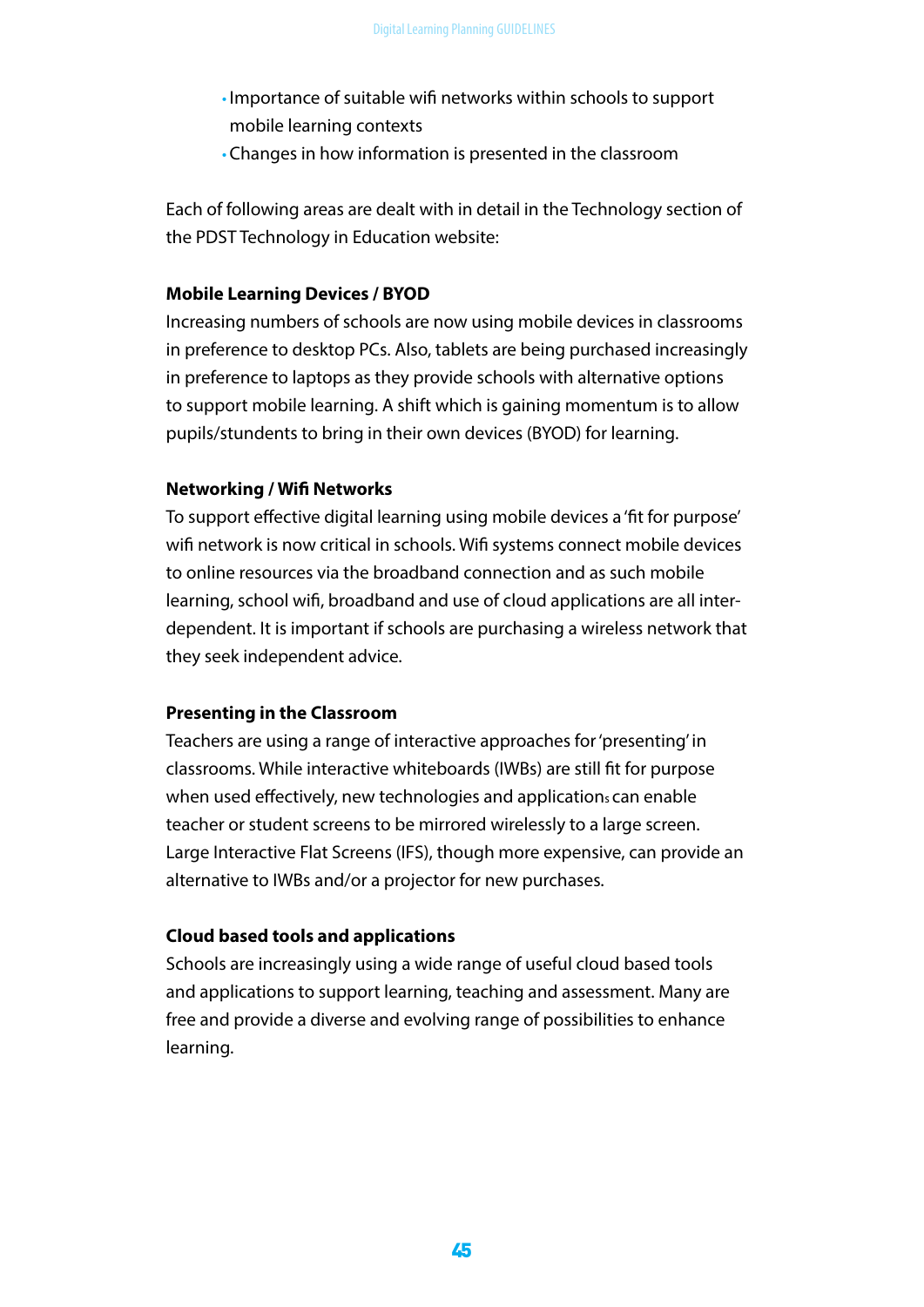## **Schools Broadband**

Fast, reliable broadband is critical to accessing online resources for learning. All Post-primary schools have high speed broadband. The Schools Broadband Programme provides an integrated set of services to schools which includes broadband connectivity, and hosted services including content filtering, webhosting-blogging and security services including antivirus control and a centralised firewall.

## **Technical Support**

The purpose of technical support in schools is to provide a fit for purpose service to ensure schools' existing digital technologies, equipment, infrastructure and systems are functional and dependable, so that they can support learning, teaching and assessment, schools administration and planning systems. These digital technologies include computing devices, network including wifi, and other systems such as learning platforms, digital learning tools and applications and software. They also include school administration systems, parent communication systems and a school website.

Further information, including contact details, can be found at: https://jmb. ie/school-procurement

#### **How to access:**

Technology advice on all of the areas covered above: http://www.pdsttechnologyineducation.ie/en/Technology/

Schools Broadband Service Desk (single point of contact for schools): Email: broadbandservicedesk@pdst.ie or phone: 1800 33 44 66.

Email contact for specific ICT infrastructure queries: ictadvice@pdst.ie .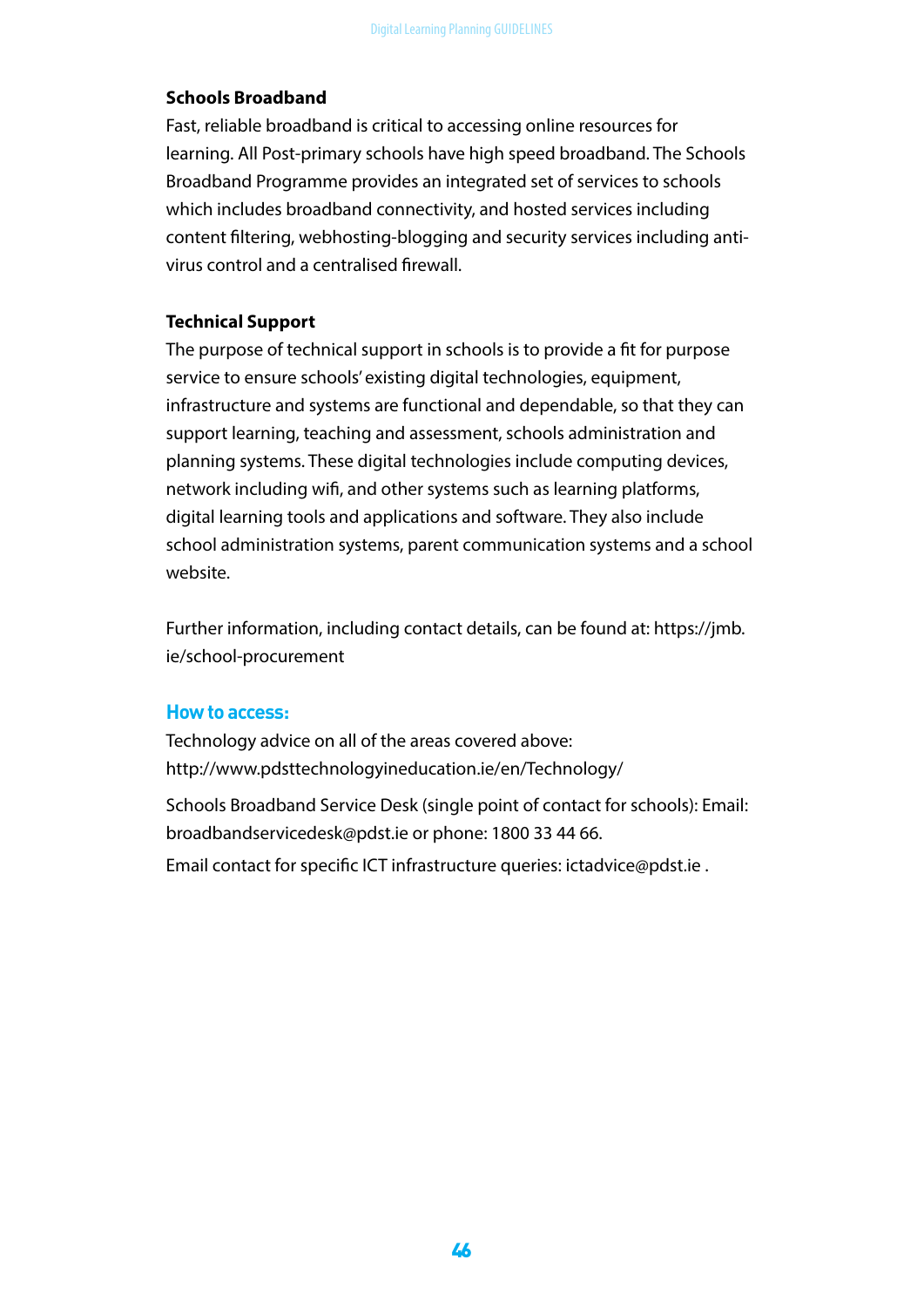#### **Procurement Information/Use of Purchasing Frameworks**

The Schools Procurement Unit (SPU) acts as the central coordinating function for procurement for all schools in the primary sector, all voluntary secondary schools, special schools and schools in the Community and Comprehensive (C & C) sector (including special schools and excluding schools under the remit of ETBs). All schools have been issued their "Guidance for Schools on Good Procurement Practices" document, also available on their website, outlining the requirements of procurement, and detailing the process to be followed by schools when procuring goods and services using public monies.

The Schools Procurement Unit also provide a central contact point for advice and guidance to all schools (under its remit) on procurement related issues, including the use of OGP and DES Frameworks. The SPU help schools to improve their procurement policies, practices and processes and communicates with school personnel, towards an improved take-up of centrally negotiated frameworks and competitions for schools.

Further information, including contact details, can be found at: https://jmb.ie/school-procurement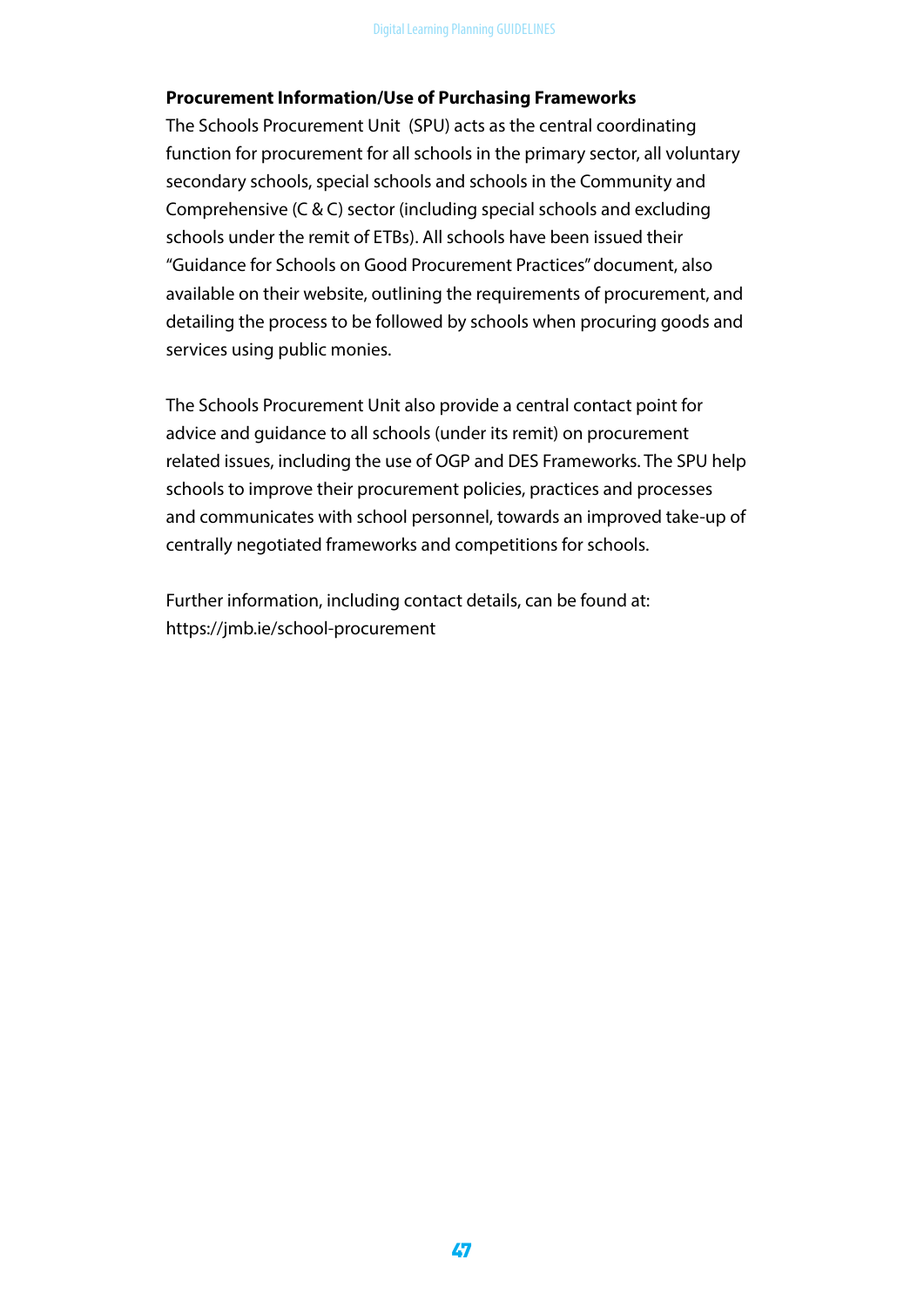## **APPENDIX B**

## **[School name]**

## **Our Digital Learning Plan**

## **1. Introduction**

This document records the outcomes of our current digital learning plan, including targets and the actions we will implement to meet the targets.

## **1.1 School Details:**

• •

## **1.2 School Vision:**

•

•

• •

**1.3 Brief account of the use of digital technologies in the school to date:**

 • • •

## **2. The focus of this Digital Learning Plan**

We undertook a digital learning evaluation in our school during the period *(month/year)* to *(month/year)*. We evaluated our progress using the following sources of evidence:

## **2.1 The dimensions and domains from the Digital Learning Framework being selected**

• • •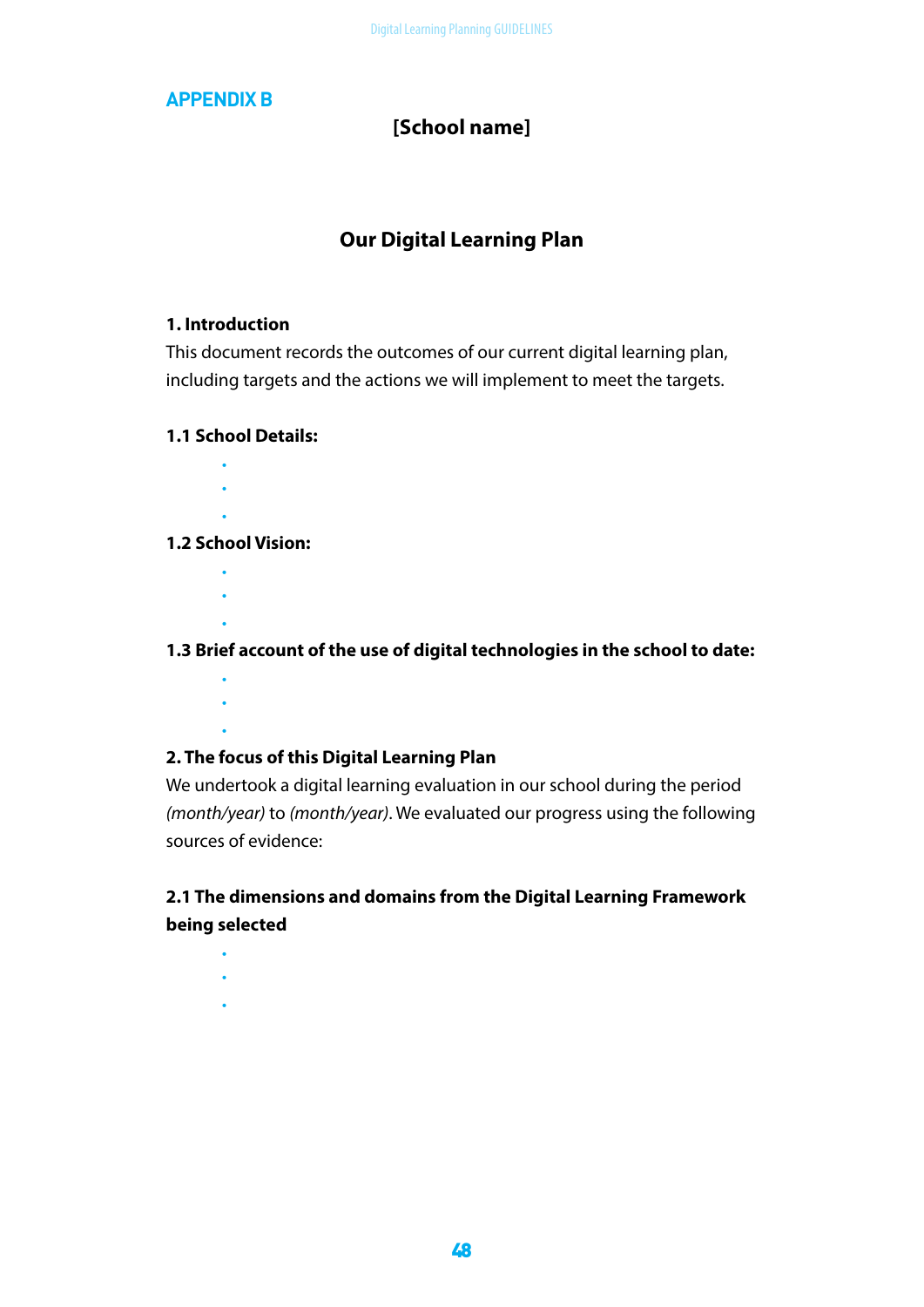## **2.2 The standards and statements from the Digital Learning Framework being selected**

| <b>Standard</b> | Statement(s) |
|-----------------|--------------|
|                 |              |
|                 |              |
|                 |              |

- **2.3. These are a summary of our strengths with regards digital learning**
- **2.5 This is what we are going to focus on to improve our digital learning practice further**
	- • •

• • •

## **3. Our Digital Learning plan**

On the next page we have recorded:

The **targets** for improvement we have set

The **actions** we will implement to achieve these

**Who is responsible** for implementing, monitoring and reviewing our improvement plan

How we will measure **progress** and check **outcomes** (criteria for success)

As we implement our improvement plan we will record:

The **progress** made, and **adjustments** made, and **when**

**Achievement of targets** (original and modified), and **when**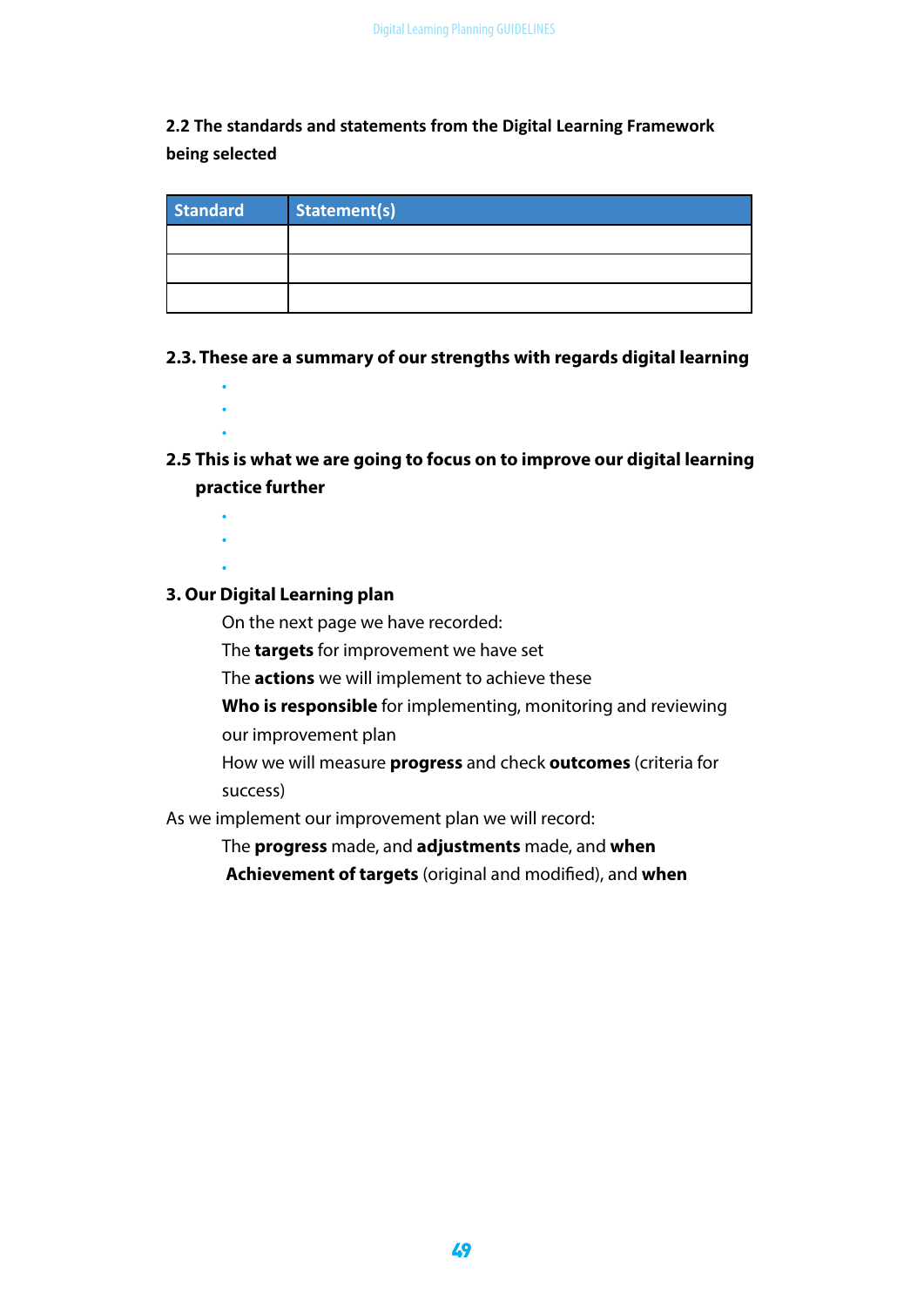# **Digital Learning Action Plan**

| DOMAIN: (From Digital Learning Framework) |                                                 |                    |                  |                         |
|-------------------------------------------|-------------------------------------------------|--------------------|------------------|-------------------------|
|                                           | STANDARD(S): (From Digital Learning Framework)  |                    |                  |                         |
|                                           | STATEMENT(S): (From Digital Learning Framework) |                    |                  |                         |
|                                           | Targets: (What do we want to achieve?)          |                    |                  |                         |
|                                           |                                                 |                    |                  |                         |
| <b>ACTIONS</b>                            | <b>TIMEFRAME</b>                                | <b>REMITS</b>      | <b>RESOURCES</b> | <b>SUCCESS CRITERIA</b> |
| (What needs to                            | (When is it to be                               | (Who is to do it?) | (What resources  | (What are the           |
| be done?)                                 | done by?)                                       |                    | are needed?)     | desired outcomes?)      |
|                                           |                                                 |                    |                  |                         |
|                                           |                                                 |                    |                  |                         |
|                                           |                                                 |                    |                  |                         |
|                                           |                                                 |                    |                  |                         |
| <b>Evaluation Procedures:</b>             |                                                 |                    |                  |                         |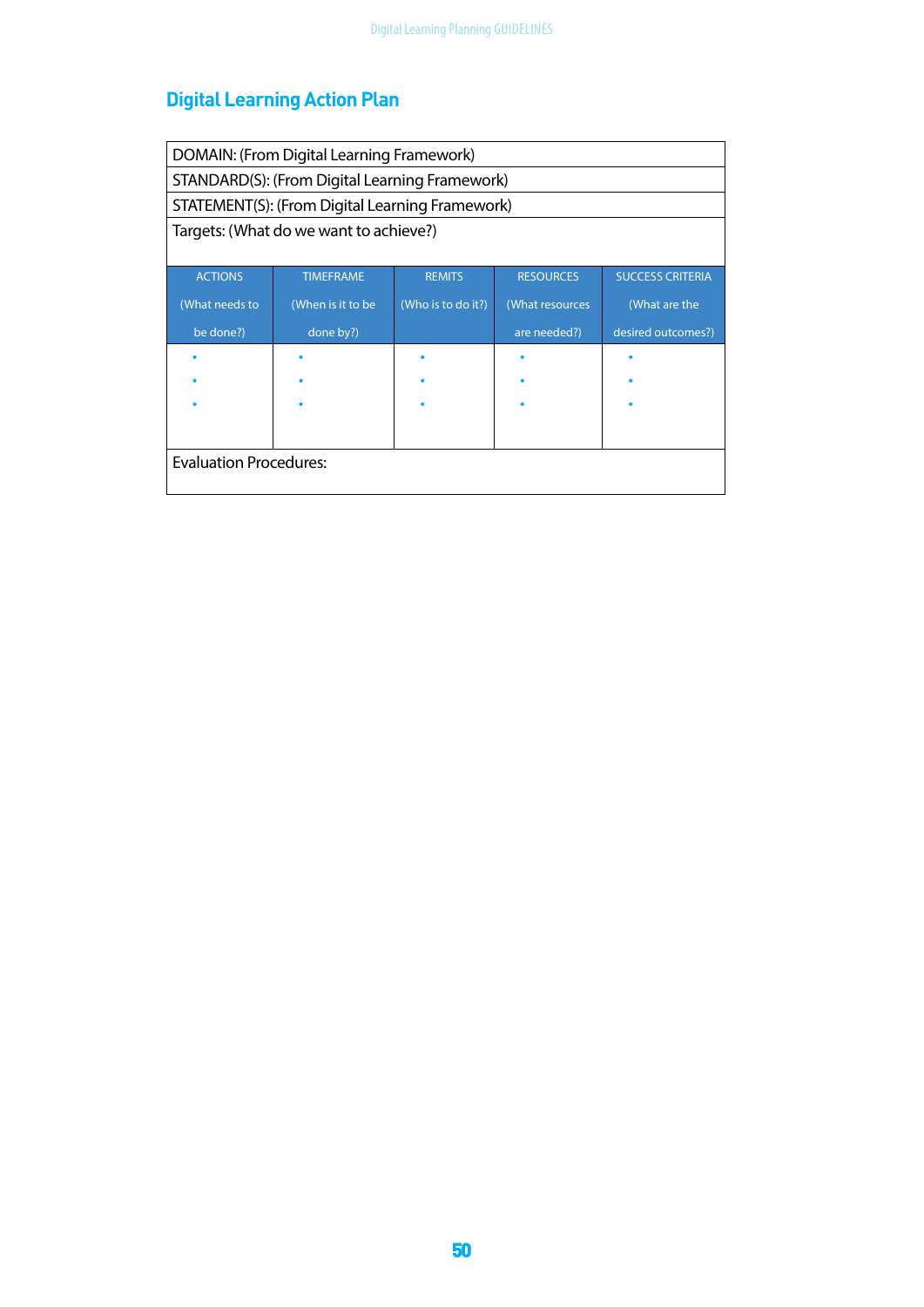## **APPENDIX C**

# **DIGITAL STRATEGY FOR SCHOOLS, 2015-2020 DEVELOPMENT GROUP - DIGITAL LEARNING PLANNING GUIDELINES**

(Replacement of eLearning in your school handbook)

## **MEMBERSHIP**

| <b>Betty Regan</b>              | Chairperson, Department of Education and Skills<br>(DES)            |
|---------------------------------|---------------------------------------------------------------------|
| Sean Gallagher                  | Deputy Director Digital Technologies (PDST)                         |
| <b>Mark Finlay</b>              | Team Leader Digital Technologies (PDST)                             |
| <b>Madeleine Murray</b>         | National Coordinator - CPD Design (PDST Technology<br>in Education) |
| <b>Seamus Knox</b>              | Senior Inspector, Post Primary (DES)                                |
| <b>Leo Kilroy</b>               | <b>Inspector Primary (DES)</b>                                      |
| <b>Tony Weir</b>                | Senior Inspector, Post Primary (DES)                                |
| <b>Professor Deirdre Butler</b> | External expert (Dublin City University)                            |
| <b>Karen Murtagh</b>            | Curriculum and Assessment Policy Unit (DES)                         |
| <b>Ben Murray</b>               | National Council for Curriculum & assessment (NCCA)                 |

The Group was assisted in its work by an external consultant H2 Learning (Michael Hallissy, John Hurley)